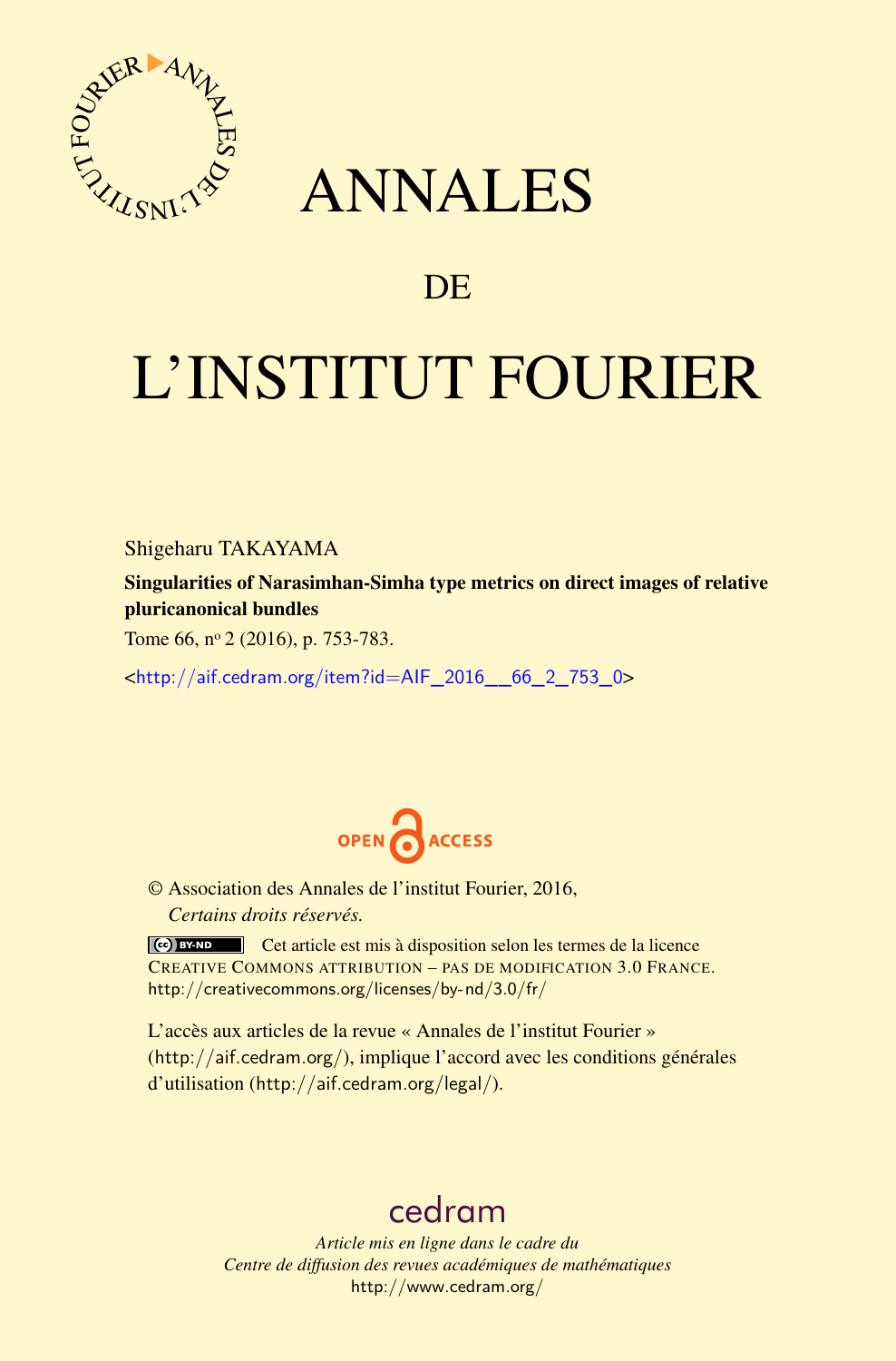#### SINGULARITIES OF NARASIMHAN-SIMHA TYPE METRICS ON DIRECT IMAGES OF RELATIVE PLURICANONICAL BUNDLES

#### **by Shigeharu TAKAYAMA**

ABSTRACT. - We study singularities of the Narasimhan-Simha Hermitian metric on the direct image of a relative pluricanonical bundle. The upper bound relates to log-canonical thresholds.

Résumé. — Nous étudions les singularités des métriques hermitiennes de Narasimhan-Simha sur les images directes des fibrés pluricanoniques relatifs. La majoration est liée aux seuils log-canoniques.

#### **1. Introduction**

We continue the study of Narasimhan-Simha type Hermitian metrics on direct image sheaves of relative pluricanonical bundles. For a projective surjective holomorphic map  $f: X \to Y$  of complex manifolds with connected fibers, a direct image sheaf  $f_*(mK_{X/Y})$  admits a natural, possibly singular, Hermitian metric *gm*, called the *m*-th Narasimhan-Simha Hermitian metric. In our work with M. Păun, we established the definition of  $g_m$ , even when the map f has singularities and even when  $f_*(mK_{X/Y})$ is merely torsion free (it is a sort of an extension from the set of regular values of  $f$  to the whole  $Y$ ), and proved the curvature semi-positivity in the sense of Griffiths of  $g_m$  (see [\[26,](#page-30-0) 1,1, 5.1.2]). Here we are interested in the asymptotic behavior of the metric  $g_m$  around the set of critical values of the fibration. Our main result is as follows.

Keywords: singularities of Narasimhan-Simha metric, relative pluricanonical bundle, Bergman kernel metric, nef vector bundle. Math. classification: 14D06, 32J25.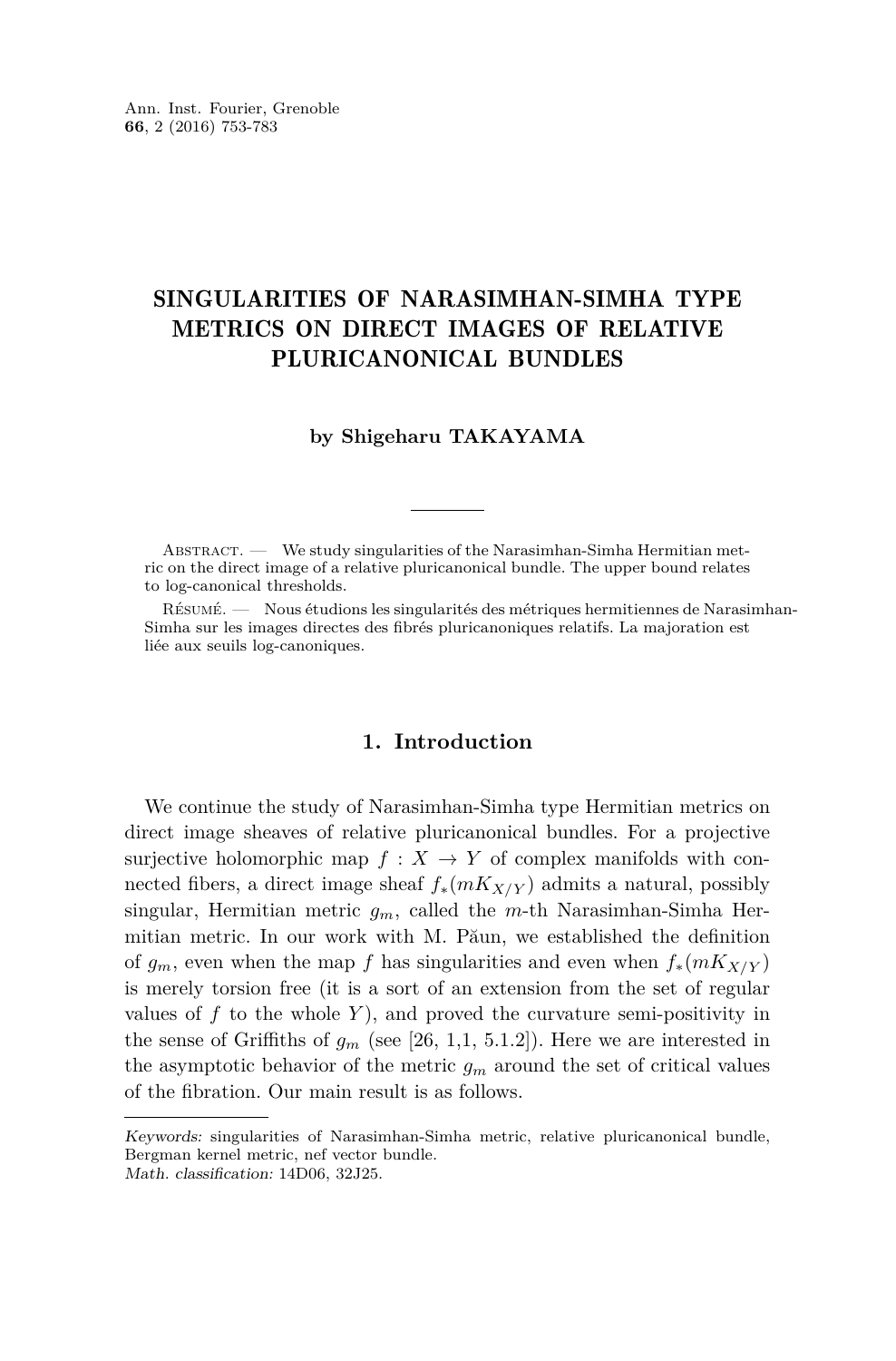<span id="page-2-0"></span>THEOREM 1.1. — Let X be a normal complex space with only canonical singularities at worst, *Y* a complex manifold, and let  $f: X \rightarrow Y$  be a projective surjective holomorphic map with connected fibers and with  $\dim X - \dim Y = n$ . Let *m* be a positive integer such that  $f_*(mK_{X/Y})$  is non-zero. We endow  $f_*(mK_{X/Y})$  with the *m*-th Narasimhan-Simha Hermitian metric  $g_m$ , via a resolution of singularities  $\alpha: X' \to X$  and an iso $m$  morphism  $f_*(mK_{X/Y}) \cong f'_*(mK_{X'/Y})$  with the *m*-th Narasimhan-Simha Hermitian metric on  $f'_{*}(mK_{X'/Y})$  obtained in [\[26,](#page-30-0) 1.1], where  $f' = f \circ \alpha$ :  $X' \to Y$  is the composition. Let  $0 \in Y$  be a point, and let  $X_0$  be the scheme theoretic fiber of it.

(1) Suppose dim  $Y = 1$  and  $Y = \{t \in \mathbb{C}; |t| < 1\}$  is a disc with our special point 0 as the origin. Let  $r_0$  be the log-canonical threshold of the pair  $(X, X_0)$ , namely

 $r_0 = \sup\{r \geq 0;$  the pair  $(X, rX_0)$  is log-canonical }*.* 

Then, for every  $u \in H^0(Y, f_*(mK_{X/Y}))$ , there exists a constant  $A_u > 0$ such that

$$
g_m(u,u)(t) \leqslant \left(\frac{1}{|t|^{2(1-r_0)}}(-\log|t|)^nA_u\right)^m
$$

holds for any  $t \in Y' \setminus 0$ , where  $Y' \subset Y$  is a smaller disc independent of *u*. In particular if the pair  $(X, X_0)$  is log-canonical, i.e.,  $r_0 = 1$ , then  $g_m(u, u)(t)$ *is at most*  $(-\log|t|)^{nm}$  growth as  $t \to 0$ .

(2) Suppose dim  $Y \geq 1$ , and suppose that

- (2.i) there exists a general (germ of) smooth curve  $C \subset Y$  passing through 0 such that  $X_C := X \times_Y C$  is normal and canonical singularities at worst, and that
- (2.ii)  $F := f_*(mK_{X/Y})$  is locally free on an open neighborhood U of 0 in *Y* .

Let *h* be the induced singular Hermitian metric on  $\mathcal{O}_{\mathbb{P}(F|_U)}(1)$  of  $\mathbb{P}(F|_U)$ from  $g_m$  via the quotient  $\pi^*(F|_U) \to \mathcal{O}_{\mathbb{P}(F|_U)}(1)$ , where  $\pi : \mathbb{P}(F|_U) \to U$  is the projection. Its local weight  $\varphi$ , i.e.,  $h = e^{-\varphi}$  locally, is plurisubharmonic by the Griffiths semi-positivity of  $g_m$ . Let  $r_{0C}$  be the log-canonical threshold of  $(X_C, X_0)$  along  $X_0$ . Then the Lelong number of  $\varphi$  is at most  $2(1-r_{0C})m$ at every point  $P \in \pi^{-1}(0) \subset \mathbb{P}(F|_U)$ , i.e.,  $\nu(\varphi, P) \leq 2(1 - r_{0C})m$ .

Here are additional explanations on the statement. We actually meant that the direct image sheaf of the relative *m*-canonical sheaf  $mK_{X/Y}$  :=  $j_*(K_{X_{\mathrm{reg}}}^{\otimes m})$  ⊗  $f^*K_Y^{\otimes (-m)}$  $Y$ <sup> $\otimes$ (-*m*)</sup>, where *j* :  $X_{reg} \to X$  is the open immersion of the smooth locus. (We are sorry to mix additive and multiplicative notations, caused by the presence of singularities and by the non-algebraicity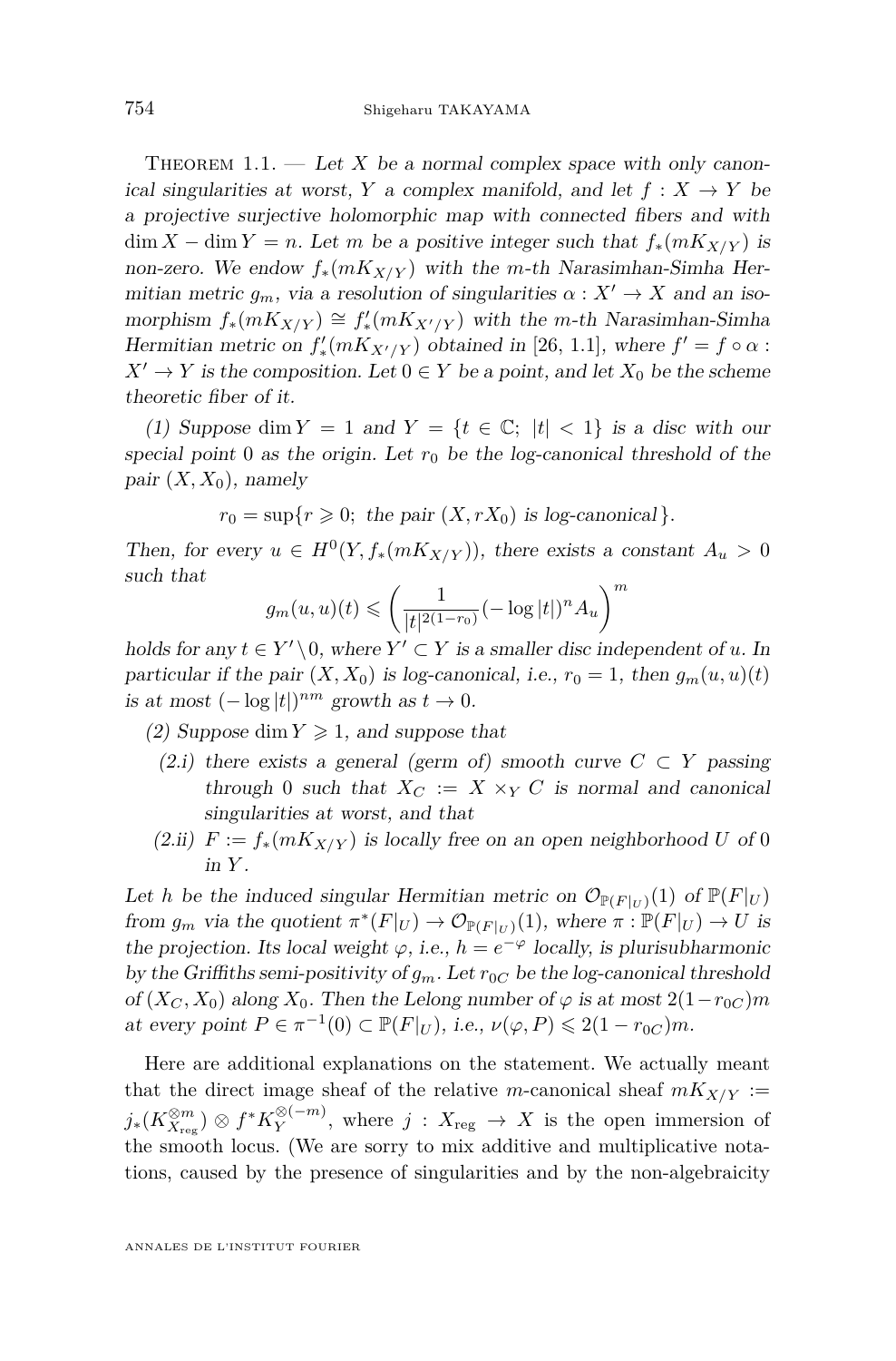of varieties.) As we shall see (in [3.2](#page-14-0) and [4.1\)](#page-19-0), the Narasimhan-Simha Hermitian metric  $g_m$  is independent of the choice of  $\alpha : X' \to X$ . In [1.1\(](#page-2-0)1), we know that  $0 < r_0 \leq 1$ ,  $r_0 \in \mathbb{Q}$  and "sup" is in fact "max". For example, if *X* is smooth and Supp  $X_0$  is normal crossing with its prime decomposition  $X_0 = \sum b_i X_{0i}$ , then the log-canonical threshold of the pair  $(X, X_0)$ is  $r_0 = (\max_i b_i)^{-1}$  (refer to [\[21,](#page-30-1) 9.3.12] for log-canonical thresholds, for example). Here in [1.1\(](#page-2-0)2.i), a curve  $C \subset Y$  is general, if there exists a point  $t \in C$  such that the fiber  $X_t$  of f has canonical singularities at worst and the fiber  $X'_t$  of  $f' : X' \to Y$  is smooth. Note that in the case dim  $Y = 1$ , i.e., in  $(1)$ , these conditions  $(2.1)$  and  $(2.1i)$  are automatically satisfied. In the case of dim  $Y > 1$ , the simplest setting will be as follows. We suppose that X is smooth and the set of critical values of f is a non-zero divisor  $D<sub>Y</sub>$ , and let  $f^*D_Y = \sum b_i B_i$  be the prime decomposition. Suppose further that the divisor  $\sum B_i$  is *f*-relative normal crossing over a general point of  $D_Y$ . Then, for every general point  $0 \in D$ , we can see (2.i) and (2.ii) are satisfied, and then we can conclude  $\nu(\varphi, P) \leq 2(1 - r_0)m$  with  $r_0 = (\max_i b_i)^{-1}$ , where the maximum is taken among all components  $B_i$  for which  $f(B_i)$  contains 0. Another possible setting for  $1.1(2)$  $1.1(2)$  is the case of weakly semi-stable reduction  $f: X \to Y$  ([\[1\]](#page-29-0)). This setting is seemingly quite technical, but it is natural and useful. We will discuss a bit around [1.2,](#page-4-0) [1.3](#page-5-0) and the proof of [1.3](#page-5-0) in [§5.](#page-25-0)

We recall briefly how  $g_m$  is obtained on  $f_*(mK_{X/Y})$  being X itself is smooth. Let  $Y_0 \subset Y$  be the open subset over which f is smooth. For every  $t \in Y_0$ , the sheaf  $f_*(mK_{X/Y})$  is locally free around *t* by Siu's in-variance of plurigenera [\[30\]](#page-31-0) (see also [\[25\]](#page-30-2)), and its fiber is  $f_*(mK_{X/Y})_t =$  $H^0(X_t, mK_{X_t})$ , where  $X_t = f^{-1}(t)$  is the fiber. On each  $X_t$ , we construct a Bergman kernel type singular Hermitian metric  $B_{m,t}$  on  $-mK_{X_t}$  as a natural generalization of the usual Bergman kernel metric, and then with respect to a singular Hermitian metric  $h_{m-1,t} = (B_{m,t}^{-1})^{(m-1)/m}$  on  $L_{m-1,t}$  $(m-1)K_{X_t}$ , the vector space  $H^0(X_t, mK_{X_t})$  admits a natural Hermitian form  $g_{m,t}$  given by  $g_{m,t}(u_t, v_t) = \int_X (-1)^{n^2/2} u_t \wedge \overline{v}_t h_{m-1,t}$ , where  $u_t, v_t \in$  $H^{0}(X_{t}, mK_{X_{t}}) = H^{0}(X_{t}, K_{X_{t}} + L_{m-1,t})$  are regarded as  $L_{m-1,t}$ -valued holomorphic *n*-forms. In this way, we obtain a metric  $g_m^o$  on  $f_*(mK_{X/Y})|_{Y_0}$ . When  $K_{X_t}$  is ample, this construction is due to Narasimhan-Simha [\[23\]](#page-30-3). In [\[26\]](#page-30-0), we showed this metric extends as a singular Hermitian metric on  $f_*(mK_{X/Y})$  with Griffiths semi-positive curvature. (See [\[28\]](#page-31-1), [\[26,](#page-30-0) §2] for a general discussion on singular Hermitian metrics on vector bundles or on torsion free sheaves.) To obtain such an extension, we needed to show that  $g_m^o$  is bounded from below by a positive constant, like  $g_m^o(u, u)(t) \geqslant c_0 > 0$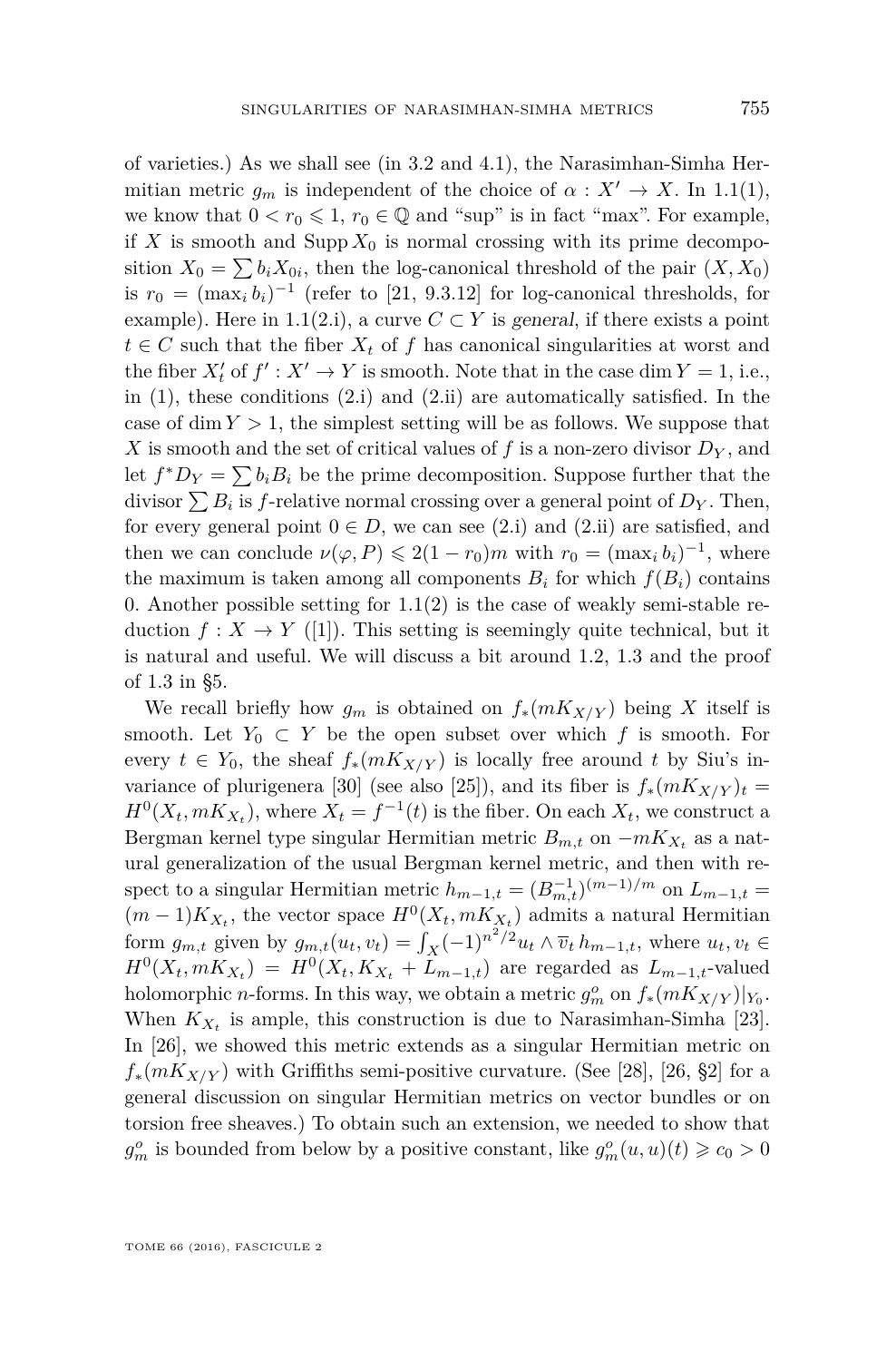$([26, 3.3.11])$  $([26, 3.3.11])$  $([26, 3.3.11])$ , which is an estimate from the opposite side in [1.1\(](#page-2-0)1). Though it plays no roles in this paper, an extension of the relative Bergman kernel type metric  $B_{m,X/Y}$  on  $-mK_{X/Y}$  from  $f^{-1}(Y_0)$  to X was a crucial step, for this the *L* <sup>2</sup>*/m*-version of Ohsawa-Takegoshi's theorem was proved and applied (this part is due to [\[3\]](#page-29-1)). In a classical term of complex analysis, the weight function  $\varphi$  (=  $\varphi_u$ ) :=  $-\frac{1}{m} \log g_m(u, u)$ , so that  $g_m(u, u) = e^{-m\varphi}$ , might be discussed. An upper bound  $\varphi \leq c'_0$  on  $Y_0$  is given in [\[26,](#page-30-0) 3.3.11]. While [1.1\(](#page-2-0)1) gives a lower bound  $\varphi(t) \gtrsim 2(1 - r_0) \log|t| - n \log(-\log|t|)$ .

When  $m = 1$ , the metric  $g_1$  is the so-called canonical  $L^2$ -metric on  $f_*(K_{X/Y})$  given by  $\int_{X_t} (-1)^{n^2/2} u_t \wedge \overline{v}_t$  on each smooth fiber. In the sit-uation of [1.1\(](#page-2-0)1), if *X* is smooth, Supp  $X_0$  is normal crossing and  $m = 1$ , it has a Hodge theoretic interpretation or foundation, and hence there are more precise and informative results. Motivated by the classification theory and the moduli theory of varieties, there are many former researches in this direction, including the case  $m \geq 1$  ([\[12\]](#page-30-4), [\[11\]](#page-30-5), [\[14\]](#page-30-6), [\[15\]](#page-30-7), [\[19\]](#page-30-8), [\[2\]](#page-29-2), [\[22\]](#page-30-9), [\[32\]](#page-31-2), [\[34\]](#page-31-3), ... for the metric aspect, and more and more for the algebraic aspect, especially by Viehweg [\[33\]](#page-31-4)), however not so many for the upper bounds as in [1.1](#page-2-0) (see [\[34,](#page-31-3) §7] for an adjoint type bundle case). Among them, we are influenced by Kawamata [\[16\]](#page-30-10), [\[17\]](#page-30-11), who first focused a role of the log-canonical threshold in the asymptotic of fiberwise integrals.

Theorem [1.1](#page-2-0) is also motivated by the following recent work by Fujino.

<span id="page-4-0"></span>THEOREM 1.2 ([\[10,](#page-30-12) 1.6]). — Let  $f: X \to Y$  be a surjective morphism between smooth projective varieties with connected fibers. Assume that the geometric generic fiber  $X_{\overline{n}}$  of  $f : X \to Y$  has a good minimal model. Then there exists a generically finite morphism  $\tau : Y' \to Y$  from a smooth projective variety  $Y'$  with the following property. Let  $X'$  be any resolution of the main component of  $X \times_Y Y'$  sitting in the following commutative diagram:



Then  $f'_*(mK_{X'/Y'})$  is a nef locally free sheaf for every positive integer m.

Recall that a locally free sheaf *E* (of finite rank) on a smooth projective variety is called nef, if  $\mathcal{O}_{\mathbb{P}(E)}(1)$  is nef on  $\mathbb{P}(E)$ . (Fujino uses a terminology "semi-positive" instead of nef.) We note that, if a line bundle *L* on a smooth projective algebraic variety admits a singular Hermitian metric *h* with semipositive curvature and its local weight  $\varphi$  (i.e.,  $h = e^{-\varphi}$  locally, and  $\varphi$  can be taken to be plurisubharmonic, psh for short) has zero Lelong numbers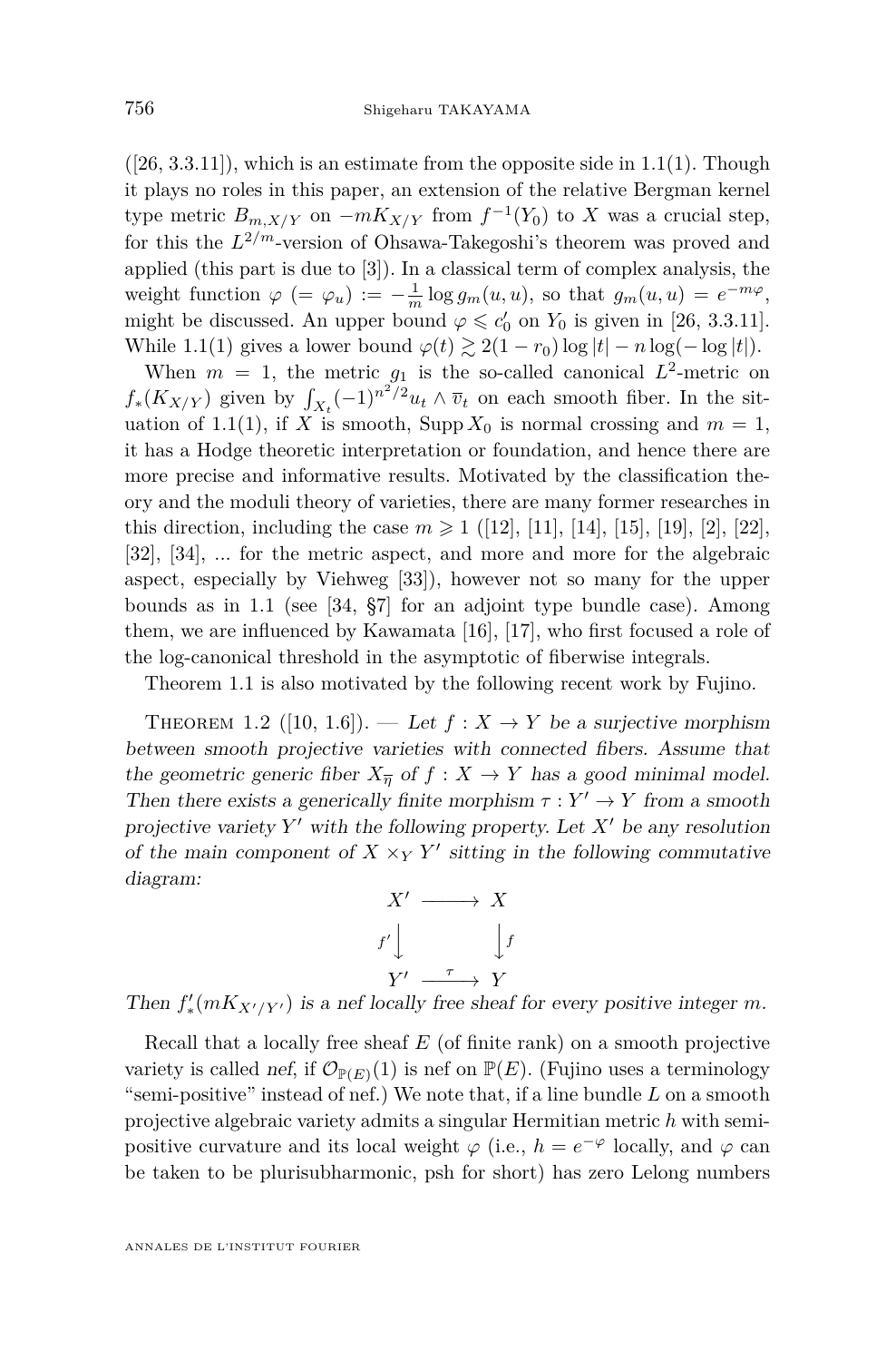everywhere, then *L* is nef ([\[6,](#page-30-13) 6.4]). However the converse does not hold in general ([\[8,](#page-30-14) 1.7]). (The Lelong numbers are measuring the "big" algebraic singularities of a psh function, so it extracts an algebraic object from an analytic one, refer [\[7,](#page-30-15) Ch. 2].) We shall strengthen [1.2](#page-4-0) by applying [1.1](#page-2-0) in the following form. These type of results [1.1,](#page-2-0) [1.2,](#page-4-0) [1.3](#page-5-0) must be fundamental in further studies of analytic theory and differential geometry of moduli.

<span id="page-5-0"></span>Corollary 1.3. — In [1.2,](#page-4-0) the *m*-th Narasimhan-Simha Hermitian metric  $g_m$  on the locally free sheaf  $F' := f'_{*}(mK_{X'/Y'})$  has Griffiths semipositive curvature, the induced singular Hermitian metric  $h = e^{-\varphi}$  on  $\mathcal{O}_{\mathbb{P}(F')}(1)$  of  $\mathbb{P}(F')$  has semi-positive curvature, and the Lelong number of the local weight  $\varphi$  is zero everywhere on  $\mathbb{P}(F')$ . In particular  $\mathcal{O}_{\mathbb{P}(F')}(1)$ is nef.

Let us explain what is improved. As we already explained, the property of the metric  $h = e^{-\varphi}$  in [1.3](#page-5-0) is strictly stronger than the nefness of  $\mathcal{O}_{\mathbb{P}(F')}(1)$ in general. Furthermore we stress the following point of view, which is our standing position from [\[26\]](#page-30-0). A Hermitian metric on  $\mathcal{O}_{\mathbb{P}(E)}(1)$  is (by definition) a Finsler metric on a locally free sheaf *E*. A Hermitian metric on *E* defines a Finsler metric on *E*. A long standing conjecture by Griffiths asks that if  $\mathcal{O}_{\mathbb{P}(E)}(1)$  is ample, i.e., *E* is ample, then *E* admits a Hermitian metric with Griffiths positive curvature. We note that the nefness of  $\mathcal{O}_{\mathbb{P}(F')}(1)$ in [1.3](#page-5-0) is derived from a singular Hermitian metric on  $F'$ , not only by a singular Hermitian metric on  $\mathcal{O}_{\mathbb{P}(F')}(1)$ .

In the course of the proof of [1.2,](#page-4-0) Fujino applies a weak semi-stable reduction theorem [\[1\]](#page-29-0), which gives a nice intermediate fibration (other than  $f' : X' \to Y'$  in [1.2\)](#page-4-0), and then obtains the local freeness of the direct image by passing further to a good relative minimal model. To prove the nefness, he uses a covering trick and a result of Popa and Schnell [\[27\]](#page-31-5) which is cohomological and based on vanishing theorems. We note that the total space of the weak semi-stable reduction is not smooth in general, but only canonical Gorenstein singularities. The behavior of the Narasimhan-Simha Hermitian metric *g<sup>m</sup>* around the critical set of a fibration is not well-understood in general, which will be likely the singularities of the fibration. A weak semi-stable reduction has only mild singularities, called toroidal singularities, and hence we can expect the Narasimhan-Simha Hermitian metric *g<sup>m</sup>* for such fibrations admits only mild singularities as well. This observation leads [1.3](#page-5-0) as a corollary of [1.1.](#page-2-0)

The organization of this paper is as follows. In [§2,](#page-6-0) we discuss the Bergman kernel type metrics and Narasimhan-Simha Hermitian forms on normal varieties. We especially discuss them on varieties with canonical singularities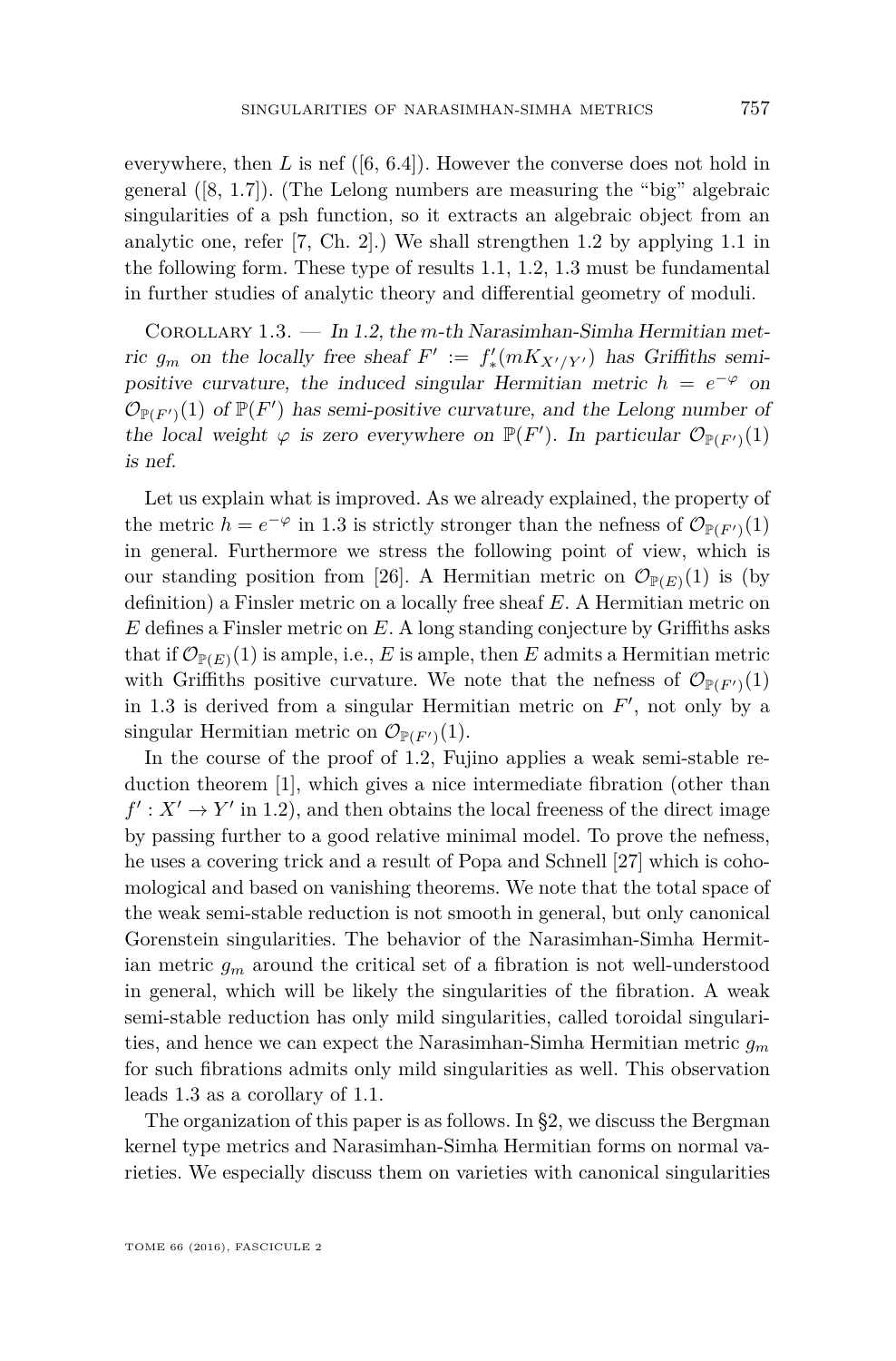in [§3.](#page-13-0) These parts are aiming to give a foundation, and hence they are more than enough to obtain the results stated in the introduction. We prove [1.1\(](#page-2-0)1) in [§4.](#page-19-1) Our method of proof is very direct, namely we compute the fiberwise integral by hand following the definition of the Bergman kernel and Narasimhan-Simha type metrics. Then in [§5,](#page-25-0) we prove [1.1\(](#page-2-0)2) which is deduced from  $1.1(1)$  $1.1(1)$  and a simple reduction argument to a general curve section, and prove [1.3](#page-5-0) along the line explained in the last paragraph.

Acknowledgements. — It is our pleasure to acknowledge our gratitudes to Mihai Păun and Osamu Fujino for valuable discussions. We also thank the referee for their comments to improve the presentations of the paper. This research is supported by Grant-in-Aid for Scientific Research (B)23340013.

#### <span id="page-6-0"></span>**2. Construction of Bergman and Narasimhan-Simha type metrics**

We recall basic constructions of Bergman kernel type metrics and Narasimhan-Simha Hermitian forms on complex manifolds, and extend them for normal varieties. These materials are first introduced in geometric setting by Kobayashi [\[18\]](#page-30-16) and developed further in [\[23\]](#page-30-3), [\[29\]](#page-31-6), [\[2\]](#page-29-2) and so on. We update them with some attentions on singularities of varieties and metrics.

Let us first mention a general remark to construct a singular Hermitian metric. If *L* is a line bundle on a complex manifold *X* with a non-zero section  $s \in H^0(X, L)$ . Then, by taking a  $C^{\infty}$  Hermitian metric *h* on *L*,  $\frac{h}{|s|_h^2}$ defines a singular Hermitian metric on *L*. It is independent of a reference metric h and hence often written as  $\frac{1}{|s|^2}$ . Moreover it has semi-positive curvature, namely  $\sqrt{-1} \overline{\partial} \partial \log \frac{1}{|s|^2}$  is a closed semi-positive (1*,* 1)-current  $([7, (3.13)])$  $([7, (3.13)])$  $([7, (3.13)])$ . We refer to say that  $|s|^2$  is log-psh. As this example already shows, a singular Hermitian metric is defined on stalks not on fibers of the line bundle.

<span id="page-6-1"></span>Definition-Notation 2.1. — Let *X* be a complex manifold of dim  $X = n$ , which may be non-compact.

(1) We take a reference  $C^{\infty}$  volume form dV on X (which can be seen as a  $C^{\infty}$  Hermitian metric on  $\wedge^{n}T_{X}$ , and regard the inverse  $h := dV^{-1}$  as a *C*<sup>∞</sup> Hermitian metric on *K<sub>X</sub>*. On a local coordinate  $(U, z = (z_1, \ldots, z_n))$ , the correspondence of local frames is given by identifying  $c_n dz \wedge d\overline{z}$  and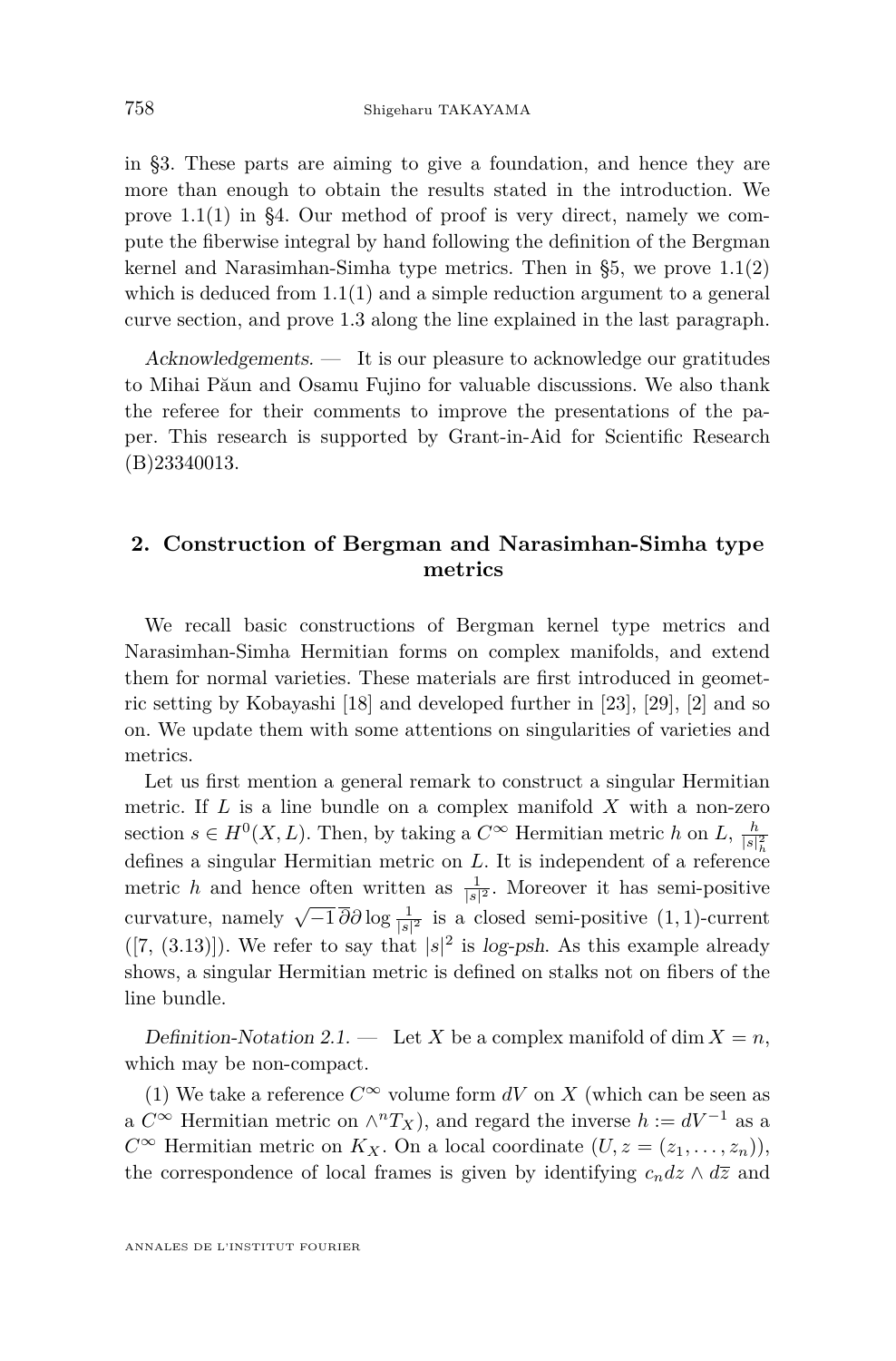$dz \otimes d\overline{z}$ , where  $dz = dz_1 \wedge \ldots \wedge dz_n$ ,  $d\overline{z} = d\overline{z_1} \wedge \ldots \wedge d\overline{z_n}$  and  $c_n = (-1)^{n^2/2}$ . Let *m* be a positive integer. Then for every  $u \in H^0(X, mK_X)$ , the squared pointwise length function  $|u|^2_{h^m}$  is a semi-positive  $C^{\infty}$ -function on *X*, and

$$
|u|^2 := |u|^2_{h^m} h^{-m} \quad \left(\text{or } |u|^2_{h^m} = \left|\frac{u \wedge \overline{u}}{dV^m}\right|\right)
$$

is a *C*∞, but possibly degenerate, Hermitian metric on −*mKX*. As we explained above, if *u* is non-zero,  $\frac{1}{|u|^2}$  defines a singular Hermitian metric with semi-positive curvature on  $mK_X$ . We then also obtain  $|u|^{2/m} = |u|_{h^m}^{2/m} dV$ , which is a continuous semi-positive  $(n, n)$ -form on *X*. On every local coordinate  $(U, z = (z_1, \ldots, z_n))$ , we write  $u = \tilde{u} \cdot (dz)^{\otimes m}$  with  $\tilde{u} \in H^0(U, \mathcal{O}_X)$ .<br>Then  $|\tilde{u}|^2/m_e$ ,  $dz \wedge d\overline{z}$  glue together and in fact define the continuous semi-Then  $|\tilde{u}|^{2/m}c_n dz \wedge d\overline{z}$  glue together and in fact define the continuous semi-<br>positive  $(n, n)$  form  $|u|^2/m$  or Y positive  $(n, n)$ -form  $|u|^{2/m}$  on X.

(2) We set

$$
||u||_m = \left(\int_X |u|^{2/m}\right)^{m/2}
$$

for every  $u \in H^0(X, mK_X)$ , and set

$$
V_m = \{ u \in H^0(X, mK_X); \ \|u\|_m < \infty \}.
$$

This  $||u||_m$  is called an  $L^{2/m}$ -pseudo-norm on  $V_m \subset H^0(X, mK_X)$ . We see  $||tu||_m = |t|||u||_m$  for every  $u \in V_m$  and every constant  $t \in \mathbb{C}$ .

(3) We shall suppose  $V_m \neq 0$  after this. For every  $x \in X$ , we set

$$
B_{h^m}(x) = \sup \left\{ |u(x)|_{h^m}^2; \ u \in H^0(X, mK_X), ||u||_m \leq 1 \right\}.
$$

We then obtain a function  $B_{h^m}$  on X (which is continuous in fact, see [2.2\)](#page-8-0), and set

$$
B_m = B_{h^m} h^{-m} = B_{h^m} (dV)^m.
$$

Here  $B_{h^m}$  depends on  $h$ , but  $B_m$  does not. For this reason, we may denote as

$$
B_m(x) = \sup \{|u(x)|^2; \ u \in H^0(X, mK_X), ||u||_m \leq 1\}
$$

for every  $x \in X$ . This  $B_m$  defines a singular Hermitian metric on  $-mK_X$ , and is called the canonical *L* <sup>2</sup>*/m*-metric, or *m*-th Bergman kernel metric. If we write as  $B_m = e^{\varphi_m}$  on every local chart, then  $\varphi_m$  is psh as a sup-limit of psh functions  $\log |u|^2$  ( $\varphi_m$  is in fact upper-semi-continuous by [2.2\)](#page-8-0). Thus the singular Hermitian metric  $B_m$  has semi-negative curvature. We would refer to say that  $B_m$  is log-psh.

(4) We also obtain a natural a singular Hermitian metric

$$
h_{m-1} = (B_m^{-1})^{(m-1)/m}
$$

TOME 66 (2016), FASCICULE 2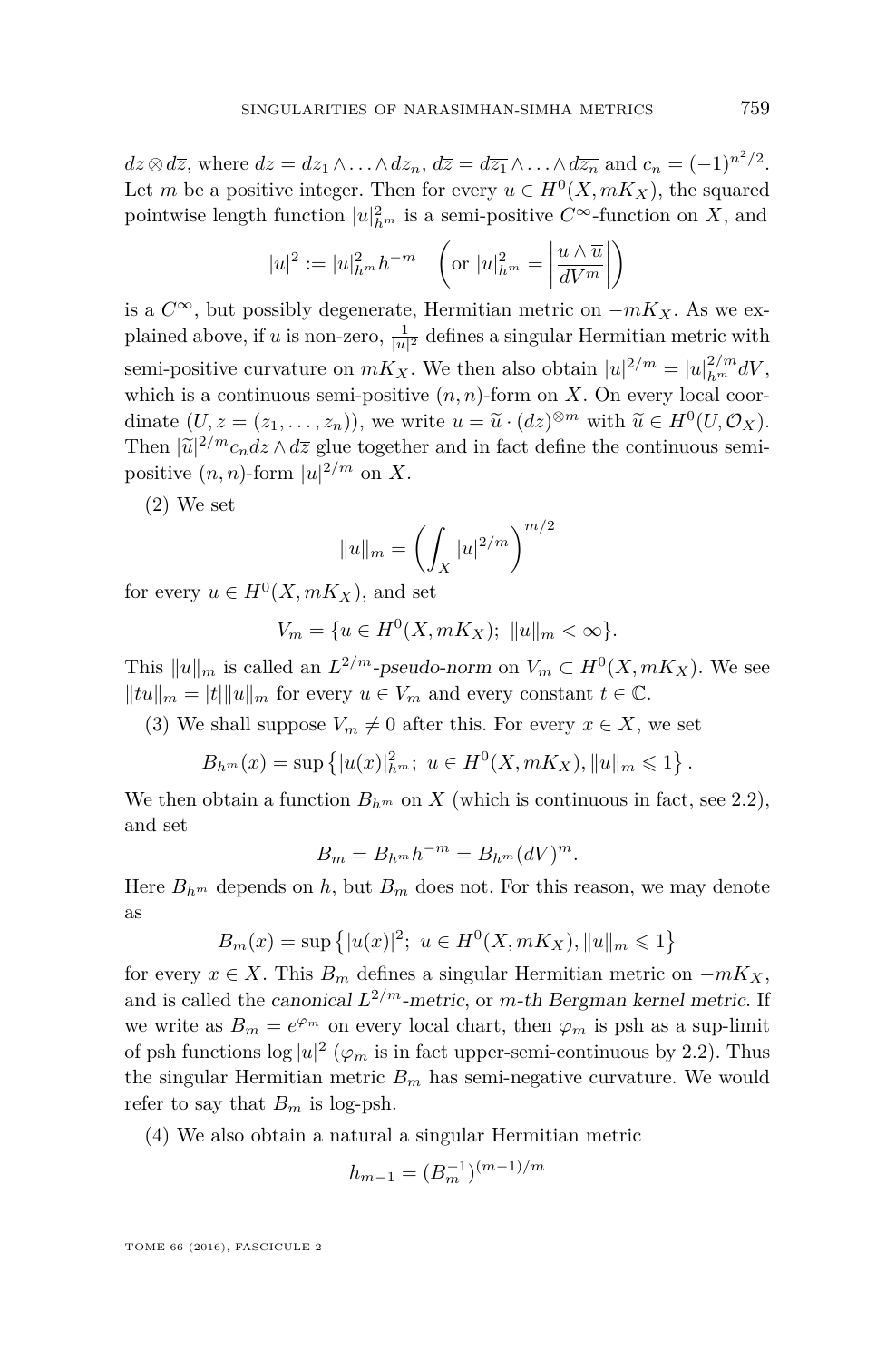on  $L_{m-1} := (m-1)K_X$ . Using  $h_{m-1}$ , we can put a natural Hermitian form on  $V_m \subset H^0(X, mK_X)$ , called the *m*-th Narasimhan-Simha Hermitian form  $g_{mNS}$  (we may say the mNS Hermitian form  $g_m$  for short), by

$$
g_m(u, v) = g_{mNS}(u, v) = \int_X c_n u \wedge \overline{v} \, h_{m-1},
$$

which is nothing but the canonical  $L^2$ -metric on  $H^0(X, K_X + L_{m-1})$  with respect to  $h_{m-1}$ , where we regard  $u, v$  as  $L_{m-1}$ -valued holomorphic *n*-forms. We shall see in [2.2](#page-8-0) that  $g_m$  is defined on  $V_m$ .

The next lemma is well-known classically, and may be needless to say. The last assertion shows that we can endow a natural pseudo-norm  $||u||_m$ and a norm  $g_m(u, u)^{1/2}$  on  $V_m \subset H^0(X, mK_X)$ , and they satisfy a simple relation by definition.

<span id="page-8-0"></span>LEMMA 2.2. — In [2.1,](#page-6-1) suppose that  $V_m \neq 0$ .

- (1) Let  $x_0 \in X$ . Then there exists  $u_0 \in H^0(X, mK_X)$  with  $||u_0||_m = 1$ and  $|u_0(x_0)|^2 = B_m(x_0)$ .
- (2) The metric  $B_{h^m}$  is continuous on *X*, in particular log  $B_{h^m}$  is uppersemi-continuous on *X*. We will say  $B_m$  is continuous, and  $\log B_m$ is upper-semi-continuous respectively.
- (3) For every  $u, v \in V_m$ , an  $(n, n)$ -form  $c_n u \wedge \overline{v} h_{m-1}$  is continuous on X.
- (4) For every  $u \in V_m$ , an inequality  $||u||_{g_m} := g_m(u, u)^{1/2} \le ||u||_m$ holds.

Proof. — (0) We denote by  $\mathcal{F}_m = \{u \in H^0(X, mK_X) ; ||u||_m \leq 1\}$ . Let  $x_0 \in X$  be a point, and take a local coordinate  $(U, z = (z_1, \ldots, z_n))$  containing a polydisc *P* centered at  $x_0$  as a relatively compact set. We take  $u \in \mathcal{F}_m$ , and write  $u = \tilde{u} \cdot (dz)^{\otimes m}$  with  $\tilde{u} \in H^0(U, \mathcal{O}_X)$  and  $|u|^{2/m} = |\tilde{u}|^{2/m} c_n dz \wedge d\overline{z}$ <br>can *U*, By the mean value inequality for a photomation  $|\tilde{u}|^{2/m}$ , we obtain a on *U*. By the mean value inequality for a phs function  $|\tilde{u}|^{2/m}$ , we obtain a local uniform bound

$$
|\widetilde{u}(x_0)|^{2/m}\leqslant \frac{1}{\text{vol\,} P}\int_P |\widetilde{u}|^{2/m}\frac{c_n}{2^n}dz\wedge d\overline{z}\leqslant \frac{1}{2^n\text{vol\,} P}\int_X |u|^{2/m}\leqslant \frac{1}{2^n\text{vol\,} P},
$$

where  $\frac{c_n}{2^n}$  *dz*  $\wedge$  *dz* is the real Euclidean volume form and the vol *P* is the real Euclidean volume of P. We note that the bound  $\frac{1}{2^n \text{vol}P}$  is uniform in  $u \in \mathcal{F}_m$ and also in  $m > 0$ . The Cauchy's estimate also implies that all  $u_{\lambda} \in \mathcal{F}_m$  are equi-continuous on every compact set in U. As a consequence,  $\mathcal{F}_m$  forms a normal family on *U*. (We note that this equi-continuity depends on *m*, not uniform in  $m$ .) Thus, on every compact subset in  $X, \mathcal{F}_m$  forms a normal family. In particular, any sequence  $\{u_i\}$  in  $\mathcal{F}_m$  contains a subsequence  $\{u_{j'}\}$ , which converges uniformly on every compact set in *X*. We then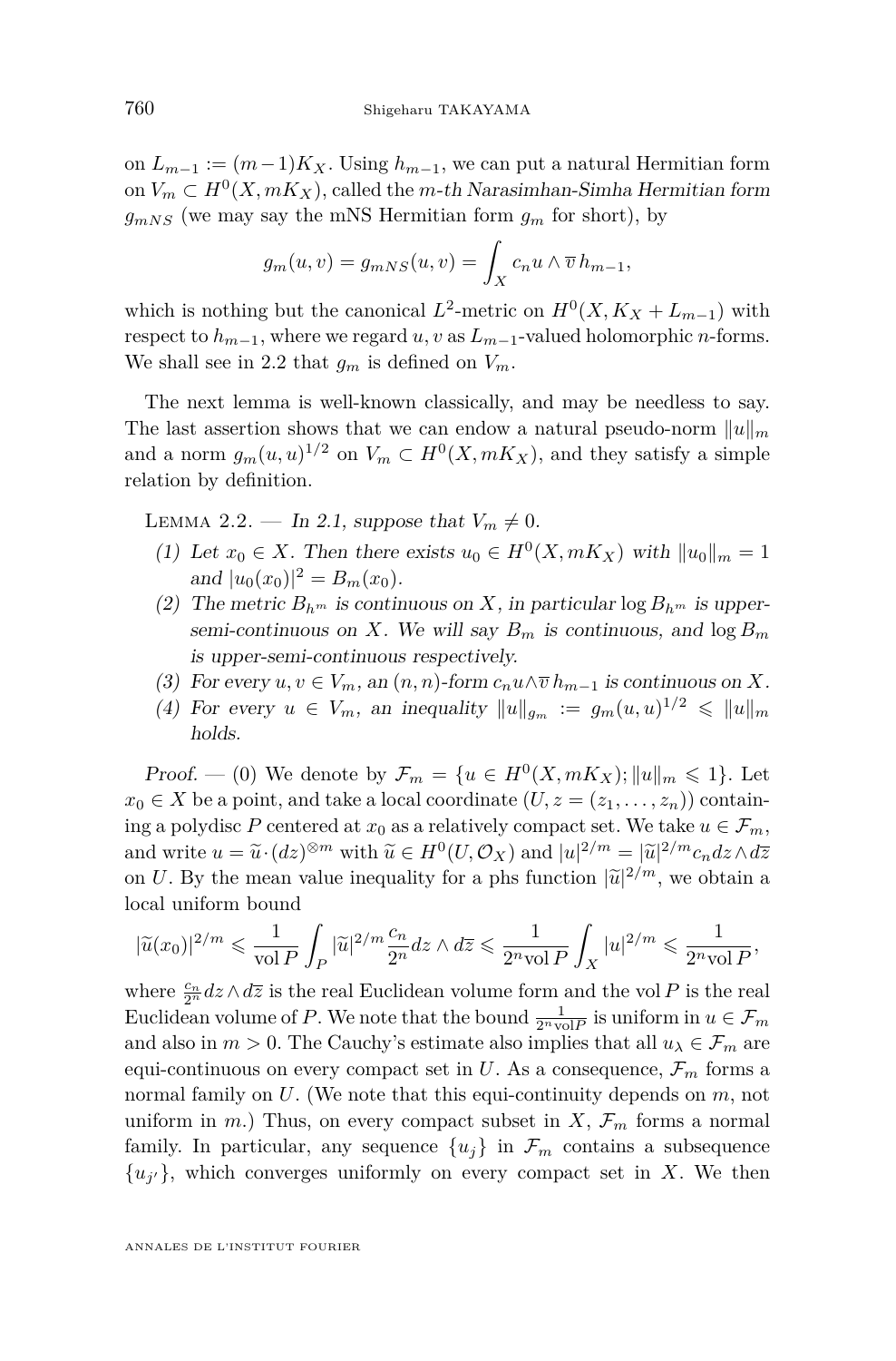obtain a limit  $u_0 = \lim u_{j'} \in H^0(X, mK_X)$  with  $||u_0||_{m,X} \leq 1$ . We also note that all  $u_{\lambda} \in \mathcal{F}_m$  are equi-continuous on every compact set in X.

(1) By definition of  $B_m$ , there exists a sequence  $\{u_j\}$  in  $\mathcal{F}_m$  such that  $\lim_{j\to\infty} |u_j(x_0)|^2 = B_m(x_0)$ . By the argument in (0), we can find a limit  $u_0 \in \mathcal{F}_m$  of a subsequence of  $\{u_j\}$  such that  $|u_0(x_0)|^2 = B_m(x_0)$ . We can choose  $u_0$  so that  $||u_0||_m = 1$ .

(2) We take a point  $x_0 \in X$  and a coordinate neighborhood  $(U, z)$  of *x*<sub>0</sub>. By the equi-continuity, for any  $\varepsilon > 0$ , there exists a neighborhood *V* ⊂ *U* of  $x_0$  such that for any  $u \in \mathcal{F}_m$  and any  $z \in V$ ,  $-\varepsilon < |u(z)|^2$  −  $|u(x_0)|^2 < \varepsilon$  holds. We take  $u_0 \in \mathcal{F}_m$  such that  $|u_0(x_0)|^2 = B_m(x_0)$ . Then from the left hand side inequality, we have, for any  $z \in V, B_m(x_0) - \varepsilon$  $|u_0(z)|^2 \le B_m(z)$ . On the other hand, we take  $z \in V$  and take  $u_z \in \mathcal{F}_m$ such that  $|u_z(z)|^2 = B_m(z)$ . Then from the right hand side inequality, we  $|\text{have } |u_z(z)|^2 < |u_z(x_0)|^2 + \varepsilon \leq |u_0(x_0)|^2 + \varepsilon$ , i.e.,  $B_m(z) < B_m(x_0) + \varepsilon$ . These show the continuity of  $B_m$  at  $x_0$ .

(3) Let  $X_m = \{x \in X; B_{h^m}(x) \neq 0\}$ , which is a non-empty Zariski open subset of *X*. It is clear by (2) that  $c_n u \wedge \overline{v} h_{m-1}$  is continuous on  $X_m$ . We define temporary  $c_n u \wedge \overline{v} h_{m-1}(x) = 0$  for every  $x \notin X_m$  (for any  $u, v \in V_m$ ), and show that  $c_n u \wedge \overline{v} h_{m-1}$  is continuous on X. If we could prove that  $c_n u \wedge \overline{u} h_{m-1}$  is continuous for any  $u \in V_m$ , we can conclude  $c_n u \wedge \overline{v} h_{m-1}$ is continuous for any  $u, v \in V_m$ , by considering  $c_n(u + v) \wedge (\overline{u + v}) h_{m-1}$ ,  $c_n(u + iv) \wedge (\overline{u + iv}) h_{m-1}$  and so on. We then consider  $c_n u \wedge \overline{u} h_{m-1}$  for  $u \in V_m$  with  $||u||_m = 1$  without loss of generalities. We regard  $u \otimes \overline{u}$  and *B*<sup>*m*</sup> as sections of a complex (not holomorphic) line bundle  $(K_X \otimes \overline{K_X})^{\otimes m}$ , and then we can regard  $(u \otimes \overline{u})/B_m$  as a  $\mathbb{C}\text{-valued function on } X$ . We see that

$$
c_n u \wedge \overline{u} h_{m-1} = \left| \frac{u \otimes \overline{u}}{B_m} \right|^{(m-1)/m} |u|^{2/m}
$$

as semi-positive  $(n, n)$ -forms on *X*. We note that  $|(u \otimes \overline{u})/B_m| \leq 1$  by definition of  $B_m$  (strictly speaking this holds on  $X_m$ ). At each  $x \notin X_m$ , it has to be  $u(x) = 0$  by definition of  $B_m$ . Thus we obtain the continuity of  $c_n u \wedge \overline{u} h_{m-1}$  at  $x \notin X_m$  by the continuity of  $|u|^{2/m}$ .

(4) We obtained in (3) that  $c_n u \wedge \overline{u} h_{m-1} \leqslant |u|^{2/m}$  on *X*. Then by integration, we have  $||u||_{g_m}^2 = \int_X c_n u \wedge \overline{u} h_{m-1} \leq ||u||_m^2$ .

TOME 66 (2016), FASCICULE 2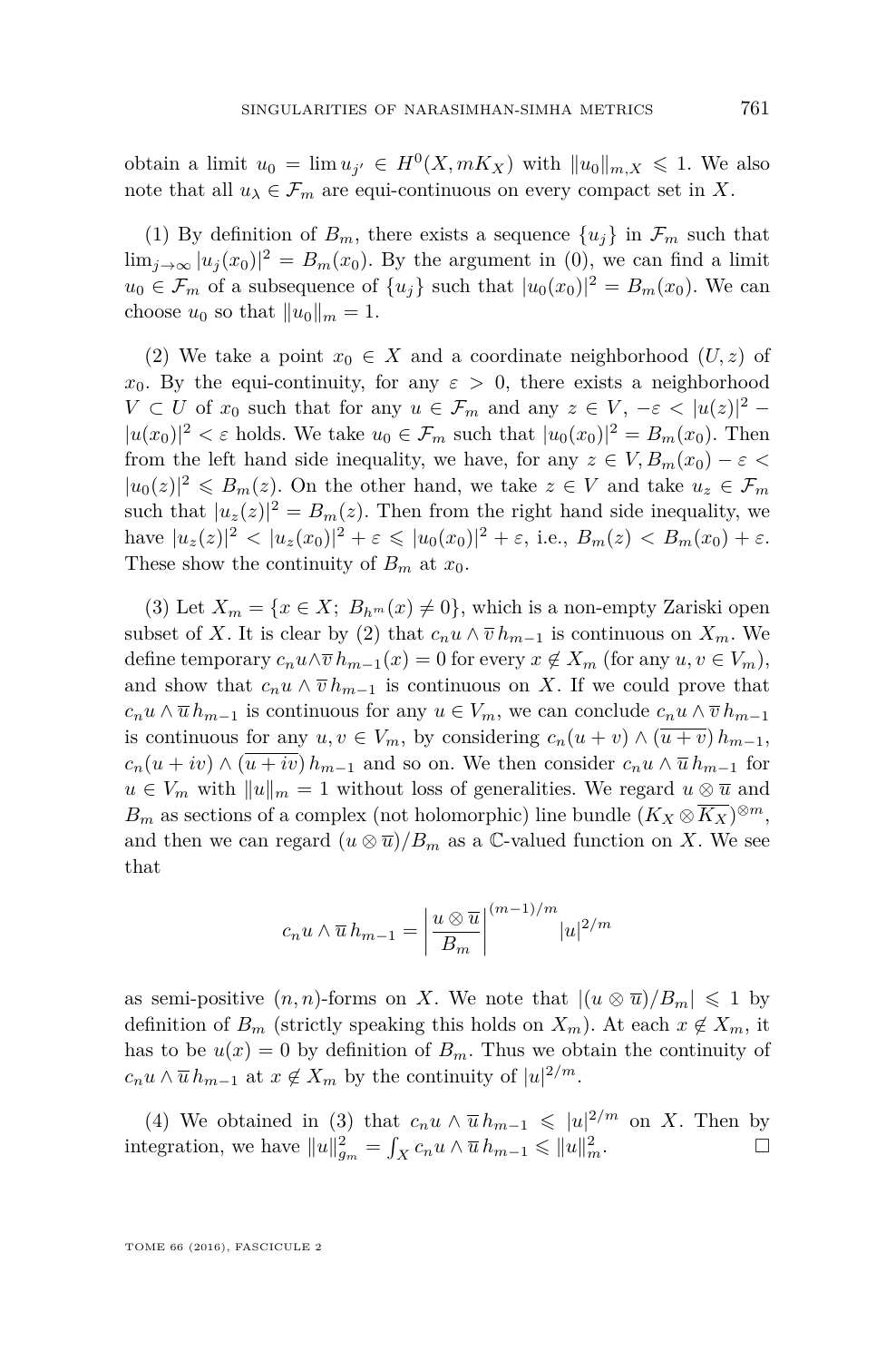<span id="page-10-0"></span>Remarks 2.3. — We still keep the notations in [2.1,](#page-6-1) and denote by  $\mathcal{F}_m$  =  ${u \in H^0(X, mK_X); ||u||_m \leq 1}.$ 

(1) By the Hölder inequality, we have  $u \otimes v \in \mathcal{F}_{m+\ell}$  if  $u \in \mathcal{F}_m$  and  $v \in \mathcal{F}_\ell$ , where  $m, \ell$  are positive integers. In particular by [2.2\(](#page-8-0)1),  $B_m \cdot B_\ell \leq B_{m+\ell}$ (resp.  $B_m^{\ell} \leq B_{m\ell}$ ) as a singular Hermitian metric on  $-(m+\ell)K_X$  (resp.  $-(m\ell K_X)$ ). However we note that each  $\mathcal{F}_m$  is not a vector space.

(2) For every  $x \in X$ , we set

$$
B_{X,h}(x) = \sup^* \{ |u(x)|_{h^m}^{2/m}; \ m \in \mathbb{Z}_{>0}, u \in H^0(X, mK_X), ||u||_m \leq 1 \},\
$$

where sup<sup>\*</sup> is the upper-semi-continuous envelope of the pointwise suplimit. We then obtain a bounded function  $B_{X,h}$  on X, which is a consequence of the mean value property in the argument (0) of [2.2](#page-8-0) (however the Cauchy's estimate depends on *m*, and hence we do not see the extremal property and the continuity of  $B_{X,h}$  as in [2.2\)](#page-8-0), and set

$$
B_X = B_{X,h} h^{-1}.
$$

This is a singular Hermitian metric on  $-K_X$  and is log-psh (unless  $B_X \equiv 0$ ). Moreover  $B_X^m$  is less singular than  $B_m$  for any  $m > 0$ . If X is smooth projective for example, then the canonical ring is finitely generated by [\[4\]](#page-29-3), and hence the roles of  $B_X$  may be replaced by one  $B_m^{1/m}$  for a sufficiently large  $m > 0$ .

We shall extend the construction above to normal spaces. In the rest of this section, we use the following notations.

<span id="page-10-1"></span>Notation 2.4. — Let X be a normal complex space of dim  $X = n$ , and let  $j: X_{reg} \to X$  be the open immersion of the smooth locus. We define the canonical sheaf as  $\omega_X = j_* K_{X_{\text{reg}}}$ , and the *m*-canonical sheaf by  $\omega_X^m = j_*(K_{X_{\text{reg}}}^{\otimes m})$  for every integer  $m > 0$ . This is a reflexive sheaf of rank one on *X*, and satisfies  $\omega_X^m = (\omega_X^{\otimes m})^{**}$ , where ( )<sup>\*\*</sup> means the double dual. In particular, for any Zariski open subset  $W \subset X$  with codim  $(X \setminus W) \geq 2$  $(W = X_{\text{reg}} \text{ for example}), \text{ the restriction map } H^0(X, \omega_X^m) \to H^0(W, \omega_X^m) \text{ is }$ bijective ([\[24,](#page-30-17) Ch. 2, 1.1.12]). Thus for every  $u \in H^0(X, \omega_X^m)$  and an integer  $\ell > 0$ , a power  $(u|_{X_{\text{reg}}})^{\ell} \in H^0(X_{\text{reg}}, \omega_X^{m\ell})$  extends uniquely as an element of  $H^0(X, \omega_X^{m\ell})$ . We denote this extension by  $u^{(\ell)} \in H^0(X, \omega_X^{m\ell})$ .

We first explain an observation and a few conventions from [\[26,](#page-30-0) §2.4] on a notion of singular Hermitian metrics on torsion free or reflexive sheaves of rank one. When a variety is smooth, these are standard conventions in the theory of singular Hermitian metrics.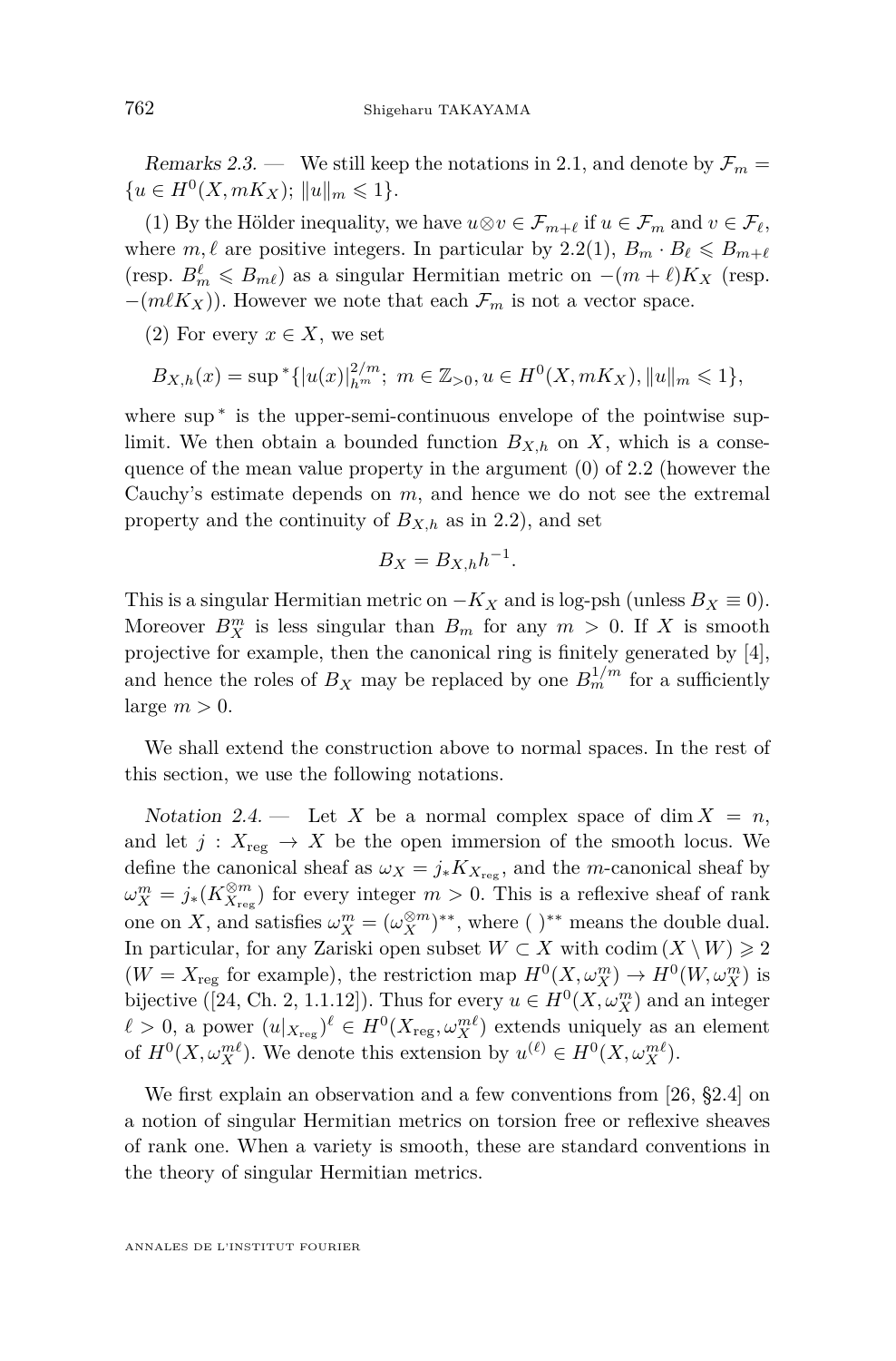<span id="page-11-0"></span>Remarks 2.5. — A singular Hermitian metric  $h = e^{-\varphi}$  on a holomorphic line bundle on *X* has semi-positive curvature if its local weight  $\varphi$  is psh, and has semi-negative curvature if  $-\varphi$  is psh respectively. A function  $\varphi : X \to Y$  $\mathbb{R} \cup \{-\infty\}$  is psh, if it is upper-semi-continuous and  $\varphi \circ f$  is subharmonic (or  $\varphi \circ f \equiv -\infty$ ) for any holomorphic map  $f : \Delta \to X$  from the unit disc in  $\mathbb{C}$  (refer [\[9,](#page-30-18) §5], especially [9, 5.3.1]).

(1) Let *D* be a Q-Cartier divisor on *X*. Suppose there exist an integer  $m > 0$  such that  $mD$  is Cartier and a singular Hermitian metric h on a line bundle  $\mathcal{O}_X(mD)$ . We then say that a symbol  $h^{1/m}$  is a singular Hermitian metric on *D*. We can pull back  $h^{1/m}$  by a dominant morphism  $\alpha : X' \to X$ , as a singular Hermitian metric on *α* <sup>∗</sup>*D*.

 $(2)$  [\[26,](#page-30-0) 2.4.1, 2.4.2]. Let  $\mathcal L$  be a torsion free sheaf of rank one on *X*. Let  $X_0 \subset X_{\text{reg}}$  be a Zariski open subset of codim  $(X \setminus X_0) \geq 2$  such that  $\mathcal{L}|_{X_0}$  is locally free ([\[24,](#page-30-17) Ch. 2, Corollary to 1.1.8]). Let  $h_0$  be a singular Hermitian metric on a line bundle  $\mathcal{L}|_{X_0}$ , and suppose that the curvature current is semi-definite, let us say semi-negative. For every integer  $m > 0$ ,  $h_0^m$  is a singular Hermitian metric on a line bundle  $(\mathcal{L}^{\otimes m})^{**}|_{X_0}$ . If  $(\mathcal{L}^{\otimes m})^{**}$  is locally free, then  $h_0^m$  extends (uniquely) as a singular Hermitian metric on  $(\mathcal{L}^{\otimes m})^{**}$  with semi-negative curvature by virtue of Hartogs' type extension of psh functions. Even if  $(\mathcal{L}^{\otimes m})^{**}$  is not locally free, for any section  $u \in$  $H^0(U, (L^{\otimes m})^{**})$  on an open subset  $U \subset X$ , log  $|u|_{U \cap X_0}|_{h^m}^2$  is psh on  $U \cap X_0$ , and hence it extends (uniquely) as a psh function on  $U$  by virtue of Hartogs' type extension again. From this point of view, we say  $h_0^m$  defines (or extends as) a singular Hermitian metric on a reflexive sheaf  $(\mathcal{L}^{\otimes m})^{**}$  on X.

(3) As one can see, there are some overlaps in (1) and (2) above. If *D* is a Weil divisor on  $X$ , which is also  $\mathbb{Q}$ -Cartier, we can use both (1) and (2) above, namely (1) as a Q-Cartier divisor, and (2) by considering the corresponding reflexive sheaf  $\mathcal{L} = j_* \mathcal{O}_{X_{\text{reg}}}(D|_{X_{\text{reg}}}).$ 

(4) Let *L* be a Cartier divisor on *X*, which is also regarded as a line bundle on *X*, and let *h* be a  $C^{\infty}$  Hermitian metric on *L*. Suppose that there is a non-zero section  $s \in H^0(X, L)$ . Then for every rational number  $q, \frac{1}{|s|^{2q}} = (\frac{h}{|s|_h^2})^q$  defines a singular Hermitian metric on  $qL$ .

<span id="page-11-1"></span>LEMMA 2.6. — Let  $\alpha : X' \to X$  be a resolution of singularities. Let  $L'$  be a line bundle on  $X'$  and let  $h'$  be a singular Hermitian metric with semi-positive (resp. semi-negative) curvature. Then the torsion free sheaf  $\mathcal{L} = \alpha_* L'$  admits a singular Hermitian metric  $\alpha_* h'$  with semi-positive (resp. semi-negative) curvature. The metric  $\alpha_* h'$  will be called the push-forward of  $h'$ .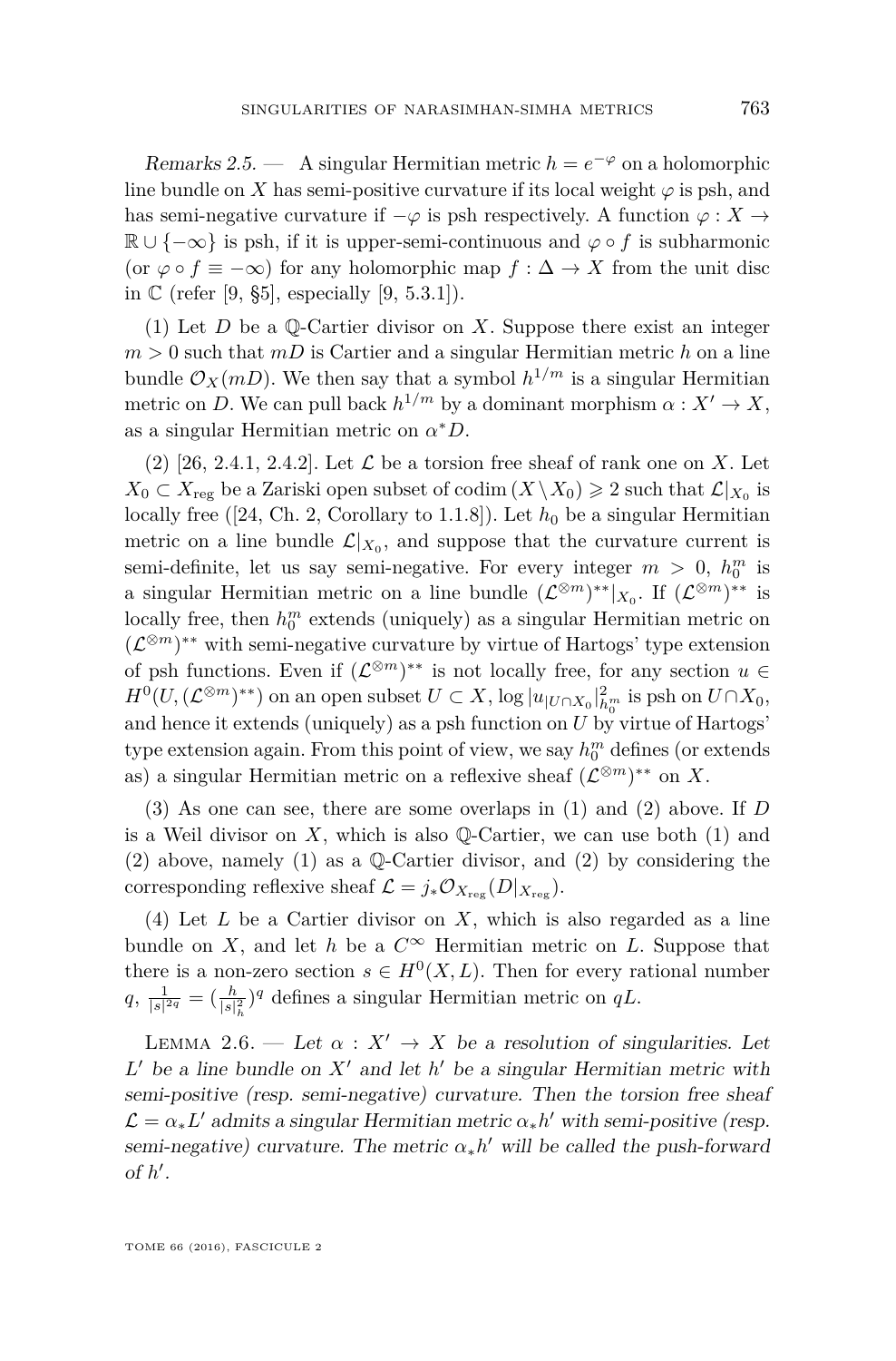Proof. — A precise definition of  $\alpha_* h'$  will give a proof. Let  $W \subset X$  be the maximum Zariski open subset where  $\alpha$  is isomorphic on it. We note codim  $(X \setminus W) \ge 2$ . We denote by  $W' = \alpha^{-1}(W)$ . Via the isomorphism  $L'|_{W'} \cong \mathcal{L}|_W$  by  $\alpha$ ,  $h'|_{W'}$  can be regarded as a singular Hermitian metric on a line bundle  $\mathcal{L}|_W$ , say  $\alpha_*(h'|_{W'})$ . It is clear  $\alpha_*(h'|_{W'})$  has semi-positive curvature. Since  $\text{codim}(X \setminus W) \geqslant 2$ ,  $\alpha_*(h'|_{W'})$  extends uniquely to a singular Hermitian metric on the torsion free sheaf  $\mathcal L$  with semi-positive curvature in the sense of [\[26,](#page-30-0) §2.4], by [26, 2.4.1, 2.4.2] (or [2.5\(](#page-11-0)2)). This is what we call  $\alpha_* h$ .

We now extend [2.1](#page-6-1) on our normal complex space *X*.

<span id="page-12-1"></span>Definition-Notation 2.7. — Let  $m > 0$  be an integer.

(1) For  $u \in H^0(X, \omega_X^m)$ , we set

$$
||u||_m := ||u_{|X_{\text{reg}}}||_{m,X_{\text{reg}}} = \left(\int_{X_{\text{reg}}} |u_{|X_{\text{reg}}}|^{2/m}\right)^{m/2},
$$

and set

$$
V_m = \{ u \in H^0(X, \omega_X^m); \ \|u\|_m < \infty \}.
$$

Here the last integral is the  $L^{2/m}$ -pseudo-norm on  $X_{reg}$  in [2.1.](#page-6-1) We see  $||u^{(\ell)}||_{m\ell} = ||u||_m^{\ell}$  for  $u \in V_m$  and an integer  $\ell > 0$ . We will see  $V_m =$  $H^0(X, \omega_X^m)$  if X is compact and canonical singularities at worst.

(2) We have defined the *m*-th Bergman kernel metric  $B_{m,X_{\text{reg}}}$  and so on, provided  $V_m \neq 0$ . Since the singular Hermitian metric  $B_{m,X_{\text{reg}}}^{-1}$  on  $\omega_X^m|_{X_{\text{reg}}}$ has semi-positive curvature, it extends as a singular Hermitian metric  $B_{m,X}^{-1}$ on a reflexive sheaf  $\omega_X^m$  with semi-positive curvature (see [2.5,](#page-11-0) and [2.8](#page-12-0) below). This  $B_m = B_{m,X}$  is also called the canonical  $L^{2/m}$  metric, or m-th Bergman kernel metric on  $(\omega_X^m)^*$ . (We can also obtain a singular Hermitian metric  $B_X$  on  $\omega_X^*$  as an extension of  $B_{X_{\text{reg}}}$  in [2.3\(](#page-10-0)2).)

(3) We also have a singular Hermitian metric *hm*−<sup>1</sup> on a reflexive sheaf  $\omega_X^{m-1}$  with semi-positive curvature, which is obtained as the extension of  $(B<sub>m,X<sub>reg</sub></sub><sup>0</sup>)<sup>(m-1)/m</sup>$  (which is defined on  $K<sup>⊗</sup><sub>X<sub>reg</sub></sub>$  $(X_{\text{reg}}^{(m-1)})$ . We then can define the mNS Hermitian form

$$
g_m(u,v) = \int_{X_{\text{reg}}} c_n u |_{X_{\text{reg}}} \wedge \overline{v} |_{X_{\text{reg}}} h_{m-1} |_{X_{\text{reg}}}
$$

for  $u, v \in V_m$ . In the last integral,  $u|_{X_{reg}}$  and  $v|_{X_{reg}}$  are regarded as line bundle  $\omega_X^{m-1}|_{X_{\text{reg}}}$ -valued holomorphic *n*-forms on  $X_{\text{reg}}$ .

<span id="page-12-0"></span>Remark  $2.8.$  — This is a remark on  $2.7(2)$  $2.7(2)$ . Here we suppose that there exists an integer  $\ell > 0$  such that  $\omega_X^{\ell}$  is a locally free. In view of [2.5\(](#page-11-0)3),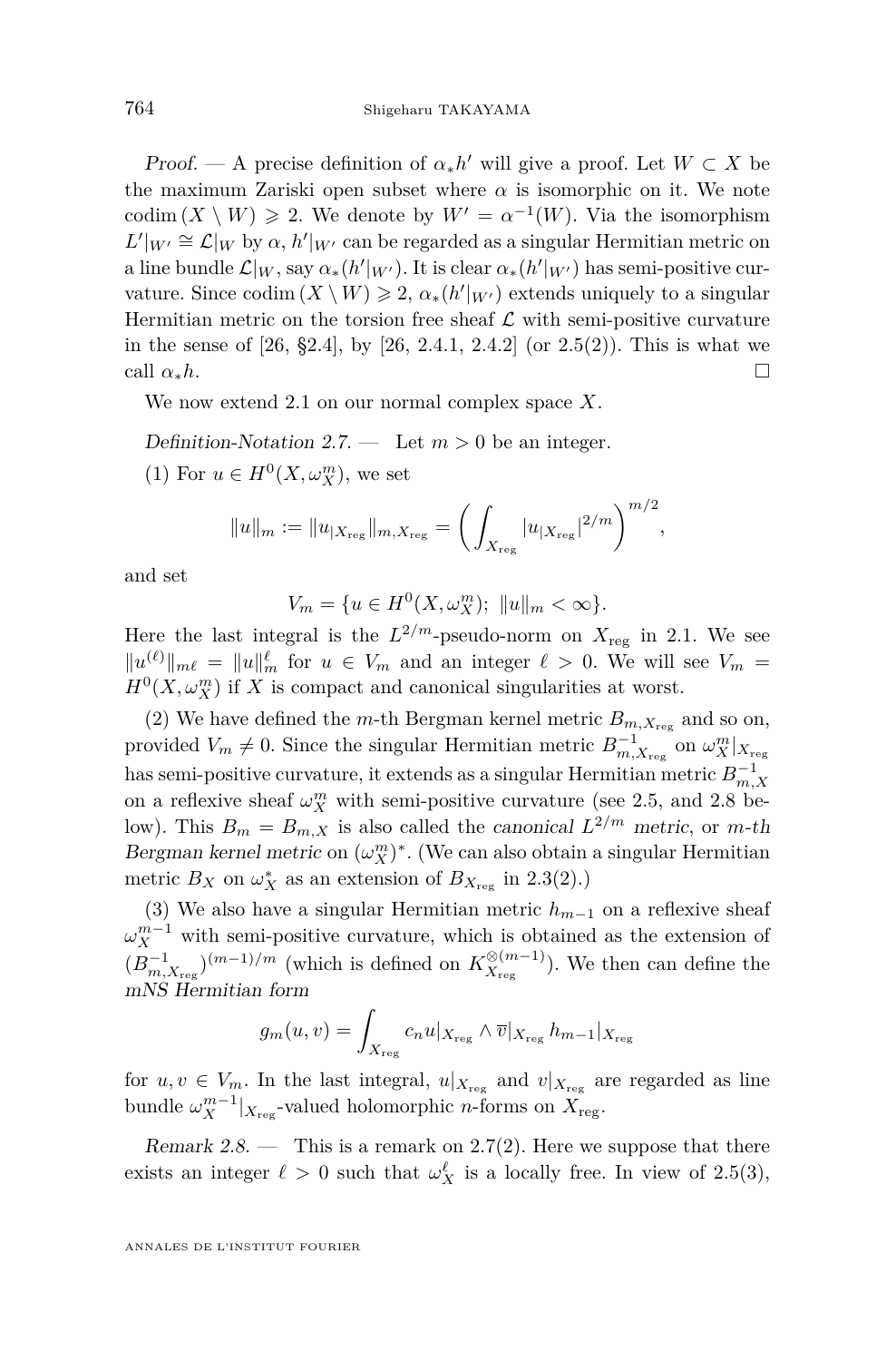there is another way to think  $B_{m,X}^{-1}$  as a singular Hermitian metric of  $\omega_X^m$ . By [2.1,](#page-6-1) we have a singular Hermitian metric  $B_{m,X_{\text{reg}}}^{-\ell}$  on  $(\omega_X^{\ell})^{\otimes m}|_{X_{\text{reg}}}$  with semi-positive curvature. On every open subset  $U \subset X$  such that  $(\omega_X^{\ell})^{\otimes m}$  is trivialized, i.e.,  $(\omega_X^{\ell})^{\otimes m}|_{U} \cong U \times \mathbb{C}$ , we can write as  $B_{m,X_{reg}}^{-\ell}|_{U_{reg}} = e^{-\varphi_{\ell 0}}$ with a psh function  $\varphi_{\ell 0}$  on  $U_{\text{reg}}$ . We can extend  $\varphi_{\ell 0}$  as a psh function  $\varphi_{\ell}$ on *U* by Hartogs type extension. Thus we obtain an extension of  $B_{m,X_{\text{reg}}}^{-\ell}$ as a singular Hermitian metric, say  $\widetilde{B}_{m,X_{\text{reg}}}^{-\ell}$  on a line bundle  $(\omega_X^{\ell})^{\otimes m}$  with semi-positive curvature, which is  $e^{-\varphi_{\ell}}$  on *U*. Then the symbol  $(\widetilde{B}_{m,X_{\text{reg}}}^{-\ell})^{1/\ell}$ is a singular Hermitian metric  $B_{m,X}^{-1}$  on  $\omega_X^m$ .

*Caution:* We should not write as  $B_{m,X}^{-1} = e^{-\frac{1}{\ell}\varphi_{\ell}}$  on *U*, because if  $\omega_X^m$ itself is not locally free on  $U, B_{m,X}^{-1}$  can not be expressed by a scaler valued function. While  $(B_{m,X}^{-1})^{\ell} = e^{-\varphi_{\ell}}$  on *U* makes sense.

As an example of [2.6,](#page-11-1) we consider  $mK_{X}$  with the metric  $B_{m,X}^{-1}$  in the notation of [2.6.](#page-11-1) By [2.6,](#page-11-1) we have  $\alpha_*(mK_{X'})$  with a singular Hermitian metric  $\alpha_* B_{m,X}^{-1}$ . In general we only have an injection  $\alpha_*(mK_{X'}) \to \omega_X^m$ , which is isomorphic on a Zariski open  $W \subset X$  with codim  $(X \setminus W) \geq 2$ . Thus the metric  $\alpha_* B^{-1}_{m,X'}$  on  $\alpha_*(mK_{X'})$  can be regarded as a singular Hermitian metric on  $\omega_X^m$ . We will see, if *X* has canonical singularities at worst, that  $B^{-1}_{m,X}$  and  $\alpha_* B^{-1}_{m,X'}$  on  $\omega_X^m \cong \alpha_*(mK_{X'})$  coincide.

#### <span id="page-13-0"></span>**3. Bergman and Narasimhan-Simha type metrics on varieties with canonical singularities**

We note that Bergman kernel type metrics and mNS Hermitian forms are birational invariant in an appropriate sense of compact complex manifolds (cf. [\[29\]](#page-31-6)). The main point of the notion of canonical singularities is that we can obtain the same informations on pluricanonical forms from the regular part of the variety and from a smooth model of the variety. We confirm it is also the case of our Bergman kernel type metrics and mNS Hermitian forms. The aim of this section is to present the proof once for sure, although the results and the proofs are within expectations. For example,  $B_{m,X'} =$  $(\alpha^* B_{m,X})|s_{\ell E}|^{2m/\ell}$  in [3.2\(](#page-14-0)2) would not be trivial without proof. Our set up in this section is as follows.

<span id="page-13-1"></span>Set up  $3.1$ .  $-$  Let X be a normal complex space with canonical singularities at worst. A normal complex space *X* has canonical singularities, if the canonical divisor  $K_X$  is Q-Cartier and if for a (any) resolution of singularities  $\alpha: X' \to X$ , one has  $K_{X'} \sim_{\mathbb{Q}} \alpha^* K_X + E$  with an  $\alpha$ -exceptional effective  $\mathbb Q$ -divisor *E* (this is equivalent to saying that there is an  $\alpha$ -exceptional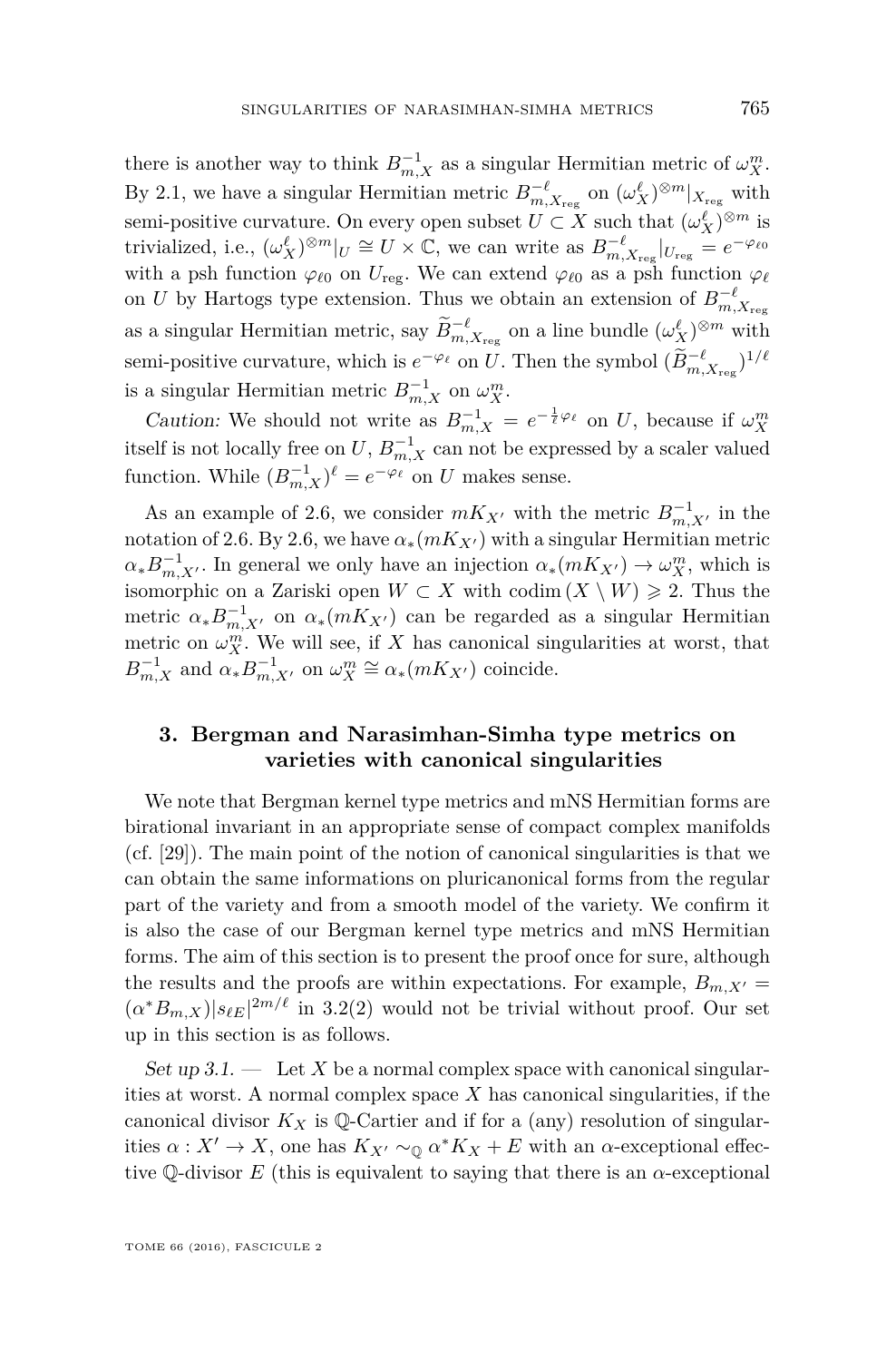effective divisor  $E'$  such that  $\ell K_{X'} \sim \alpha^* (\ell K_X) + E'$ , where  $\ell > 0$  is the minimum integer such that  $\ell K_X$  is Cartier, and then  $E = \frac{1}{\ell} E' ([20, 2.22])$  $E = \frac{1}{\ell} E' ([20, 2.22])$  $E = \frac{1}{\ell} E' ([20, 2.22])$ .

We allow in [3.1,](#page-13-1) *X* to be smooth and  $\alpha: X' \to X$  to be non-isomorphic. We should say that, a normal complex space *X* has canonical singularities, if there exist a positive integer  $\ell > 0$  such that  $\omega_X^{\ell}$  is locally free and a resolution of singularities  $\alpha: X' \to X$  such that  $\omega_{X'}^{\otimes \ell} \cong \alpha^*(\omega_X^{\ell}) \otimes \mathcal{O}_{X'}(E')$ for an  $\alpha$ -exceptional effective divisor  $E'$  on  $X'$ .

We have defined in [2.7](#page-12-1) the pseudo-norm, the Bergman kernel type metric and the mNS Hermitian forms on a normal variety. We compare them with those on a resolution X'. We will denote these objects by  $||u||_{m,X}$  and  $||u'||_{m,X'}$ ,  $V_{m,X} \subset H^0(X,\omega_X^m)$  and  $V_{m,X'} \subset H^0(X',mK_{X'})$ ,  $B_{m,X}$  and *B*<sub>*m*</sub>*x*<sup>*i*</sup>, *h*<sub>*m*</sub>-1*,x*</sub> and *h*<sub>*m*-1*,x*<sup>*i*</sup>, *g*<sub>*m*</sub>*x*(*u*,*v*) and *g*<sub>*m*</sub>*x*<sub></sub>(*u*<sup>*'*</sup>,*v*<sup>'</sup>), on *X* as in [2.7](#page-12-1)</sub> and on  $X'$  as in [2.1](#page-6-1) respectively. The main conclusion in this section is

<span id="page-14-0"></span>PROPOSITION  $3.2.$  — Let X be a normal complex space with canonical singularities at worst, and let  $\alpha: X' \to X$  and  $\ell K_{X'} \sim \alpha^*(\ell K_X) + \ell E$  be as in [3.1.](#page-13-1) Then for every integer  $m > 0$ , a natural pull-back homomorphism

$$
\alpha^*: H^0(X, \omega_X^m) \to H^0(X', mK_{X'})
$$

is defined and an isomorphism of C-vector spaces, moreover it is compatible with the natural  $L^{2/m}$ -pseudo-norms and the mNS Hermitian forms. More precisely;

(1) For every  $u \in H^0(X, \omega_X^m)$ , one has  $u \in V_{m,X}$  if and only if  $\alpha^* u \in$  $V_{m,X'}$  and

$$
||u||_{m,X} = ||\alpha^* u||_{m,X'}.
$$

In particular if *X* is compact, one has  $||u||_{m,X} = ||\alpha^* u||_{m,X'} < \infty$ , i.e.,  $V_m = H^0(X, \omega_X^m)$ .

(2) As a singular Hermitian metric on  $-mK_{X'} \sim_{\mathbb{Q}} \alpha^*(-mK_X) - mE$ , one has

$$
B_{m,X'} = (\alpha^* B_{m,X}) |s_{\ell E}|^{2m/\ell}
$$

for an appropriate choice of a non-zero section  $s_{\ell E} \in H^0(X', \ell E)$  (which is independent of *m*), where the pull back  $\alpha^* B_{m,X}$  is in the sense of a singular Hermitian metric for a  $\mathbb{Q}$ -Cartier divisor  $-mK_X$ , and where we used a convention at the beginning of [§2](#page-6-0) for  $|s_{\ell E}|^{2m/\ell}$ .

(2') One has  $\alpha_* B^{-1}_{m,X'} = B^{-1}_{m,X}$  as a singular Hermitian metric on  $\alpha_*(mK_{X'}) \cong \omega_X^m$  in the sense of [2.6,](#page-11-1) and  $\alpha_*h_{m-1,X'} = h_{m-1,X}$  as a singular Hermitian metric on  $\omega_X^{m-1} \cong \alpha_*((m-1)K_{X'})$  as a result.

ANNALES DE L'INSTITUT FOURIER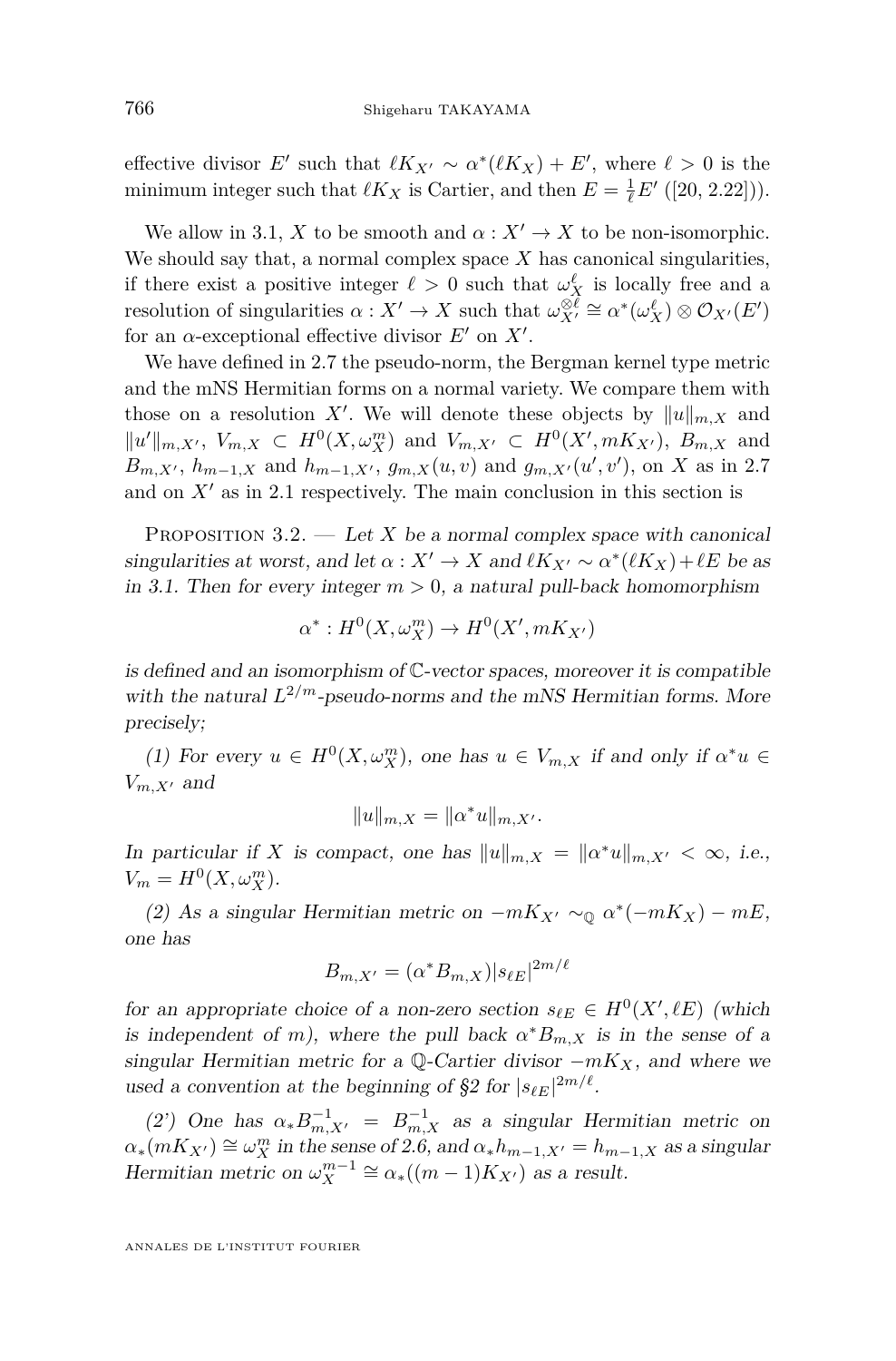(3) One has

$$
h_{m-1,X'} = (\alpha^* h_{m-1,X}) \frac{1}{|s_{\ell E}|^{2(m-1)/\ell}}
$$

on *X'* as a singular Hermitian metric on  $(m-1)K_{X'} \sim_{\mathbb{Q}} \alpha^*(m-1)K_X +$  $(m-1)E$ , and

$$
g_{m,X}(u,v) = g_{m,X'}(\alpha^*u, \alpha^*v)
$$

for every  $u, v \in V_{m,X} \subset H^0(X, \omega_X^m)$ .

It is known that there is an isomorphism  $\alpha_*(mK_{X'}) \cong \omega_X^m$ , and hence  $H^0(X, \omega_X^m) \cong H^0(X', mK_{X'})$  for every integer  $m > 0$ . Because we would like to obtain exact values of integrations, we first recall this isomorphism in the level of differential forms as follows.

<span id="page-15-0"></span>Preliminary 3.3. — (0) For the resolution of singularities  $\alpha : X' \to X$ in [3.1,](#page-13-1) we let *W* be the Zariski open subset  $W \subset X_{\text{reg}}$  on which  $\alpha$  is biholomorphic, and set  $W' = \alpha^{-1}(W)$ . We do not suppose  $W = X_{\text{reg}}$ . In particular codim  $(X \backslash W) \geq 2$  and  $\alpha(E) \cap W = \emptyset$ . We suppose  $\ell K_X$  is Cartier and regard it as a line bundle. We take a non-zero section  $s_{\ell E} \in H^0(X', \ell E)$ , whose zero divisor is an integral effective divisor  $\ell E$ .

Let  $U \subset X$  be a small open subset with a nowhere vanishing section  $\kappa^{(\ell)} \in H^0(U, \ell K_X)$ . Let  $U' = \alpha^{-1}(U)$ . We will consider a frame  $\alpha_B^* \kappa^{(\ell)} \in$  $H^0(U', \alpha^* \ell K_X)$ , where we use a different notation  $\alpha_B^*$  for the pull-back as a general bundle valued object to avoid risk of confusions. The pull-back of functions and forms will be denoted by  $\alpha^*$  as usual. We may also denote by  $\alpha_F^*$  for the pull back of (pluricanonical-)forms if necessary.

(1) We regard  $\kappa^{(\ell)}|_{U_{\text{reg}}}$  as an  $\ell$ -canonical form on  $U_{\text{reg}}$ , and pull it back  $\alpha_F^*(\kappa^{(\ell)}|_{U_{\text{reg}}})$ , which is an  $\ell$ -canonical form on  $\alpha^{-1}(U_{\text{reg}})$ . Since both  $\alpha_F^* (\kappa^{(\ell)} |_{U_{\text{reg}}})$  and  $\alpha_B^* \kappa^{(\ell)} \otimes s_{\ell E}$  are elements of  $H^0(\alpha^{-1}(U_{\text{reg}}), \ell K_{X'})$ , the ra- $\frac{\partial}{\partial r} (\kappa^{(\ell)}|_{U_{\text{reg}}})/(\alpha_B^* \kappa^{(\ell)} \otimes s_{\ell})$  defines a meromorphic function on  $\alpha^{-1}(U_{\text{reg}})$ , which turns out to be a nowhere vanishing holomorphic function on  $\alpha^{-1}(U_{\text{reg}}) \cap W'$  (as no zeros and no poles on  $\alpha^{-1}(U_{\text{reg}}) \cap W'$ ). As  $H^0(\alpha^{-1}(U_{\text{reg}}) \cap W', \mathcal{O}_{X'}) = H^0(U_{\text{reg}} \cap W, \mathcal{O}_X) = H^0(U, \mathcal{O}_X)$  and  $H^0(U, \mathcal{O}_X) = H^0(U', \mathcal{O}_{X'})$  in a natural way, we can conclude that there exists a nowhere vanishing holomorphic function  $f^{(\ell)}$  on  $U'$  such that

$$
\alpha_F^*(\kappa^{(\ell)}|_{U_{\text{reg}}}) = f^{(\ell)} \cdot \alpha_B^* \kappa^{(\ell)} \otimes s_{\ell E}|_{\alpha^{-1}(U_{\text{reg}})}.
$$

We note that once  $s_{\ell E} \in H^0(X', \ell E)$  is given,  $f^{(\ell)}$  is independent of a local frame  $\kappa^{(\ell)} \in H^0(U, \ell K_X)$ . As a conclusion, the pull back as an  $\ell$ canonical form  $\alpha^* (\kappa^{(\ell)}|_{U_{\text{reg}}}) \in H^0(\alpha^{-1}(U_{\text{reg}}), \ell K_{X'})$  extends (uniquely) to

TOME 66 (2016), FASCICULE 2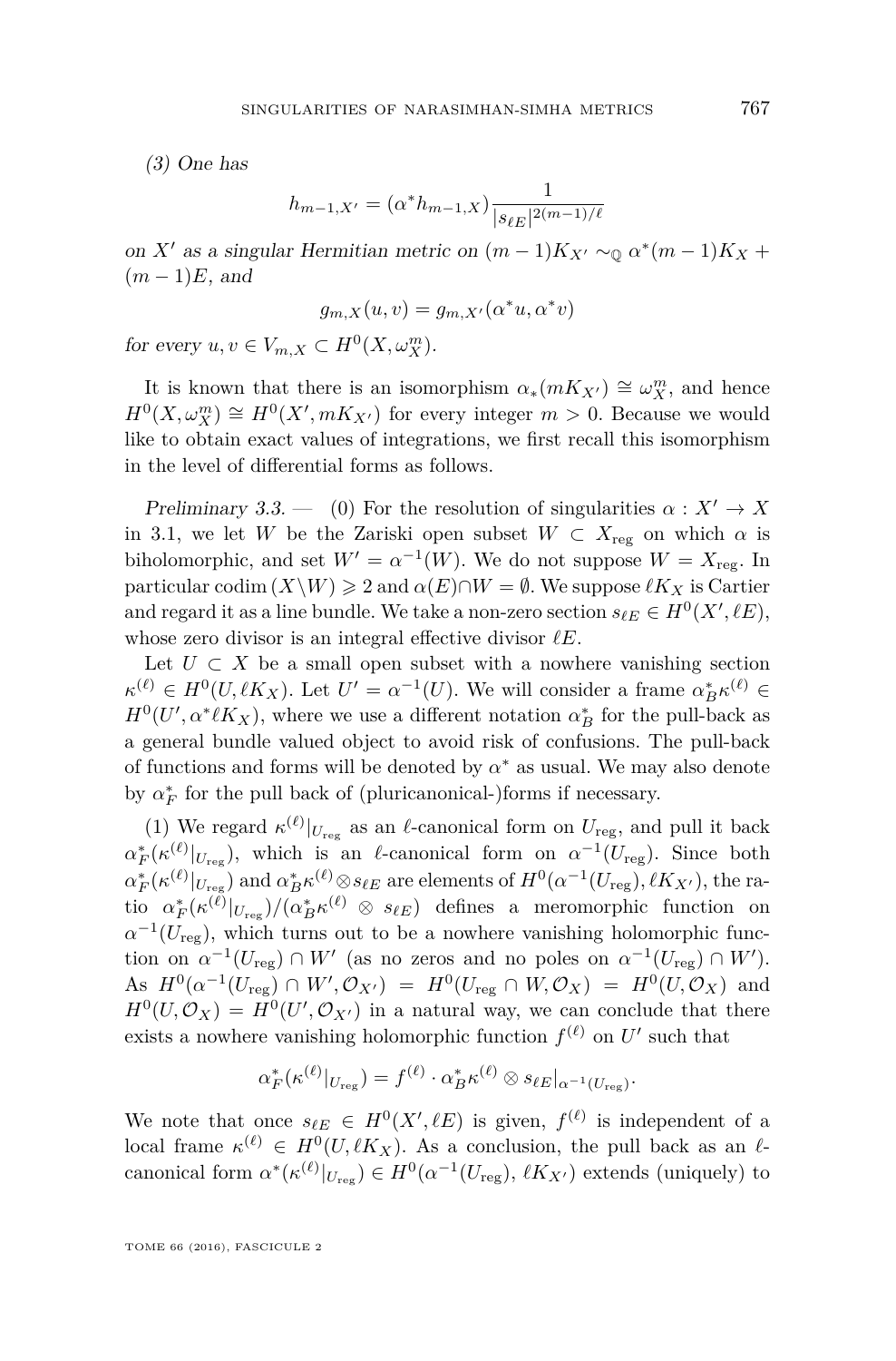an  $\ell$ -canonical form  $f^{(\ell)} \cdot \alpha_B^* \kappa^{(\ell)} \otimes s_{\ell E}$  on  $U'$  vanishing along  $\ell E$ . We denote this map by

$$
\alpha^*(=\alpha^*_F): H^0(U, \ell K_X) \to H^0(U', \ell K_{X'}).
$$

This is actually bijective. The inverse, say  $\alpha_*$  is given by

$$
H^{0}(U, \alpha_{*}(\ell K_{X'})) = H^{0}(U \cap W, \alpha_{*}(\ell K_{X'})) = H^{0}(U' \cap W', \ell K_{X'})
$$
  
\n
$$
\cong H^{0}(U' \cap W', \alpha^{*}(\ell K_{X}))
$$
  
\n
$$
= H^{0}(U \cap W, \ell K_{X}) = H^{0}(U, \ell K_{X}).
$$

Here the middle isomorphism is given by dividing by  $f^{(\ell)} s_{\ell E}$  (which has no zeros on  $U' \cap W'$ ). (As long as X is normal, but not necessarily canonical, we have a (natural) map  $H^0(U, \alpha_*(\ell K_{X'})) \to H^0(U, \ell K_X)$ , which is merely injective.)

In the argument above, we remarked the independence of  $f^{(\ell)}$  from a local frame  $\kappa^{(\ell)} \in H^0(U, \ell K_X)$ . In particular, if we take another small open set  $V \subset X$  with  $U \cap V \neq \emptyset$  and obtain  $\alpha_F^*(\kappa_V^{(\ell)})$  $\langle \ell \rangle_{V_{\text{reg}}}$ ) =  $f_{V'}^{(\ell)} \cdot \alpha_B^* \kappa_V^{(\ell)} \otimes$  $s_{\ell E}|_{\alpha^{-1}(V_{\text{reg}})}$ , then  $f^{(\ell)} = f_{V'}^{(\ell)}$  on  $\alpha^{-1}(U_{\text{reg}} \cap V_{\text{reg}})$  with some nowhere vanishing holomorphic function  $f_{V'}^{(\ell)}$  on  $V' = \alpha^{-1}(V)$ , where  $\kappa_V^{(\ell)} \in H^0(V, \ell K_X)$  is a local frame. Thus if we vary  $U$  so that a collection  $\{U\}$  forms an open covering of *X*, then these  ${f_{U'}}$  glue together and define a nowhere vanishing holomorphic function on X'. Hence by considering  $f^{(\ell)} s_{\ell E} \in H^0(X', \ell E)$ in stead of  $s_{\ell E}$  from the beginning, we may suppose that  $f^{(\ell)} \equiv 1$  (if we prefer). Thus we obtain a natural global bijection

$$
\alpha^*(=\alpha_F^*): H^0(X, \ell K_X) \to H^0(X', \ell K_{X'}).
$$

satisfying  $\alpha_F^*(u|_{X_{\text{reg}}}) = \alpha_B^* u \otimes s_{\ell E}|_{\alpha^{-1}(X_{\text{reg}})}$ . By a similar argument above, we can check that this  $\alpha^*$  is well-defined (namely, glue together) when we vary open subsets *U*.

(2) We also obtain a natural bijection

$$
\alpha^*(=\alpha_F^*): H^0(X, m\ell K_X) \to H^0(X', m\ell K_{X'})
$$

 $\text{for every integer } m > 0 \text{ satisfying } \alpha_F^*(u|_{X_{\text{reg}}}) = (f^{(\ell)})^m \cdot \alpha_B^* u \otimes s_{\ell E}^m|_{\alpha^{-1}(X_{\text{reg}})}$ for  $u \in H^0(X, m\ell K_X)$ , where we regard  $u|_{X_{\text{reg}}}$  as an  $m\ell$ -canonical form on  $X_{\text{reg}}$ , and where  $f^{(\ell)} \in H^0(U', \mathcal{O}_{X'})$  is the same as in the case of  $m = 1$  (it can be  $f^{(\ell)} \equiv 1$  if we prefer). In fact, the first point is that on every small open set *U* with a frame  $\kappa^{(\ell)} \in H^0(U, \ell K_X)$ ,

$$
\alpha_F^*((\kappa^{(\ell)})^m|_{U_{\text{reg}}}) = (f^{(\ell)})^m \cdot \alpha_B^* (\kappa^{(\ell)})^m \otimes s_{\ell E}^m|_{\alpha^{-1}(U_{\text{reg}})}
$$

ANNALES DE L'INSTITUT FOURIER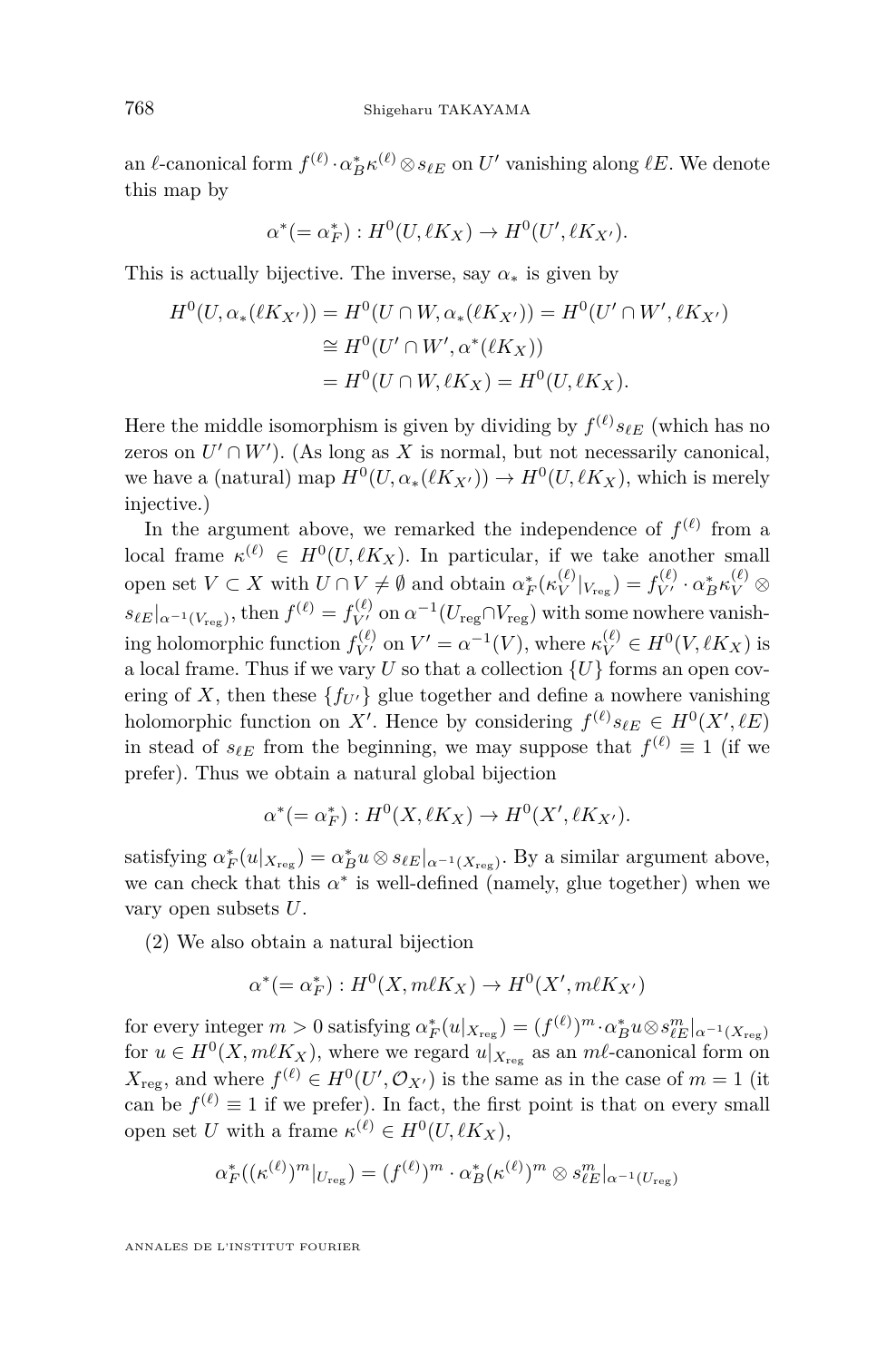holds, where we regard  $(\kappa^{(\ell)})^m|_{U_{\text{reg}}}$  as an  $m\ell$ -canonical form on  $U_{\text{reg}}$ . Then  $\alpha_F^*$  ( $(\kappa^{(\ell)})^m|_{U_{\text{reg}}}$ ) extends holomorphically to *X*<sup> $\prime$ </sup>, which vanishes along *m* $\ell$ *E*. We then proceed as in (1) to obtain the global isomorphism  $\alpha_F^*$ .

(2) For general integer  $m > 0$ , we argue as follows. We take  $u \in$  $H^0(X, \omega_X^m)$ , where  $\omega_X^m$  is merely reflexive. We consider a power  $u^{(\ell)} \in$  $H^0(X, m\ell K_X)$  as in [2.4.](#page-10-1) Then by using (2), we have

$$
\alpha_F^*(u|_{X_{\text{reg}}})^\ell = \alpha_F^*(u^{(\ell)}|_{X_{\text{reg}}}) = (f^{(\ell)})^m \cdot \alpha_B^* u^{(\ell)} \otimes s_{\ell E}^m|_{\alpha^{-1}(X_{\text{reg}})}
$$

and  $\alpha_F^*(u^{(\ell)}|_{X_{\text{reg}}})$  extends on *X'* holomorphically and vanishing along  $m\ell E$ at least. In particular, as  $\alpha_F^*(u|_{X_{\text{reg}}})^{\ell}$  extends to X' holomorphically,  $\alpha_F^*(u|_{X_{\text{reg}}})$  itself extends to an element of  $H^0(X', mK_{X'})$  by Riemann type extension (note that  $mK_{X}$ <sup>0</sup> is a line bundle). Thus we obtain a homomorphism  $\alpha^*: H^0(X, \omega_X^m) \to H^0(X', mK_{X'})$ , which is clearly injective. To see  $\alpha^*$  is surjective, we take an isomorphism  $K_{W'} \cong \alpha^* K_W$  on *W'*, induced by the isomorphism  $\alpha : W' \to W$ . Let  $\beta_* : H^0(X', mK_{X'}) \to H^0(X, \omega_X^m)$ be the composition:  $H^0(X', mK_{X'}) \to H^0(W', mK_{W'}) \cong H^0(W, mK_W) \cong$  $H^0(X, \omega_X^m)$ , where the middle isomorphism is induced by  $K_{W'} \cong \alpha^* K_W$ , and other two morphisms are the natural one (induced from the restriction maps). Let  $u' \in H^0(X', mK_{X'})$ . Then  $\alpha^* (\beta_*(u')) \in H^0(X', mK_{X'})$ , and moreover  $(\alpha^*(\beta_*(u'))/u')|_{W'}$  is a nowhere vanishing holomorphic function, say  $\tau$ , on W'. Since  $H^0(W', \mathcal{O}_{W'}) = H^0(W, \mathcal{O}_W) = H^0(X, \mathcal{O}_X) =$  $H^0(X', \mathcal{O}_{X'})$  in a natural manner, we have a nowhere vanishing holomorphic function  $\tau' \in H^0(X', \mathcal{O}_{X'})$  such that  $\tau'|_{W'} = \tau$ . Then for  $u'/\tau' \in$  $H^{0}(X', mK_{X'})$ , we have  $\beta_{*}(u'/\tau') \in H^{0}(X, \omega_{X}^{m})$  and  $\alpha^{*}(\beta_{*}(u'/\tau')) = u'$ , which implies  $\alpha^*$  is surjective. As we see, this isomorphism  $\alpha^*$  is not so clear at all, though it is clear if we take its  $\ell$ -th power.

(3) We take  $u \in H^0(X, m\ell K_X)$ . We here regard  $u|_{X_{\text{reg}}}$  as an  $L_{(m-1)\ell} :=$  $(m-1)\ell K_X$ -valued  $\ell$ -canonical form on  $X_{reg}$  and pull it back, we denote it by  $\alpha_A^*(u|_{X_{\text{reg}}})$ , which is an  $\alpha^* L_{(m-1)\ell}$ -valued  $\ell$ -canonical from on  $\alpha^{-1}(X_{\text{reg}})$  $({}^{\omega}A^{\omega}$  stands for "adjoint"). Let *U* be a small open subset with a frame  $\kappa^{(\ell)} \in$  $H^0(U, \ell K_X)$  as before. We regard as  $(\kappa^{(\ell)})^m|_{U_{\text{reg}}} = (\kappa^{(\ell)}|_{U_{\text{reg}}}) \cdot (\kappa^{(\ell)})^{m-1}$ , where  $\kappa^{(\ell)}|_{U_{\text{reg}}}$  is an  $\ell$ -canonical form on  $U_{\text{reg}}$  and  $(\kappa^{(\ell)})^{m-1} \in H^0(U, (m - \ell))$  $1)\ell K_X$ ) is a local frame of a bundle  $(m-1)\ell K_X$ . Then

$$
\alpha_A^*((\kappa^{(\ell)})^m|_{U_{\text{reg}}}) = \alpha_F^*(\kappa^{(\ell)}|_{U_{\text{reg}}}) \cdot \alpha_B^*(\kappa^{(\ell)})^{m-1}
$$
  
=  $f^{(\ell)} \cdot \alpha_B^*(\ell) \otimes s_{\ell E}|_{\alpha^{-1}(U_{\text{reg}})} \otimes \alpha_B^*(\kappa^{(\ell)})^{m-1}$   
=  $f^{(\ell)} \cdot \alpha_B^*(\kappa^{(\ell)})^m \otimes s_{\ell E}|_{\alpha^{-1}(U_{\text{reg}})},$ 

where  $f^{(\ell)} \in H^0(U', \mathcal{O}_{X'})$  is the same as in the case of  $m = 1$  (it can be  $f^{(\ell)} \equiv 1$  if we prefer). Here we used the relation  $\alpha_F^*(\kappa^{(\ell)}|_{U_{\text{reg}}}) = f^{(\ell)}$ .

TOME 66 (2016), FASCICULE 2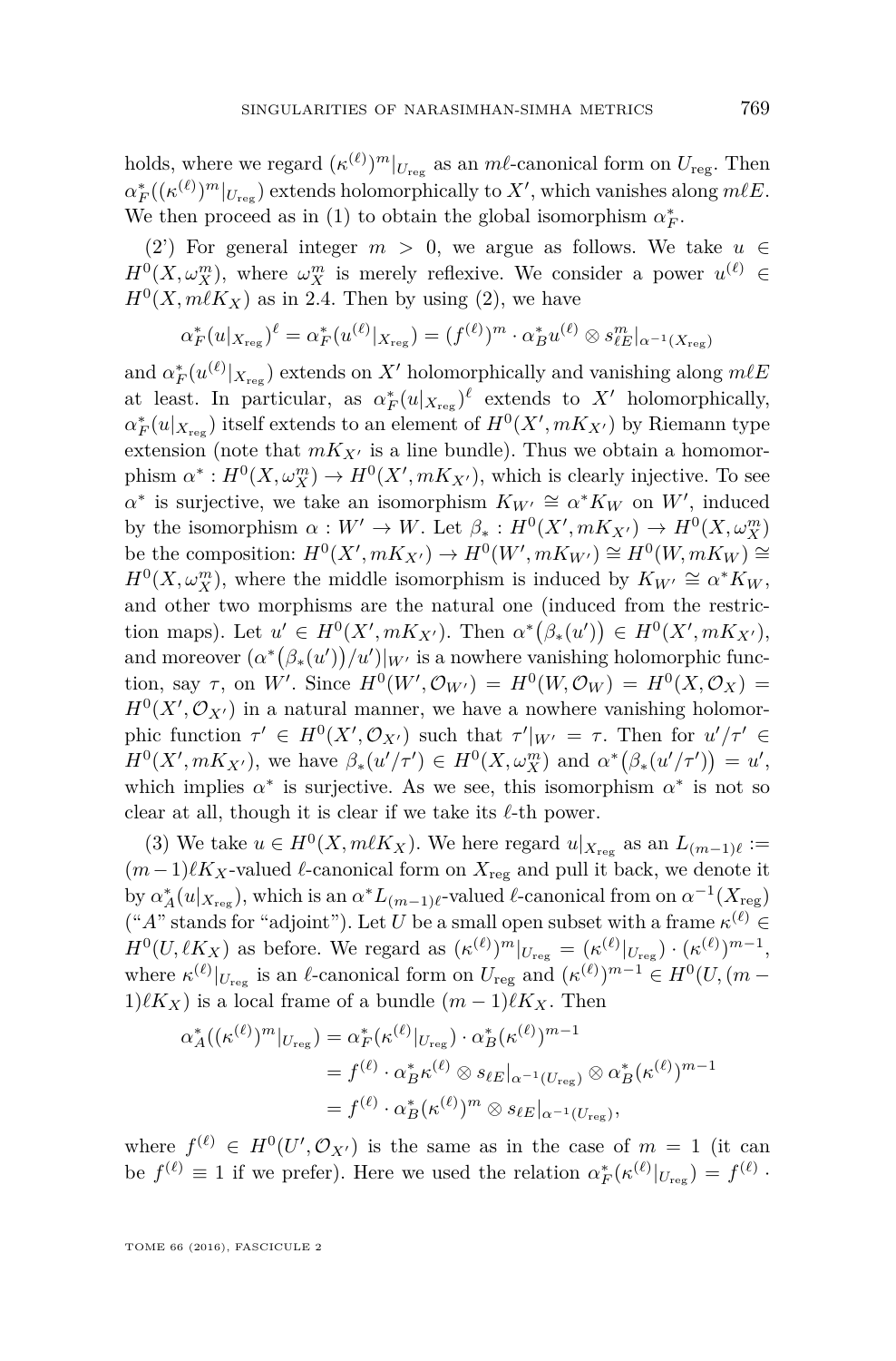$\alpha_B^* \kappa^{(\ell)} \otimes s_{\ell E}|_{\alpha^{-1}(U_{\text{reg}})}$  in (1). We note as a consequence that  $\alpha_F^*((\kappa^{(\ell)})^m|_{U_{\text{reg}}})$  $= \alpha_A^*((\kappa^{(\ell)})^m|_{U_{\text{reg}}}) \otimes s_{\ell E}^{m-1}|_{\alpha^{-1}(U_{\text{reg}})}$ . Then we proceed as before, and we obtain a natural bijection

$$
\alpha_A^* : H^0(X, m\ell K_X) \to H^0(X', \ell K_{X'} + (m-1)\alpha^* (\ell K_X))
$$

 $\text{for every integer } m > 0 \text{ satisfying } \alpha_F^*(u|_{X_{\text{reg}}}) = \alpha_A^*(u|_{X_{\text{reg}}}) \otimes s_{\ell E}^{m-1}|_{\alpha^{-1}(X_{\text{reg}})}$ for  $u \in H^0(X, m\ell K_X)$ .

Proof of Proposition  $3.2$ . — We give a proof of  $3.2$  under the set-up and the notations in [3.3.](#page-15-0) We normalize  $f^{(\ell)} \equiv 1$  in 3.3. We take an integer  $m > 0$  with  $V_m \neq 0$ . We have already proved in [3.3\(](#page-15-0)0)–(2') that there is a natural pull-back isomorphism  $\alpha^*: H^0(X, \omega_X^m) \to H^0(X', mK_{X'})$ .

(1) Let  $u \in H^0(X, \omega_X^m)$ . By a formula of change of variables, we can see

$$
\int_{X_{\rm reg}} |u_{|X_{\rm reg}}|^{2/m} = \int_{\alpha^{-1}(X_{\rm reg})} |\alpha_F^*(u_{|X_{\rm reg}})|^{2/m}
$$

holds, and thus we have  $||u||_{m,X} = ||\alpha_F^*u||_{m,X'}$ . If *X* is compact, the last integral converges, as (thanks to  $3.3(2')$  $3.3(2')$ ) the integrand extends continuously to  $X'$  which is compact.

(2) As we noticed in [2.8,](#page-12-0) it is safe to show  $B_{m,X'}^{\ell} = (\alpha^* B_{m,X}^{\ell})|s_{\ell E}|^{2m}$  as a singular Hermitian metric on a line bundle  $-m\ell K_{X'} \sim \alpha^* (-m\ell K_X) - m\ell E$ .

Every  $u' \in H^0(X', mK_{X'})$  can be written as  $u' = \alpha_F^* u$  for a unique  $u \in$  $H^{0}(X, \omega_{X}^{m})$  with  $||u||_{m,X} = ||u'||_{m,X'}$  by (1). Moreover by [3.3,](#page-15-0)  $\alpha_{F}^{*}(u^{(\ell)}|_{X_{reg}})$  $= (\alpha_B^* u^{(\ell)}) \otimes s_{\ell E}^m|_{\alpha^{-1}(X_{\text{reg}})}.$  Then we have

$$
|(u')^{\ell}|^2 = (\alpha^* |u^{(\ell)}|^2) \cdot |s_{\ell E}|^{2m}
$$

as a singular Hermitian metric on  $-m\ell K_{X'} \sim \alpha^* (-m\ell K_X) - m\ell E$ . We can check this by taking reference  $C^{\infty}$ -Hermitian metrics;  $h_{\ell K}$  on a line bundle  $\ell K_X$ ,  $h_{\ell E}$  on a line bundle  $\ell E$ , and then  $h_{\ell K'} = \alpha^* h_{\ell K} \cdot h_{\ell E}$  on  $\ell K_{X'}$ .

We take an arbitrary point  $x' \in W' \subset X' \setminus E$  and set  $x := \alpha(x') \in W$ . Noting  $||u||_{m,X} = ||u'||_{m,X'}$ , we take  $\sup_{||u'||_{m,X'} \leq 1}$  and  $\sup_{||u||_{m,X} \leq 1}$  in the equality above, we obtain  $B^{\ell}_{m,X'}(x') = \alpha^* B^{\ell}_{m,X}(x) \cdot |s_{\ell E}(x')|^{2m}$ . (We are not sure  $B_{m,X}(x) = \sup_{\|u\|_{m,X}\leqslant 1} |u(x)|^2$  at  $x \notin X_{\text{reg}}$ .) Thus we have  $B^{\ell}_{m,X'} = (\alpha^* B^{\ell}_{m,X})|s_{\ell E}|^{2m}$  on *W'*. On *W'*,  $\log |s_{\ell E}|^{2m}$  is pluriharmonic and hence  $B^{\ell}_{m,X'}/|s_{\ell E}|^{2m}$  is log-psh on  $W'$  and uniformly bounded from above on *W'* (as  $\alpha^* B^{\ell}_{m,X}$  is). Thus  $B^{\ell}_{m,X'}/|s_{\ell E}|^{2m} = \alpha^* B^{\ell}_{m,X}$  holds on  $X'$  by the Riemann type extension for their local weights (being  $B^{\ell}_{m,X} = e^{\varphi_{\ell}}$  as in [2.8](#page-12-0) for example).

(2) It is enough to see  $\alpha_*(B_{m,X'}^{-\ell}) = B_{m,X}^{-\ell}$  on W. On  $W' = \alpha^{-1}(W) \cong$ *W*, we have an isomorphism  $m\ell K_{X'} \cong \alpha^*(m\ell K_X)$  via the map dividing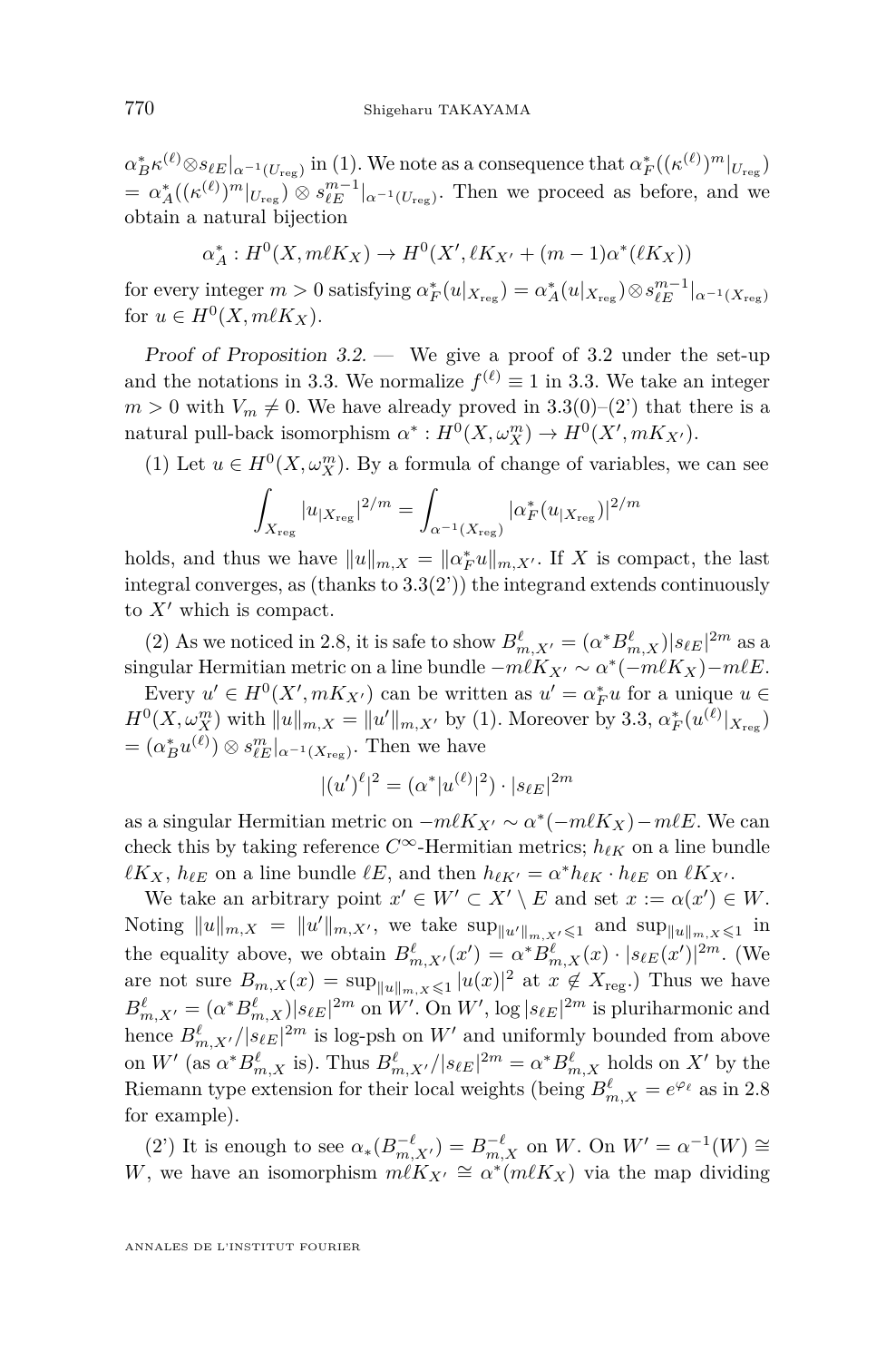by  $s_{\ell E}^m$ . Let  $U \subset W$  be an open subset. Every  $u' \in H^0(\alpha^{-1}(U), m\ell K_{X'})$  is written as  $u' = \alpha_F^* u = \alpha_B^* u \otimes s_{\ell E}^m$  for a unique  $u \in H^0(U, m\ell K_X)$ . Thus  $(B_{m,X'}^{-\ell})(u',v') = (\alpha_* B_{m,X}^{-\ell})_{\frac{1}{|\mathcal{S}\ell E|^{2m}}} (\alpha_B^* u \otimes s_{\ell E}^m, \alpha_B^* v \otimes s_{\ell E}^m) = B_{m,X}^{-\ell}(u,v).$ 

(3) We denote by  $h_{m-1} = (B_{m,X}^{-1})^{(m-1)/m}$ , respectively  $h'_{m-1} =$  $(B_{m,X'}^{-1})^{(m-1)/m}$ , the singular Hermitian metric on a Q-Cartier divisor  $L_{m-1} = (m-1)K_X$ , respectively on  $L'_{m-1} = (m-1)K_{X'} \sim_{\mathbb{Q}} \alpha^* L_{m-1} + (m-1)K_{X'}$ 1)*E*. By (2) above, we have  $h'_{m-1} = (\alpha^* h_{m-1}) \frac{1}{|s_{\ell E}|^{2(m-1)/\ell}}$  on X'. Let us see  $g_m(u, v) = g_{m, X'}(u', v')$  for  $u, v \in V_{m, X}$  and  $u' = \alpha_F^* u, v' = \alpha_F^* v \in V_{m, X'}$ . We note by [3.3\(](#page-15-0)3), on  $\alpha^{-1}(X_{\text{reg}})$  that

$$
c_n u' \wedge \overline{v'} h'_{m-1}
$$
  
= 
$$
((c_n u' \wedge \overline{v'} h'_{m-1})^{\ell})^{1/\ell}
$$
  
= 
$$
(c_n \alpha_A^* u^{(\ell)} \otimes s_{\ell E}^{m-1} \wedge \overline{\alpha_A^* v^{(\ell)} \otimes s_{\ell E}^{m-1}} (\alpha^* h'_{m-1}) \frac{1}{|s_{\ell E}|^{2(m-1)}})^{1/\ell}
$$
  
= 
$$
(c_n \alpha_A^* u^{(\ell)} \wedge \overline{\alpha_A^* v^{(\ell)}} \alpha^* h'_{m-1})^{1/\ell}
$$
  
= 
$$
c_n \alpha_A^* u \wedge \overline{\alpha_A^* v} \alpha^* h_{m-1} = \alpha_F^* (c_n u \wedge \overline{v} h_{m-1}).
$$

These equalities make sense on  $\alpha^{-1}(X_{\text{reg}})$ . In particular  $\alpha_A^* u$  in the last two term means  $\alpha_A^*(u|_{X_{\text{reg}}})$  in which we regard  $u|_{X_{\text{reg}}}$  as a bundle  $L_{m-1}|_{X_{\text{reg}}}$ -valued holomorphic *n*-form on  $X_{\text{reg}}$  and pull it back. Then by integration, we have  $\int_{X_{\text{reg}}} c_n u \wedge \overline{v} \, h_{m-1} = \int_{\alpha^{-1}(X_{\text{reg}})} c_n u' \wedge \overline{v'} \, h'_{m-1}$  and also  $g_{m,X'}(u',v') = g_m(u,v).$ 

#### **4. Singularities of Narasimhan-Simha metrics**

<span id="page-19-1"></span>We shall study Narasimhan-Simha Hermitian forms in a family of varieties, especially the upper bounds when the fibers approach to a degenerate fiber. We shall prove  $1.1(1)$  $1.1(1)$  in this section. Before doing so, we would like to make a remark on the definition of the *m*-th Narasimhan-Simha Hermitian metric  $g_m$  for a family of varieties with only canonical singularities.

<span id="page-19-0"></span>DEFINITION 4.1. — Let  $f: X \to Y$  be as in [1.1.](#page-2-0) We denote by  $mK_{X/Y}$ :=  $\omega_X^m \otimes f^*K_Y^{\otimes (-m)}$  $y^{(0,-m)}$ ,  $mK_X := \omega_X^m$  and so on for integers  $m > 0$  by an abuse of notations. Let  $Y_0 := \{t \in Y;$  the fiber  $X_t$  has canonical singularities at worst}. For every  $t \in Y_0$ , we let  $\varphi_t : H^0(Y, f_*(mK_{X/Y})) \to$  $H^0(X_y, (mK_{X/Y})|_{X_t}) \cong H^0(X_t, mK_{X_t})$  be the natural homomorphism, where the last isomorphism is given by the adjunction formula  $([20, 5.73])$  $([20, 5.73])$  $([20, 5.73])$ .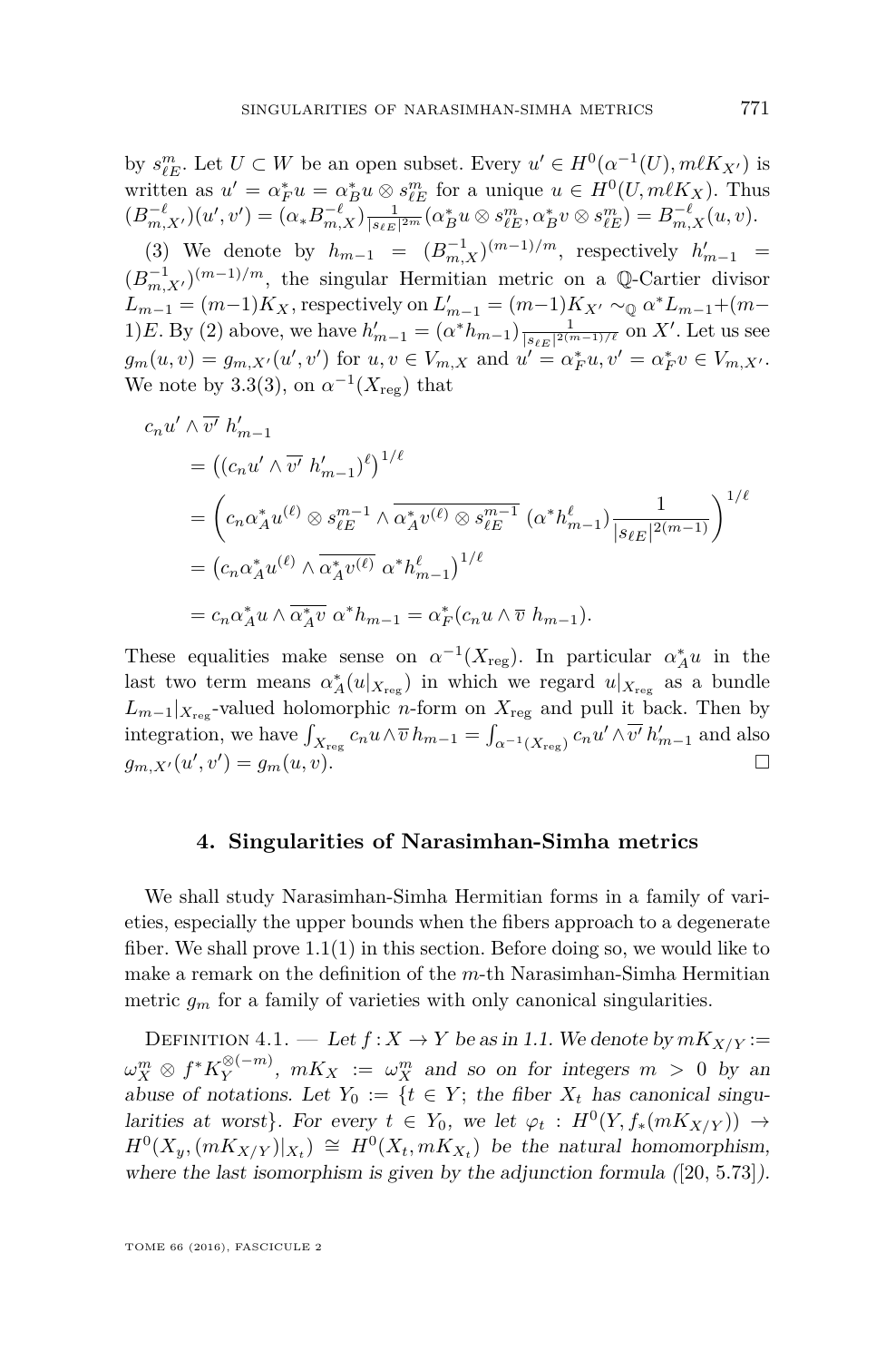The invariance of plurigenera including the case with canonical singulari-ties ([\[30\]](#page-31-0), [\[31\]](#page-31-7)) shows that  $\varphi_t$  is surjective. We denote by  $u_t = u(t) = \varphi_t(u)$ for  $u \in H^0(Y, f_*(mK_{X/Y}))$  and  $t \in Y_0$ . We can define (by [2.7](#page-12-1) and [3.2\)](#page-14-0) the *L* <sup>2</sup>*/m*-pseudo-norm

$$
||u||_m(t) := ||u_t||_{m,t},
$$

where  $\| \cdot \|_{m,t}$  is the  $L^{2/m}$ -pseudo-norm on  $H^0(X_t, mK_{X_t})$ , and the mNS Hermitian form

$$
g_m(u,v)(t) := g_{m,t}(u_t,v_t),
$$

where  $g_{m,t}$  is the mNS Hermitian form on  $H^0(X_t, mK_{X_t})$ .

We take a resolution of singularities  $\alpha : X' \to X$  and let  $f' = f \circ \alpha$ :  $X' \rightarrow Y$  be the composition. Let  $Y'_0 := \{t \in Y;$  the fiber  $X'_t$  of  $f'$  is smooth}. By [3.2,](#page-14-0) for every  $t \in Y_0 \cap Y'_0$ , we have the same  $L^{2/m}$ -pseudonorm  $||u||_{m,t}$  and the mNS Hermitian form  $g_{m,t}(u, v)$  on  $H^0(X_t, mK_{X_t}) \cong$  $H^0(X'_t, mK_{X'_t})$ . Thus we first obtain the same (namely natural) *m*-th Narasimhan-Simha Hermitian metric on  $f'_{*}(mK_{X'/Y}) = f_{*}(mK_{X/Y})$  over  $Y_0 \cap Y'_0$ . Then by [\[26,](#page-30-0) 5.1.2], we have a unique extension as a singular Hermit- $\lim_{M \to \infty} \int_{-\infty}^{M} f(x) \, dx \, dX$  a result, we obtain our  $g_m$  on  $f_*(mK_{X/Y})$ in [1.1.](#page-2-0) Another smooth model of *X* will give another metric on  $f_*(mK_{X/Y})$ . However they coincide on a non-empty Zariski open subset of *Y* by the discussion above. Thus their extensions must coincide too. (The uniqueness of the extension is a consequence of the uniqueness of the Riemann type and the Hartogs type extension for psh functions.)

In the rest of this section, we devote ourself to the proof of [1.1\(](#page-2-0)1). Yoshikawa [\[34,](#page-31-3)  $\S7$ ] treats some special cases with  $m = 1$  and with conditions on singularities on *X* and  $(X, X_0)$ . Our method here is similar to [\[34\]](#page-31-3), however more involved because of the generality of our setting.

<span id="page-20-0"></span>Preliminary 4.2.  $\qquad$  As a preliminary for the proof of [1.1\(](#page-2-0)1), we here consider a fiberwise integral near a possible degenerate fiber of *f*. We will use the notations in [1.1\(](#page-2-0)1) and [3.1.](#page-13-1)

(1) We take a log-resolution of singularities  $\alpha : X' \to X$  of the pair  $(X, X_0)$ . We denote by  $f' = f \circ \alpha : X' \to Y$ ,  $X'_0 = {f'}^*(0) = \sum \widetilde{b}_j \widetilde{B}_j$  (all  $\widetilde{b}_j$ are positive integers) and Supp  $X'_0 = \sum \tilde{B}_j$ . We let

$$
\widetilde{b} = \max_{j} \widetilde{b}_{j}.
$$

As in [3.1,](#page-13-1) we let  $\ell > 0$  be the smallest integer such that  $\ell K_X$  is Cartier and  $\ell K_{X'} \sim \alpha^* (\ell K_X) + \ell E$  for an  $\alpha$ -exceptional effective integral divisor  $\ell E$  on *X'*. We write  $E = \sum \tilde{k}_j \tilde{B}_j + \Delta$  with rational numbers  $\tilde{k}_j \geq 0$ and an effective  $\mathbb Q$ -divisor  $\Delta$  on  $X'$  without common components with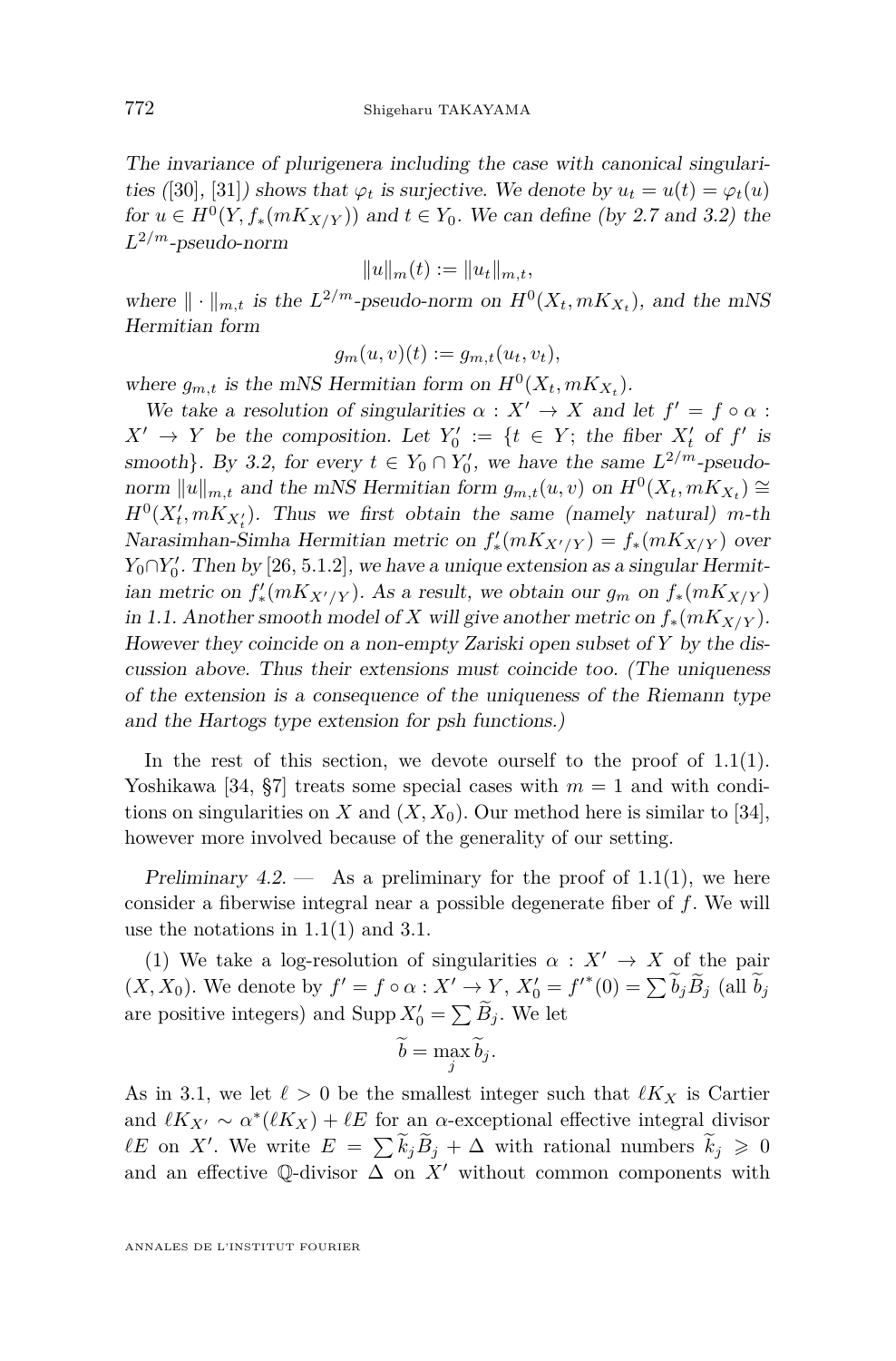$X'_0$ . Recall that  $r_0$  is the log-canonical threshold of the pair  $(X, X_0)$ . As  $K_{X'} \sim_{\mathbb{Q}} \alpha^*(K_X + rX_0) + \sum (\tilde{k}_j - r\tilde{b}_j)\tilde{B}_j + \Delta$ , we see

$$
r_0 = \min_j (\widetilde{k}_j + 1) / \widetilde{b}_j.
$$

Since  $(X, X_0)$  is canonical outside  $X_0$ , no components of  $\Delta$  provide a logcanonical singularity of  $(X, X_0)$ . (The number  $r_0$  satisfies  $\tilde{k}_j - r_0 \tilde{b}_j \geq -1$ for all *j* and  $k_j - r_0 b_j = -1$  for some *j*. This is almost the definition of  $r_0$ in our setting.) By shrinking *Y*, we may suppose  $f'$  is smooth over  $Y \setminus 0$ .

(2) We take a point  $x'_0 \in X'_0$ , and put  $x_0 = \alpha(x'_0) \in X_0$ . We take an open neighborhood *W* of  $x_0$  in *X* with a local frame  $\kappa^{(\ell)} \in H^0(W, \ell K_X)$ . We take a local coordinate  $z = (z_1, \ldots, z_n, z_{n+1})$  of  $X'$  centered at  $x'_0$ , which is defined on an open subset containing a polydisc  $U = \{z \in \mathbb{C}^{n+1}; |z_i| \leq \}$ 1 for any  $1 \leq i \leq n+1$ } and  $\alpha(U) \subset W$ . We may assume that

$$
t = f'(z) = c(x'_0)z_1^{b_1}z_2^{b_2}\cdots z_{n+1}^{b_{n+1}},
$$
  

$$
\alpha^* \kappa^{(\ell)} = \delta(z)z_1^{\ell k_1} \cdots z_{n+1}^{\ell k_{n+1}}(dz_1 \wedge \cdots \wedge dz_{n+1})^{\otimes \ell}
$$

on *U*, where  $b_j$  are non-negative integers,  $c(x'_0) > 0$  is a constant,  $k_j$  are non-negative rational numbers such that all  $\ell k_j$  are integers, and  $\delta(z) \in$  $H^0(U, \mathcal{O}_U)$  is a holomorphic function whose zero divisor is  $\ell \Delta |_U$  (cf. [3.3\(](#page-15-0)1)). Moreover we may assume that

$$
b_1/(k_1+1) \leq b_2/(k_2+1) \leq \ldots \leq b_{n+1}/(k_{n+1}+1)
$$

holds. Note that  $\max_j b_j \leq \tilde{b}$  and

$$
0 < b_{n+1}/(k_{n+1}+1) \leq \max_{j}(\widetilde{b}_j/(\widetilde{k}_j+1)) = 1/r_0.
$$

As in a calculus Lemma [4.3](#page-25-1) below, we find non-negative integers  $J_0$  and *J*<sub>1</sub> (lengths of indexes) with  $J_0 + J_1 \leq n$  so that  $b_j = 0$  for every  $j \leq J_0$ ,  $b_j/(k_j+1) = b_{n+1}/(k_{n+1}+1)$  for every  $j \geq n - J_1 + 1$ , and  $0 < b_j/(k_j+1)$ 1)  **for other**  $J_0 < j < n - J_1 + 1$  **(if it exists). Since**  $c(x'_0) = f'(1, \ldots, 1) \in Y = \{|t| < 1\}$ , we have  $c(x'_0) < 1$ .

(3) We take an arbitrary point  $t \in f'(U) \setminus 0$  and  $|t| < \min\{c(x'_0), e^{-1}\}\$ in this paragraph. Here we note that  $f'(U)$  contains an open neighborhood of  $0 \in Y$  as  $f'$  is an open mapping (as  $f'$  is flat). Let pr :  $(\mathbb{C}^{n+1} \supset U \ni z \mapsto$  $(z_1, \ldots, z_n)$  be a projection. We set  $U_t = \text{pr}(X_t' \cap U)$  and

$$
U_t^* = \left\{ \begin{matrix} (z_1, \ldots, z_n) \in \mathbb{C}^n; & |z_j| \leq 1 \text{ for every } j \leq J_0, \\ & |t/c(x'_0)|^{1/b_j} \leq |z_j| \leq 1 \text{ for every } J_0 < j \leq n \end{matrix} \right\}.
$$

TOME 66 (2016), FASCICULE 2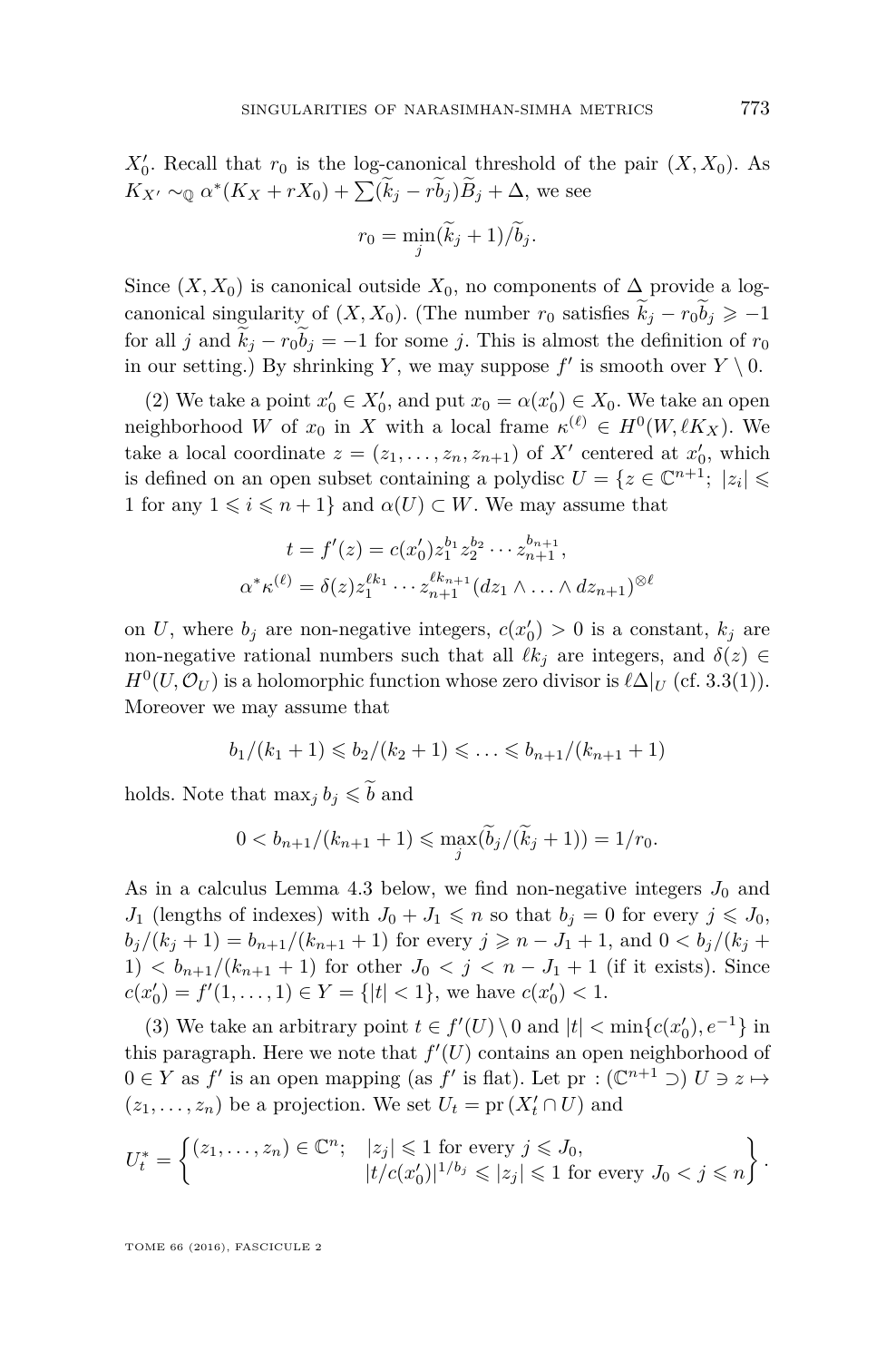We see  $U_t \subset U_t^*$ . We can regard  $X_t' \cap U \subset \mathbb{C}^{n+1}$  as the graph of (or the domain of uniformizing) the multi-valued holomorphic function

$$
z_{n+1} = \left(\frac{t}{c(x'_0)z_1^{b_1}\cdots z_n^{b_n}}\right)^{1/b_{n+1}}
$$

defined on  $U_t \subset \mathbb{C}^n$ . Since  $t \neq 0$ , the projection  $X'_t \cap U \to U_t$  is an unramified covering, and hence  $X'_t \cap U$  is a union of  $b_{n+1}$ -branches:  $X'_t \cap U =$  $\bigcup_{i=1}^{b_{n+1}} U_{ti}$ , where each pair  $U_{ti}$  and  $U_{t(i+1)}$  (and also  $U_{tb_{n+1}}$  and  $U_{t1}$ ) intersect along their collars  $(U_{ti} \cap U_{t(i+1)})$  is a real  $2n-1$  dimensional manifold). By an appropriate (somewhat standard) choice of  $U_{ti}$ ; distinguished by a  $b_{n+1}$ -th root of unity multiplications, we can take  $(U_t, (z_1, \ldots, z_n))$  as a local coordinate of  $U_{ti}$  via the projection pr  $: U_{ti} \to U_t$  on each branch  $U_{ti}$ . By [4.3,](#page-25-1) we have

$$
I_t := \int_{U_t^*} (|z_1|^{k_1 - b_1(k_{n+1}+1)/b_{n+1}} \cdots |z_n|^{k_n - b_n(k_{n+1}+1)/b_{n+1}})^2 dV_n
$$
  
=  $2^{J_1} \pi^n \prod_{J_0 < j < n - J_1 + 1} \frac{1 - |t/c(x'_0)|^{2((k_j+1)/b_j - (k_{n+1}+1)/b_{n+1})}}{k_j + 1 - b_j(k_{n+1}+1)/b_{n+1}}$   
×  $\prod_{n-J_1+1 \le j \le n} (-\log |t/c(x'_0)|^{1/b_j}).$ 

Here the first product is less than  $(\ell b_{n+1})^n \leq (\ell \tilde{b})^n$ , since each factor is estimated as

$$
\frac{1 - |t/c(x_0')|^{2((k_j+1)/b_j - (k_{n+1}+1)/b_{n+1})}}{k_j + 1 - b_j(k_{n+1}+1)/b_{n+1}} < \frac{1}{k_j + 1 - b_j(k_{n+1}+1)/b_{n+1}}
$$
  
= 
$$
\frac{\ell b_{n+1}}{\ell(b_{n+1}(k_j + 1) - b_j(k_{n+1}+1))}
$$
  
\$\leq \ell b\_{n+1}\$,

where we note that  $|t/c(x_0')| < 1$  and  $\ell(b_{n+1}(k_j+1) - b_j(k_{n+1}+1)) \in \mathbb{Z}_{>0}$ (it is positive and an integer). The second product is less than  $(-\log|t|)^{J_1}$ , since each factor is estimated as

$$
-\log|t/c(x'_0)|^{1/b_j} = \frac{1}{b_j}(-\log|t| + \log c(x'_0)) < -\log|t|,
$$

where we note that  $b_j \in \mathbb{Z}_{>0}$ ,  $\log c(x'_0) < 0$  and  $-\log|t| > 1$ . Hence we have for example

 $I_t < (2\pi)^n (\ell \tilde{b})^n (-\log |\mathcal{t}|)^n$ .

(4) Since  $f'$  is proper, we can cover a neighborhood  $f'^{-1}(Y')$  of  $X'_0$  for a smaller disc  $Y' \subset Y$  by a finite number of coordinate neighborhoods  $U_{\lambda}$ 

ANNALES DE L'INSTITUT FOURIER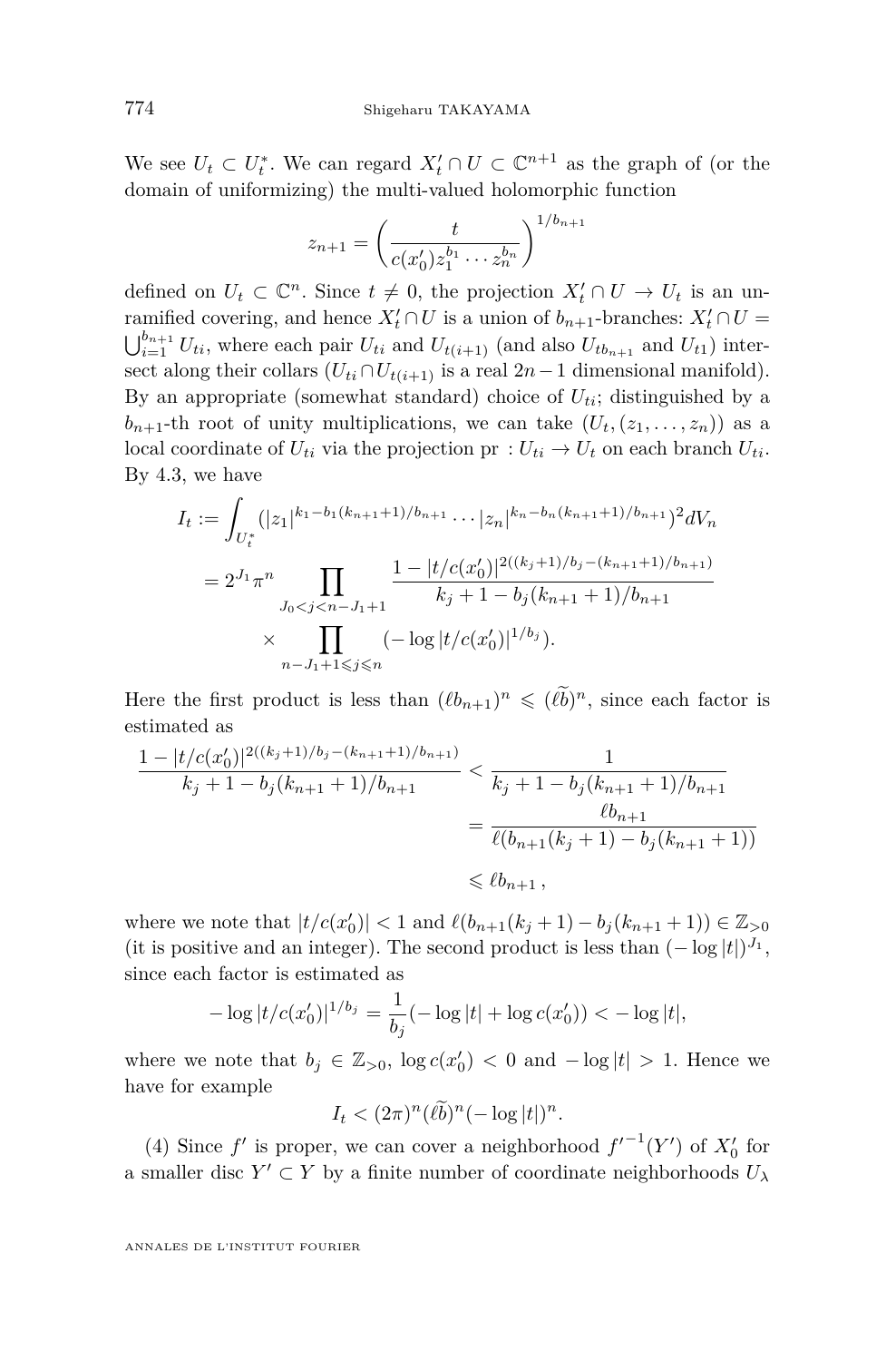as above, namely we choose a disc  $Y'$  so that

$$
Y' \subset \{ t \in Y; \ t \in f'(U_\lambda), |t| < \min\{c(x_\lambda'), e^{-1}\} \}
$$

for every  $U_{\lambda}$  with center  $x_{\lambda}$  as above. We will indicate this open covering of  $f'^{-1}(Y')$  as  $\{U_\lambda\}_\lambda$  if we need.

We now prove Theorem [1.1\(](#page-2-0)1).

Proof of Theorem [1.1\(](#page-2-0)1). — We still keep the notations in [4.2.](#page-20-0) For example, a resolution  $\alpha: X' \to X$ ,  $f': X' \to Y$ , and  $\ell K_{X'} \sim \alpha^*(\ell K_X) + \ell E$ . We also take a finite open covering  ${U_{\lambda}}_{\lambda}$  of  $f'^{-1}(Y')$  in [4.2\(](#page-20-0)4) such that each  $U = U_{\lambda}$  enjoying properties in [4.2\(](#page-20-0)2). We also take a small open subset  $W(= W_\lambda) \subset X$  such that  $\alpha(U) \subset W$  and with a local frame  $\kappa^{(\ell)} \in H^0(W, \ell K_X)$  of a line bundle  $\ell K_X$ .

(1) We first consider the pseudo-norm in the following special situation. Let  $m > 0$  be an integer. Let  $u \in H^0(Y, f_*(m\ell K_{X/Y}))$  and suppose  $u$ vanishes along  $m\ell X_0$  (regarded as an element of  $H^0(X, m\ell K_{X/Y})$ ), i.e. *u* is divided by  $f^*t^{m\ell}$ . Then we shall show that there exists a constant  $A_{\widetilde{u}} > 0$ <br>depending on  $u/(f^*t^{m\ell})$  such that depending on  $u/(f^*t^{m\ell})$  such that

$$
||u(t)||_{m\ell}^{2/(m\ell)} \leqslant |t|^{2r_0} (-\log|t|)^n A_{\widetilde{u}}
$$

holds for any  $t \in Y' \setminus 0$ .

 $(1.1)$  In view of  $H^0(Y, f_*(m\ell K_{X/Y})) = \text{Hom}_{\mathcal{O}_Y}(m\ell K_Y, f_*(m\ell K_X)),$  our  $u$  gives  $u(dt^{\otimes m\ell}) \in H^0(Y, f_*(m\ell K_X)) = H^0(X, m\ell K_X)$ . As we suppose  $u$ vanishes along  $m\ell X_0$ , we have  $u(dt^{\otimes m\ell})|_W = f^*t^{m\ell} \cdot \tilde{u} \cdot (\kappa^{(\ell)})^m$  with some  $\tilde{u} \in H^0(W,\mathcal{O})$ .  $\widetilde{u} \in H^0(W, \mathcal{O}_X)$ . Let us denote by  $u' = \alpha^* (u(dt^{\otimes m\ell})) \in H^0(X', m\ell K_{X'})$ ,<br>which is an  $m\ell$  cononical form on  $X'$  uniching clang  $m\ell F$  (see 2.3), We which is an  $m\ell$ -canonical form on X<sup> $\prime$ </sup> vanishing along  $m\ell E$  (see [3.2\)](#page-14-0). We denote by  $\tilde{u}' = (\alpha|_U)^* \tilde{u} \in H^0(U, \mathcal{O}_{X'})$ . We note  $f'(z) = f'^*t$ , and recall  $\alpha^* \kappa^{(\ell)} = \delta(z) z_1^{\ell k_1} \cdots z_{n+1}^{\ell k_{n+1}} \ (dz_1 \wedge \ldots \wedge dz_{n+1})^{\otimes \ell}$ . Then

$$
u'|_{U} = f'^*t^{m\ell} \cdot \widetilde{u}' \cdot (\alpha^* \kappa^{(\ell)})^m
$$
  
=  $\widetilde{u}'(\delta(z)z_1^{\ell k_1} \cdots z_{n+1}^{\ell k_{n+1}}(f'(z)dz_1 \wedge \cdots \wedge dz_{n+1})^{\otimes \ell})^{\otimes m}$ 

Noting a relation  $f'^* dt = f'(z) \sum_{i=1}^{n+1} b_i \frac{dz_i}{z_i}$ , we can write as

$$
f'(z)dz_1 \wedge \ldots \wedge dz_{n+1} = (b_{n+1}^{-1}z_{n+1}dz_1 \wedge \ldots \wedge dz_n) \wedge (f'(z)b_{n+1}\frac{dz_{n+1}}{z_{n+1}})
$$
  
=  $(b_{n+1}^{-1}z_{n+1}dz_1 \wedge \ldots \wedge dz_n) \wedge f'^*dt$ .

We let

$$
\sigma = \widetilde{u}'(z)\big(b_{n+1}^{-\ell}\delta(z)z_1^{\ell k_1}\dots z_n^{\ell k_n}z_{n+1}^{\ell(k_{n+1}+1)}\big)^m\big(dz_1\wedge\ldots\wedge dz_n\big)^{\otimes m\ell},
$$

TOME 66 (2016), FASCICULE 2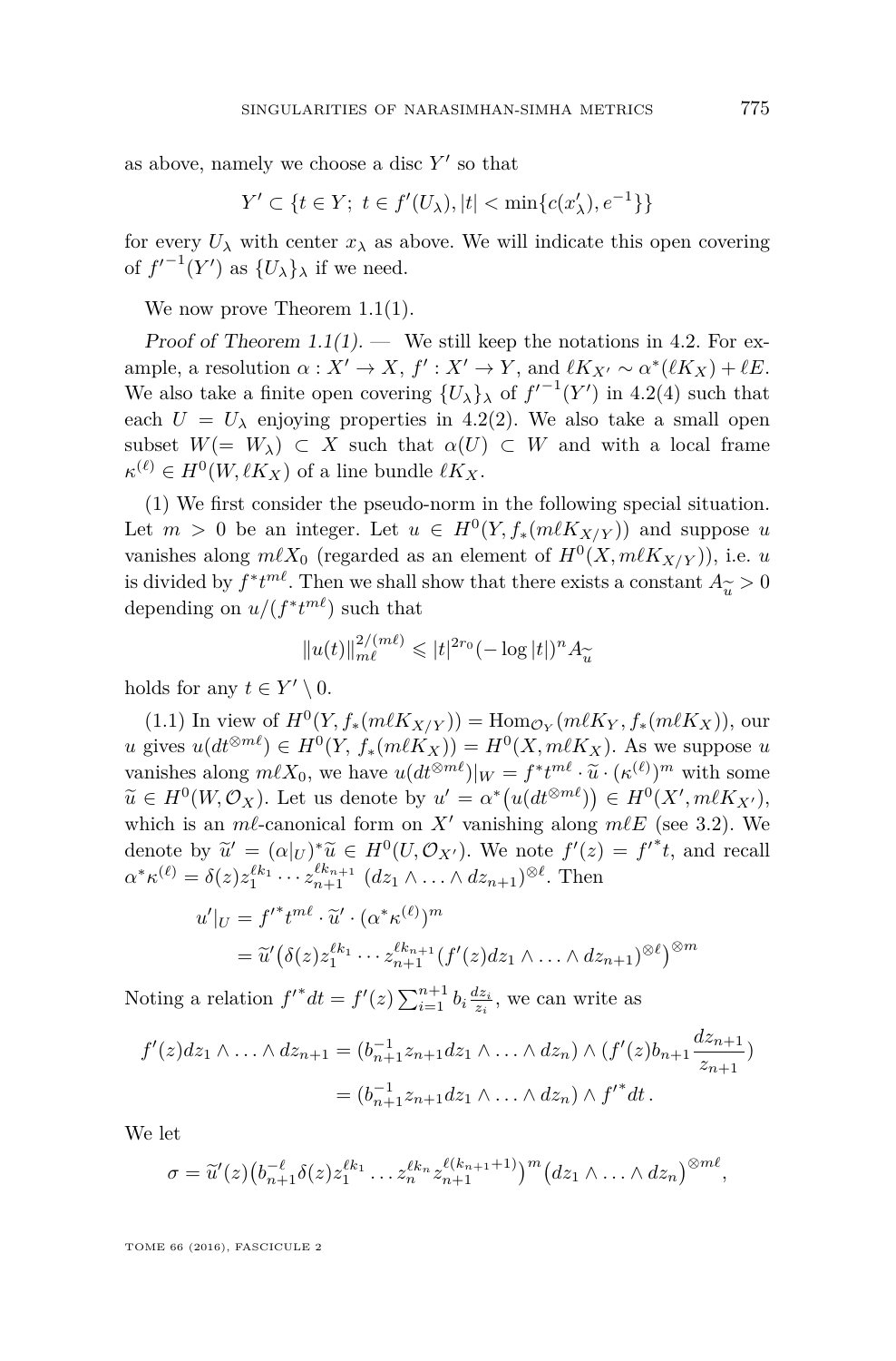which is an element of  $H^0(U, (\Omega^n_{X'})^{\otimes m\ell})$ . Then  $u'|_U$  is the image of  $\sigma \otimes (f'^*dt^{\otimes m\ell})$  under the naturally induced homomorphism  $(\Omega^n_{X'})^{\otimes m\ell} \otimes$  $f^* K_Y^{\otimes m\ell} \to K_{X'}^{\otimes m\ell}$  restricted to *U*. We note that for any  $t \in Y' \setminus 0$ , the restriction  $\sigma|_{X'_{t} \cap U} \in H^{0}(X'_{t} \cap U, m\ell K_{X'_{t}})$  for  $t \in f'(U) \setminus 0$  is welldefined for *u'* and *u* (independent of *dt*), and a collection  $\{\sigma | X_i \cap U_\lambda\}$ , for the open covering  $\{U_{\lambda}\}_{\lambda}$  of  $f'^{-1}(Y')$ , glues together and simply recovers  $u'_t = \alpha^* u_t \in H^0(X'_t, m\ell K_{X'_t}).$ 

This is a side remark. Since we supposed that *u* vanishes along  $m\ell X_0$ (regarded as an element of  $H^0(X, m\ell K_{X/Y})$ ), i.e. *u* is divided by  $f^*t^{m\ell}$ , *σ* can be taken from  $H^0(U, (\Omega^n_{X'})^{\otimes m\ell})$ . However in general it is merely  $\sigma \in H^0(U \setminus X'_0, (\Omega^n_{X'})^{\otimes m\ell})$ . As we will see in (2) below, the assumption that *u* is divided by  $f^*t^{m\ell}$  is not essential, just for convenience of computation.

(1.2) We set  $A_{\widetilde{u}} := \sup_W |\widetilde{u}|^{2/m\ell}$ . We can suppose that  $A_{\widetilde{u}} < +\infty$  begineer withing is defined on a larger open subset containing W. We have ing everything is defined on a larger open subset containing *W*. We have  $\sup_U |\tilde{u}'|^{2/m\ell} \leq A_{\tilde{u}}$ . We also set  $A_{\Delta} = \sup_U |\delta(z)|^2 (< +\infty)$ . Then for every  $t \in Y' \setminus 0$ , we have

$$
\int_{X'_t \cap U} |u'_t|^{\frac{2}{m\ell}} = \sum_{i=1}^{b_{n+1}} \int_{U_{ti}} |\sigma_{|X'_t}|^{\frac{2}{m\ell}}
$$
\n
$$
= \sum_{i=1}^{b_{n+1}} \int_{U_{ti}} b_{n+1}^{-2} |\widetilde{u}'|^{\frac{2}{m\ell}} |\delta(z)|^{\frac{2}{\ell}} |z_1^{\ell k_1} \cdots z_n^{\ell k_n} z_{n+1}^{\ell(k_{n+1}+1)}|^{\frac{2}{\ell}} \bigwedge_{j=1}^n \sqrt{-1} dz_j \wedge d\overline{z_j}
$$
\n
$$
= \frac{1}{b_{n+1}} \int_{U_t} |z_1^{k_1} \cdots z_n^{k_n}|^2 \left| \frac{t}{c(x'_0) z_1^{b_1} \cdots z_n^{b_n}} \right|^{2(k_{n+1}+1)/b_{n+1}} |\widetilde{u}'|^2 |\delta(z)|^{\frac{2}{\ell}} 2^n dV_n
$$
\n
$$
\leq |t|^{2(k_{n+1}+1)/b_{n+1}} I_t A_{\widetilde{u}} A_{\Delta} 2^n / c(x'_0)^{2(k_{n+1}+1)/b_{n+1}}.
$$

Here  $I_t$  is the integral in [4.2\(](#page-20-0)3) (recall  $U_t \subset U_t^*$ ). As  $|t| < 1$  and  $r_0 =$  $\min_{z} (\tilde{k}_j + 1) / \tilde{b}_j$ , we have  $|t|^{2(k_{n+1}+1)/b_{n+1}} \leq |t|^{2r_0}$ . If we set  $r_1 = \max_j (\tilde{k}_j + 1)$  $1)$ / $\tilde{b}_j$ , we have  $c(x'_0)^{-2(k_{n+1}+1)/b_{n+1}} \leqslant c(x'_0)^{-2r_1}$  as  $0 < c(x'_0) < 1$ . Hence by  $4.2(3)$  $4.2(3)$ , we have

$$
\int_{X'_t \cap U} |u'_t|^{2/(m\ell)} \leqslant |t|^{2r_0} (-\log|t|)^n A_{\widetilde{u}} A_{\Delta} (4\pi \ell \widetilde{b})^n c(x'_0)^{-2r_1}.
$$

The latter part  $A_{\Delta}(4\pi\ell\vec{b})^n c(x_0')^{-2r_1}$  is determined by *X, f* and may be by  $\alpha: X' \to X$ . We then have our assertion in (1) by combining the last estimate on each  $U = U_{\lambda}$  of the finite open covering of  $f'^{-1}(Y')$  and

$$
||u||_{m\ell}^{2/(m\ell)}(t) = ||u_t'||_{m\ell}^{2/(m\ell)} = \int_{X_t'} |\sigma_{|X_t'}|^{2/(m\ell)} \leq \sum_{U_\lambda} \int_{X_t' \cap U_\lambda} |\sigma_{|X_t'}|^{2/(m\ell)}
$$

ANNALES DE L'INSTITUT FOURIER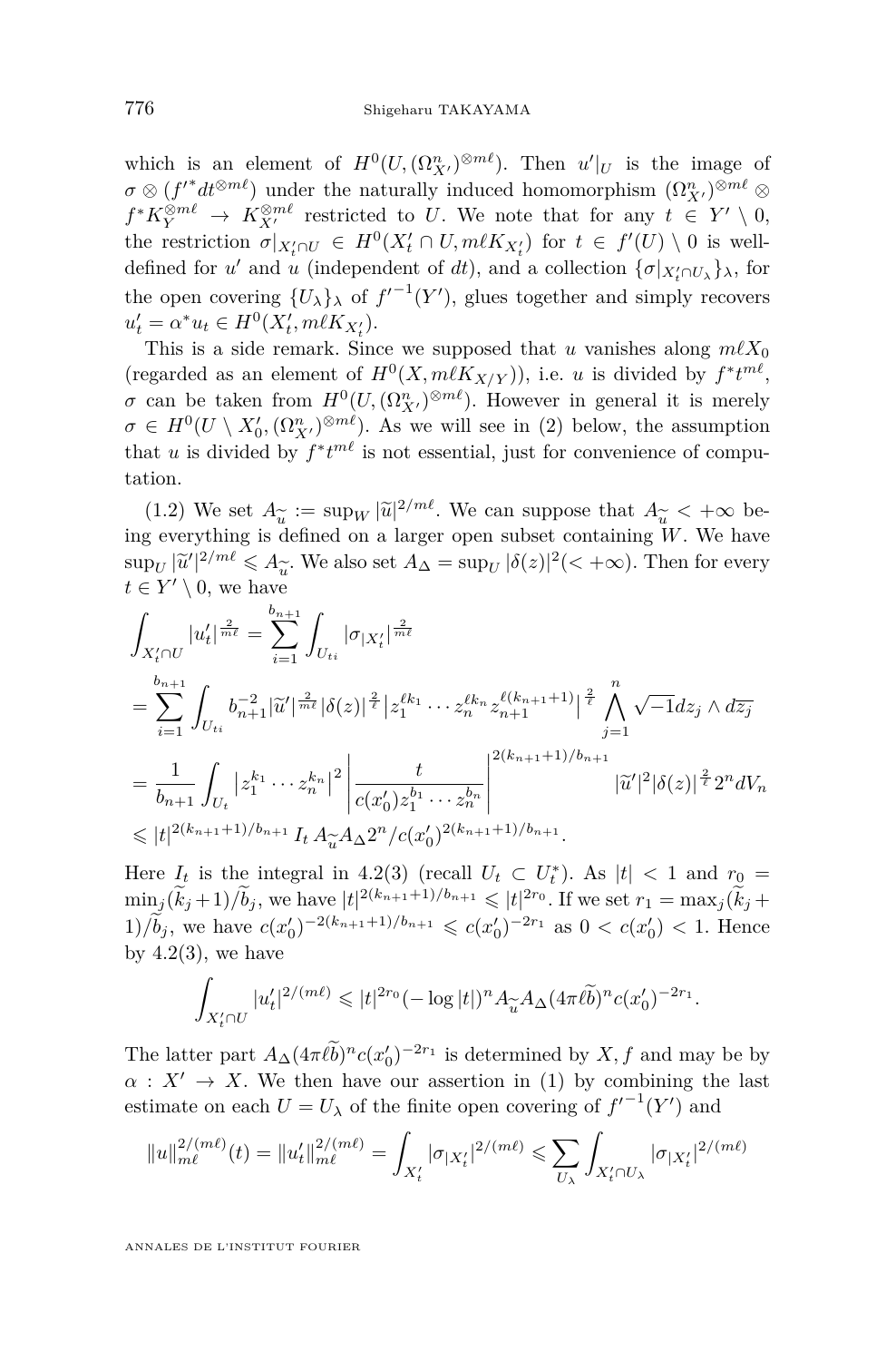for any  $t \in Y' \setminus 0$ .

(2) We consider the general case. We take  $u \in H^0(Y, f_*(mK_{X/Y}))$  =  $H^0(X, mK_{X/Y})$ . We consider a power  $u^{(\ell)} \in H^0(X, m\ell K_{X/Y}) = H^0(Y,$  $f_*(m\ell K_{X/Y})$  (explained in [2.7\)](#page-12-1). We can apply (1) for  $(f^*t^{m\ell})u^{(\ell)}$  to obtain

$$
\|u^{(\ell)}\|_{m\ell}^{2/(m\ell)}(t) = \frac{1}{|t|^2} \|(f^* t^{m\ell}) u^{(\ell)}\|_{m\ell}^{2/(m\ell)}(t) \leqslant \frac{1}{|t|^2} |t|^{2r_0} (-\log|t|)^n A_{u^{(\ell)}}
$$

for any  $t \in Y' \setminus 0$ . As  $\ell$  is given by *X*, we may say  $A_{u^{(\ell)}}$  is given by *u*, and hence denote it by  $A_u$ . Noting  $||u^{(\ell)}||_{m\ell}(t) = ||u||_m^{\ell}(t)$  [\(2.7\(](#page-12-1)1)), we have  $||u||_m^{2/m}(t) \leq \frac{1}{|t|^2} |t|^{2r_0} (-\log|t|)^n A_u$ . Combining with an inequality  $g_m(u, u)(t) \leqslant \|u\|_m^2(t)$  for any  $t \neq 0$  (which follows from a fiberwise esti-mate [2.2\(](#page-8-0)4) with [3.2\)](#page-14-0), we have our assertion.  $\square$ 

<span id="page-25-1"></span>LEMMA 4.3. — Let  $a_j$   $(j = 1, 2, \ldots, n)$  be real numbers, and  $J_0, J_1$  be non-negative integers such that  $J_0 + J_1 \leq n$ . Assume  $a_j = 0$  for every *j* ≤ *J*<sub>0</sub>,  $a_j = -1$  for every *j* ≥  $n - J_1 + 1$ , and  $-1 < a_j < 0$  for other *J*<sub>0</sub>  $\lt j \lt n - J_1 + 1$  (if it exists). In particular  $J_0 = \frac{1}{2}$ ;  $a_j = 0$ , *J*<sub>1</sub> =  $\sharp$ {*j*; *a<sub>j</sub>* = -1}, possibly *J*<sub>0</sub> = 0 or *J*<sub>1</sub> = 0. Let 0 <  $\varepsilon_j$  < 1 be a real number for each  $j = J_0 + 1, J_0 + 2, \ldots, n$ , and let  $U^* \subset \mathbb{C}^n$  be the set of points  $z = (z_1, \ldots, z_n) \in \mathbb{C}^n$  such that

 $U^* = \{ |z_j| \leq 1 \text{ for every } j \leq J_0, \varepsilon_j \leq |z_j| \leq 1 \text{ for every } J_0 < j \leq n \}.$ Then

$$
\int_{U^*} \prod_{j=1}^n |z_j|^{2a_j} dV_n = 2^{J_1} \pi^n \prod_{J_0 < j < n - J_1 + 1} \frac{1 - \varepsilon_j^{2(1+a_j)}}{1 + a_j} \prod_{n - J_1 + 1 \leqslant j \leqslant n} (-\log \varepsilon_j)
$$

holds, where  $dV_n = \bigwedge_{j=1}^n (\sqrt{-1}/2) dz_j \wedge d\overline{z_j}$  is the standard real Euclidean volume form in  $\mathbb{C}^n$ .

Proof. — Straight forward from Fubini's theorem. □

Remark  $4.4.$  — The computation, we have done in the proof of  $1.1(1)$  $1.1(1)$ above, is itself elementary. It will be adapted to any proper holomorphic mapping between complex manifolds with connected fibers.

#### **5. In the case of higher dimensional base**

<span id="page-25-0"></span>We shall prove  $1.1(2)$  $1.1(2)$  and  $1.3$  in this section. We first state a general result which is valid for singular Hermitian vector bundles (and we refer to [\[28\]](#page-31-1), [\[26,](#page-30-0) §2.2, §2.3] for a general discussion about it). Let  $X \subset \mathbb{C}^n$  be a domain containing the origin, and let  $E = X \times \mathbb{C}^r$  be a trivial vector bundle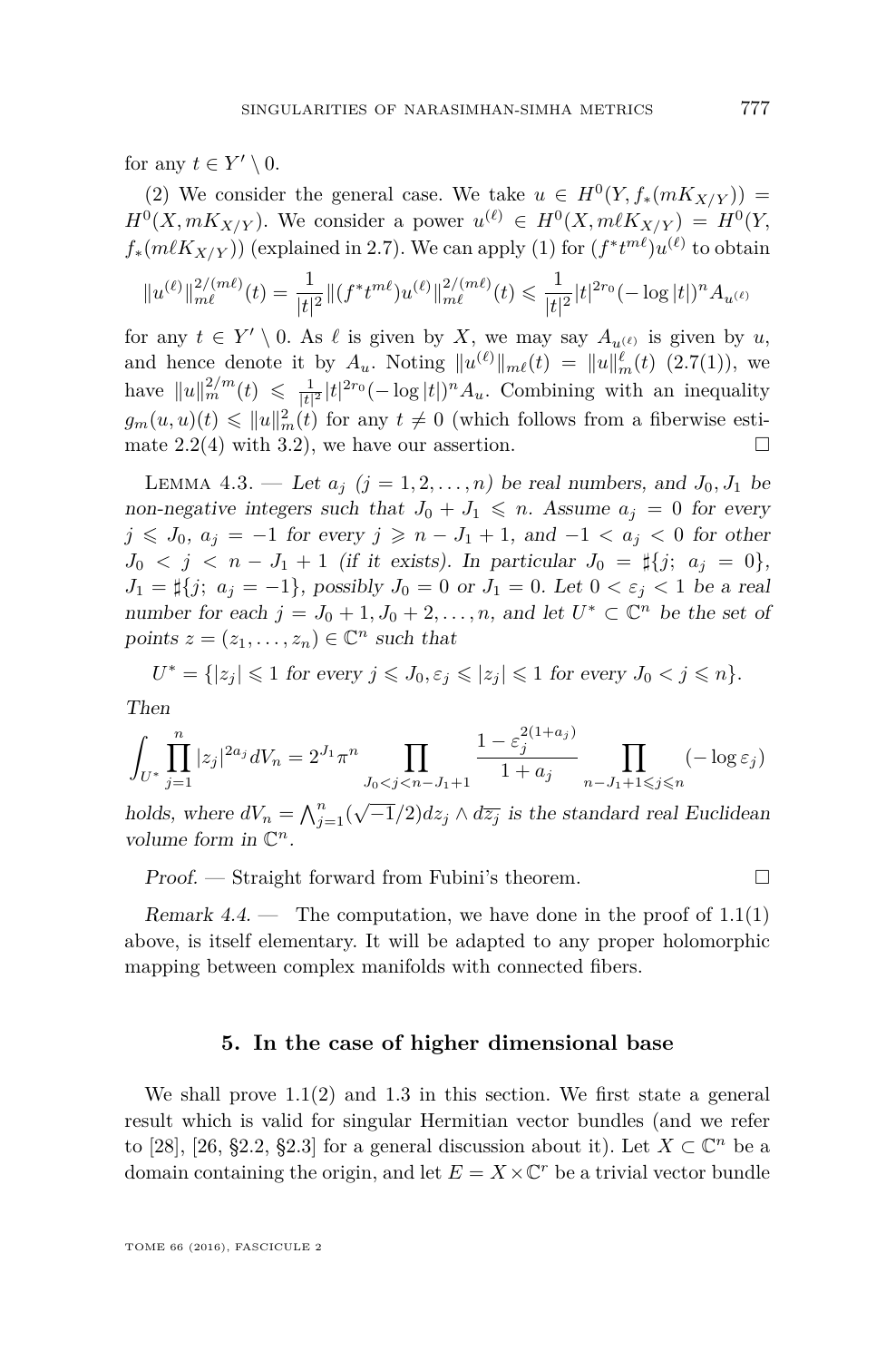of rank  $r > 1$ . Let  $\pi : \mathbb{P}(E) (= X \times \mathbb{P}^{r-1}) \to X$  be the projective space bundle and let  $L = \mathcal{O}_{\mathbb{P}(E)}(1)$  be the tautological bundle (i.e., the universal quotient line bundle  $\pi^* E \to L$ ). Let *h* be a singular Hermitian metric on *E* with Griffiths semi-positive curvature. Let  $e^{\varphi}$  be the induced singular Hermitian metric on the dual  $L^*$  as the sub-bundle  $L^* \to \pi^*(E^*, h^*)$ . By a general theory  $([26, 2.3.4]), e^{\varphi}$  $([26, 2.3.4]), e^{\varphi}$  $([26, 2.3.4]), e^{\varphi}$  has a semi-negative curvature current, i.e., the local weight  $\varphi$  is psh.

<span id="page-26-0"></span>LEMMA 5.1. — Suppose that (i) there exists a smooth curve  $(C, t) \subset X$ passing through  $0 \in X$  with a coordinate  $t$  and  $t = 0$  corresponding to  $0 \in X$ , and  $0 < \det h < +\infty$  on  $C \setminus 0$  (in particular the restriction  $h|_C$ is well-defined as a singular Hermitian metric on  $E|_C$ ), and that (ii) there exist real numbers  $\ell \geqslant 0$  and  $k > 0$ , such that, for every  $u \in H^0(C, E|_C)$ , there exists a constant  $A_u > 0$  such that  $|u|^2_h(t) < \frac{1}{|t|^{2\ell}}(-\log|t|)^k A_u$  holds for any  $t \neq 0$ . Then the Lelong number of  $\varphi$  is bounded by  $\nu(\varphi, P) \leq 2\ell$  at any point  $P \in \pi^{-1}(0) \subset \mathbb{P}(E)$ .

*Proof.* — We shall show two inequalities  $\nu(\varphi, P) \leq \nu(\varphi|_{\pi^{-1}(C)}, P)$  and  $\nu(\varphi|_{\pi^{-1}(C)}, P) \leq 2\ell.$ 

(1) It is well-known that the Lelong numbers only increase by a slice, as long as its restriction is well-defined. For example, if *ψ* is a psh function on a neighborhood of the origin *O* in  $\mathbb{C}^n$  with coordinate  $z = (z_1, \ldots, z_n)$ , then the Lelong number of  $\psi$  at *O* is characterized by  $\nu(\psi, O) = \sup\{\gamma \geq 0\}$ 0;  $\psi(z) \le \gamma \log |z| + O(1)$  around the origin}, where  $|z| = (\sum_{i=1}^{n} |z_i|^2)^{1/2}$ and  $O(1)$  is a bounded term ([\[7,](#page-30-15) (2.8)]). This property deduces  $\nu(\varphi, P) \leq$  $\nu(\varphi|_{\pi^{-1}(C)},P).$ 

(2) To prove  $\nu(\varphi|_{\pi^{-1}(C)}, P) \leq 2\ell$ , we can suppose dim  $X = 1$  and C is X itself. We take a standard basis  $\{e_i\}_{i=1}^r$ , where  $e_i = (\ldots, 0, 1, 0, \ldots)$  (the *i*-th entry is 1 and others are 0), of the vector space  $\mathbb{C}^r$ , and regard also  $\{e_i\}_{i=1}^r$ as the global basis of *E* (so that  $E = \bigoplus_{i=1}^{r} \mathcal{O}_X e_i$ ). With respect to this basis, we write  $h = (h_{i\overline{j}})_{1 \leqslant i,j \leqslant r}$  as a matrix valued measurable function on X, where  $h_{i\overline{j}} = h(e_i, e_j)$ . By our assumption, for every  $i = 1, \ldots, r$ , there exists a constant  $A_i > 0$  such that  $h_{i\bar{i}}(t) = |e_i|^2_h(t) < \frac{1}{|t|^{2\ell}}(-\log|t|)^k A_i$  holds for any  $t \neq 0$ . We set  $A_h = \max_{i=1,\dots,r} A_i$  and  $\alpha(t) := \frac{1}{|t|^{2\ell}} (-\log|t|)^k A_h$  as a function on *t*. We also have  $|h_{i\overline{j}}(t)| \leqslant (h_{i\overline{i}}(t)h_{j\overline{j}}(t))^{1/2} < \alpha(t)$  for any *i, j.* Let  $\lambda_r(t) > 0$  be the largest eigen-value of the matrix  $h(t)$ . Then we see  $\lambda_r(t) \leq r \max_{i,j} |h_{i,j}(t)| < r\alpha(t)$ , and then the smallest eigen-value of *h*<sup>\*</sup>(*t*) = <sup>*t*</sup>*h*(*t*)<sup>-1</sup> is  $\lambda_r(t)$ <sup>-1</sup> > 1/(*rα*(*t*)). (We supposed *t* ≠ 0.)

We take a point  $P \in \mathbb{P}(E)$  such that  $\pi(P) = 0 \in X$ , and take a local coordinate  $(U, (t, w))$  of  $\mathbb{P}(E) = X \times \mathbb{P}^{r-1}$  centered at *P*. We regard  $\varphi \in$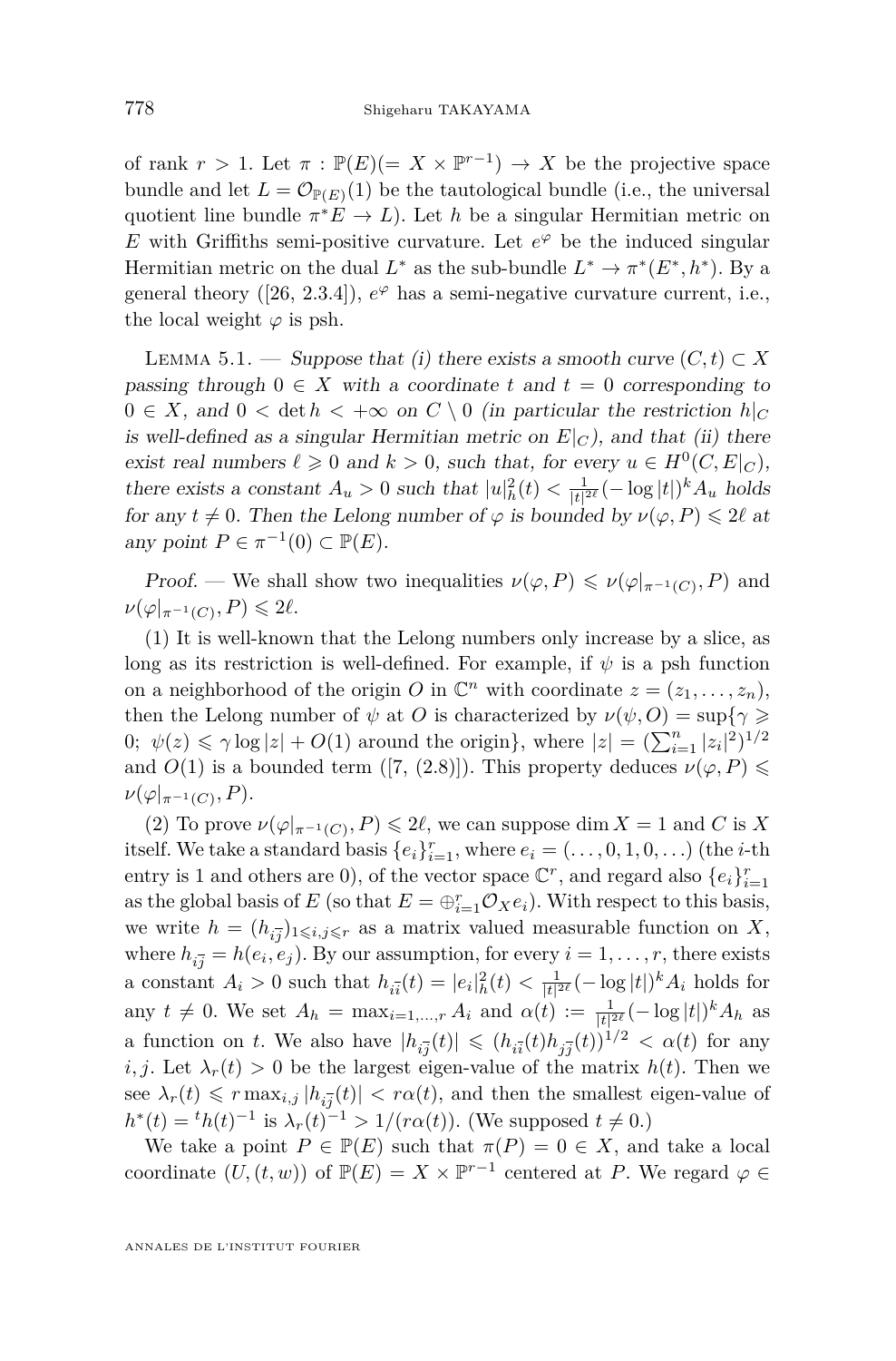$L^1_{loc}(U,\mathbb{R})$  as a psh function (not as a collection of functions satisfying a gluing condition). Let  $\nu_0 = \nu(\varphi, P)$  be the Lelong number of  $\varphi$  at P. We suppose  $\nu_0 > 2\ell$ . We take a constant  $\varepsilon > 0$  such that  $\nu_0 - \varepsilon > 2\ell + \varepsilon$ . Then there exist a small neighborhood  $U' \subset U$  of  $P$  and a constant  $M_1 > 0$  such that  $\varphi(t, w) < (\nu_0 - \varepsilon) \log(|t|^2 + |w|^2)^{1/2} + M_1$  holds on *U'* ([\[7,](#page-30-15) (2.8)]), in particular

$$
e^{\varphi(t,w)} < e^{M_1}(|t|^2 + |w|^2)^{(\nu_0 - \varepsilon)/2} < e^{M_1}(|t|^2 + |w|^2)^{(2\ell + \varepsilon)/2}
$$

on U', where  $|w| = (\sum_{i=1}^{r-1} |w_i|^2)^{1/2}$ . On the other hand, there exists a constant  $M_2 > 0$  depending on a choice of a local trivialization of  $L$  (which is irrelevant to compare asymptotic as  $(t, w) \rightarrow P$  or  $t \rightarrow 0$ ) such that, for any  $t \neq 0$  and any  $(t, w) \in \pi^{-1}(t) \cap U$ , we have

$$
e^{\varphi(t,w)} \ge M_2 \lambda_r(t)^{-1} > \frac{|t|^{2\ell}}{(-\log|t|)^k} \frac{M_2}{r A_h}.
$$

In particular, if |*t*| is small but  $t \neq 0$  and if  $w = 0$ , we have

$$
\frac{|t|^{2\ell}}{(-\log|t|)^k} \frac{M_2}{rA_h} < e^{\varphi(t,w)} < e^{M_1}|t|^{2\ell+\varepsilon}.
$$

This is impossible.  $\Box$ 

Remark  $5.2.$  — Under the same assumption in [5.1,](#page-26-0) we take a non-zero section  $\xi \in H^0(X, E^*)$  of the dual. By definition of the Griffiths seminegativity of the curvature of the dual metric  $h^*, \psi := \log |\xi|_{h^*}^2$  is psh on *X* ([\[26,](#page-30-0) 2.2.2]). If *ξ* is non-zero at 0 (for example  $\xi = e_i^*$  a part of the dual local frame), then the Lelong number of  $\psi$  at 0 is bounded by  $\nu(\psi, 0) \leq 2\ell$ . In fact, by the proof above, we see  $|\xi|_{h^*}^2(t) \geq c_{\xi} \lambda_r(t)^{-1} > c_{\xi}/(r\alpha(t)) =$  $(c_{\xi}/r)|t|^{2\ell}(-\log|t|)^{-k}A_{h}^{-1}$  holds around 0 on the curve *C*, where  $c_{\xi} > 0$  is a constant depending on  $\xi$ . Then  $\log |\xi|_{h^*}^2(z)$  can not be smaller (i.e., negative) than  $\log |z|^{2\ell+\varepsilon}$  around 0 for any given  $\varepsilon > 0$ , where  $z = (z, \ldots, z_n)$ is a local coordinate of *X* centered at 0. That means  $\nu(\psi, 0) \leq 2\ell$ . (If we allow  $\xi$  vanishes at 0, the Lelong number can be arbitrary large. It does not make sense.)

We are ready to prove Theorem [1.1\(](#page-2-0)2) and Corollary [1.3.](#page-5-0)

Proof of Theorem  $1.1(2)$  $1.1(2)$ .  $-$  Since our assertion is local, we can suppose that  $Y \subset \mathbb{C}^m$  is a ball centered at 0 with a coordinate  $z = (z_1, \ldots, z_m)$ , and  $C = \{z_2 = \ldots = z_m = 0\}$  in *Y* and  $t = z_1|_C$  is a coordinate of *C*. We let  $Y_1 = \{y \in Y;$  the fiber  $X_y$  of f has canonical singularities at worst, and the fiber  $X'_y$  of  $f'$  is smooth}. Since *C* is general, by shrinking *Y* if necessary, we can suppose that  $C \setminus 0 \subset Y_1$ . In particular, any fiber  $X_t$  of  $f_C$ , but the central fiber  $X_0$ , has canonical singularities at worst.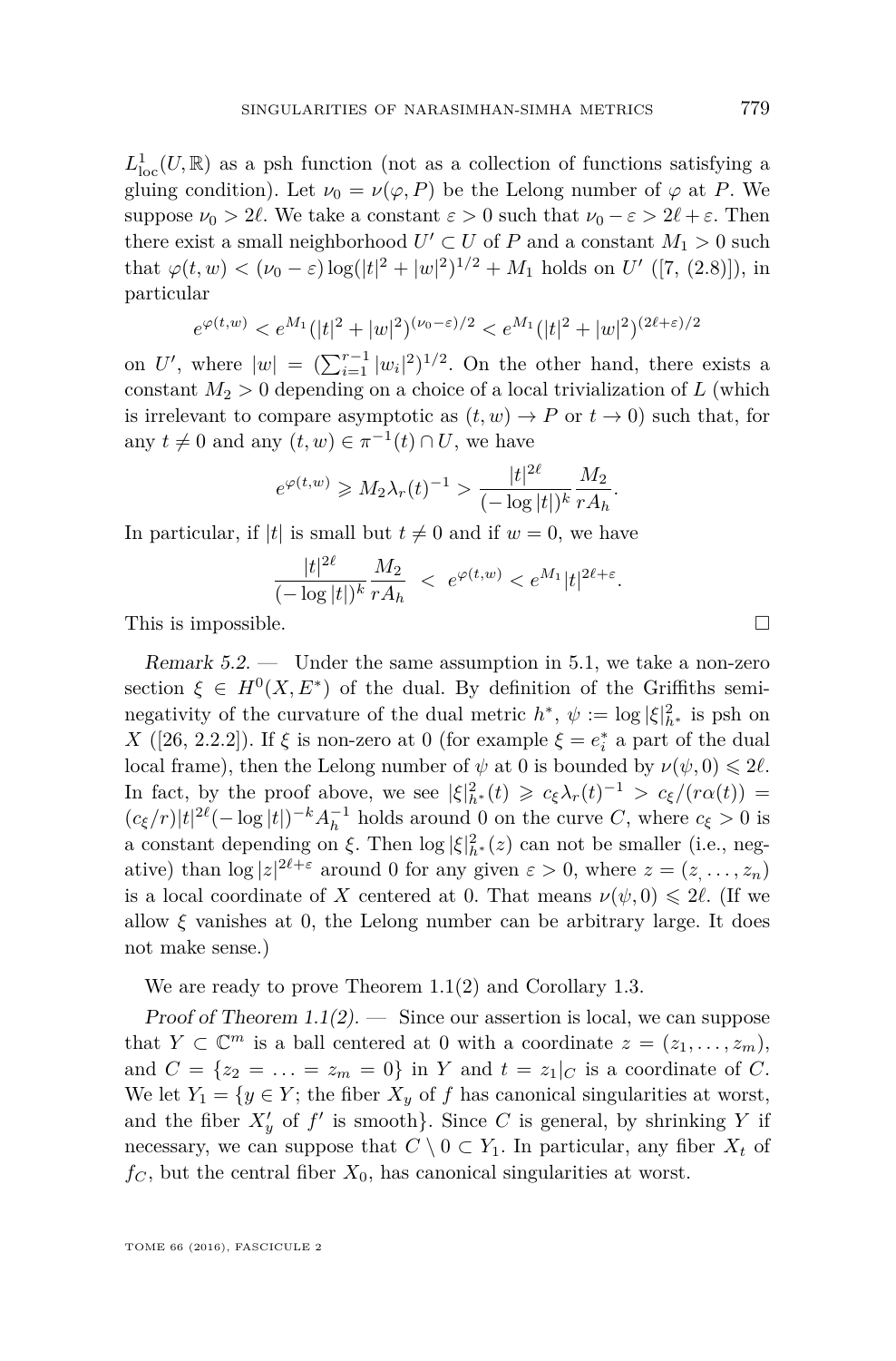We take  $u \in H^0(C, F|_C)$ , which can be seen as an element of  $H^0(C,$  $f_{C*}(mK_{X_C/C})$  by the base change morphism. In fact, as we are working locally around  $0 \in Y$  (*Y* is Stein and *F* is locally free), we have a natural exact sequence  $0 \to H^0(Y, F \otimes I_C) \to H^0(Y, F) \to H^0(C, F|_C) \to 0$ , where  $\mathcal{I}_C \subset \mathcal{O}_Y$  is the defining ideal sheaf of *C*. If we let  $b_C : H^0(Y, F) =$  $H^0(Y, f_*(mK_{X/Y})) \to H^0(C, f_{C*}(mK_{X/Y}|_{X_C}))$  be the base change morphism, then  $H^0(C, F|_C) \to H^0(C, f_{C*}(mK_{X/Y}|_{X_C}))$ , given by  $u \mapsto b_C(\tilde{u})$ <br>for any choice of  $\tilde{u} \in H^0(V, F)$  meanod to  $u_i(\tilde{u} \in \tilde{u}(-x))$  is well defined for any choice of  $\widetilde{u} \in H^0(Y, F)$  mapped to *u* (i.e.,  $\widetilde{u}|_C = u$ ) is well-defined.<br>Moreover as long as  $t \neq 0$ , the mNS Hermitian metric  $\varepsilon$ , for E at

Moreover as long as  $t \neq 0$ , the mNS Hermitian metric  $g_m$  for *F* at *t* ∈ (*C* ⊂)*Y* and the mNS Hermitian metric, say  $g_{m,C}$ , for  $f_{C*}(mK_{X_C/C})$ at  $t \in C$  is the same, which is nothing but the mNS Hermitian form on  $H^0(X_t, mK_{X_t}) = H^0(X'_t, mK_{X'_t}),$  where  $X'_t = f'^{-1}(t)$  is a smooth model of  $X_t$  (this is what we call "the base change property" of the mNS Hermitian metric [\[26,](#page-30-0) 5.1.2]). By [1.1\(](#page-2-0)1) for  $f_C: X_C \to C$ , we have

$$
||u||_{g_m}^2(t) = g_{m,C}(u,u)(t) \le \left(\frac{1}{|t|^{2(1-r_{0C})}}(-\log|t|)^n A_u\right)^m
$$

for any  $t \neq 0$  sufficiently small. Thus the assumptions in [5.1](#page-26-0) are satisfied with  $\ell = (1 - r_{0C})m$  and  $k = nm$ , and [1.1\(](#page-2-0)2) is proved.

Proof of Corollary  $1.3$ . — We first review a brief outline of Fujino's argument in the proof of  $[10, 1.6]$  $[10, 1.6]$ , which is needed to our proof. We use the notations in [1.2,](#page-4-0) namely the one in [\[10,](#page-30-12) 1.6].

Step 1. By [\[1,](#page-29-0) Theorem 0.3], there exist a generically finite morphism  $\tau: Y' \to Y$  from a smooth projective variety Y', a normal projective rational Gorenstein (i.e., Gorenstein canonical, see  $[20, 5.24]$  $[20, 5.24]$ ) variety  $X'$ , which is birational to the main component of  $X \times_Y Y'$ , and a morphism  $f^{\dagger}: X^{\dagger} \to Y'$  a so-called weak semi-stable reduction of  $f: X \to Y$  ([\[1,](#page-29-0) Definition 0.1]). For our purpose, we may suppose our resolution  $X' \rightarrow$  $X \times_Y Y'$  is also a resolution of  $X^{\dagger}$ . Since  $X^{\dagger}$  has canonical singularities at worst, we have

$$
f'_{*}(mK_{X'/Y'}) \cong f^{\dagger}_{*}(mK_{X^{\dagger}/Y'}).
$$

Step 2. By the assumption of [1.2,](#page-4-0) the geometric generic fiber of  $f^{\dagger}: X^{\dagger} \to$ Y' has a good minimal model. Therefore, it has a relative good minimal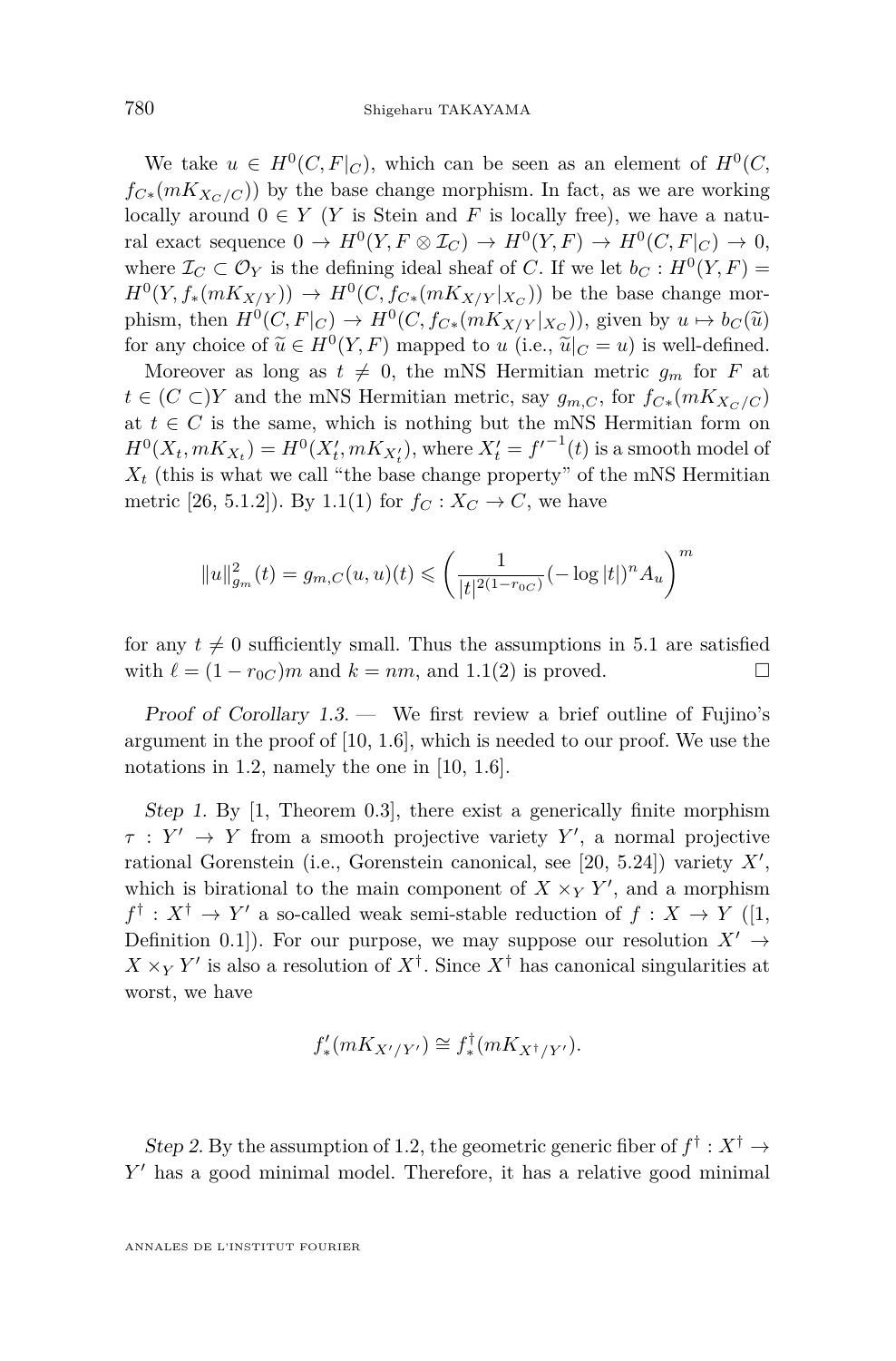model  $f: \tilde{X} \to Y'$  by applying [\[13,](#page-30-20) 2.12]. Thus we obtain a diagram:

$$
\widetilde{X} \xleftarrow{\text{bird}!} X^{\dagger} \longleftarrow X' \longrightarrow X \times_{Y} Y' \longrightarrow X
$$
\n
$$
\widetilde{f} \downarrow \qquad f^{\dagger} \downarrow \qquad f' \downarrow \qquad \qquad \downarrow \qquad \qquad \downarrow f'
$$
\n
$$
Y' \longrightarrow Y' \longrightarrow Y' \longrightarrow Y'
$$

Here the map  $X^{\dagger} \dashrightarrow \widetilde{X}$  is merely birational, not necessarily regular. Since X has canonical singularities at worst, we have

$$
f^{\dagger}_{*}(mK_{X^{\dagger}/Y'}) \cong \widetilde{f}_{*}(mK_{\widetilde{X}/Y'}).
$$

Step 3. Fujino shows that  $f_*(mK_{\widetilde{X}/Y})$  is locally free.

We note that these three direct images  $f'_*(mK_{X'/Y'}), f^{\dagger}_*(mK_{X^{\dagger}/Y'})$  and  $f_*(mK_{\widetilde{X}/Y'})$  admit the same mNS Hermitian metric  $g_m$  by [4.1.](#page-19-0) We shall apply [1.1\(](#page-2-0)2) to  $f^{\dagger}: X^{\dagger} \to Y'$ . We check the conditions (2.i) and (2.ii) at every point  $0 \in Y'$ . The condition (2.ii); the local freeness of  $f^{\dagger}_*(mK_{X^{\dagger}/Y'})$ is already obtained above. The condition (2.i) for any given point  $0 \in$ *Y*' follows from the mildness of the weak semi-stable reduction. In fact, if we take general very ample Cartier divisors  $H_1, H_2, \ldots, H_{k-1}$ , where  $k = \dim Y$ , such that  $C = H_1 \cap H_2 \cap \ldots \cap H_{k-1}$  is a smooth projective curve passing through 0, then by [\[1,](#page-29-0) Lemma 6.2], the induced morphism  $f_C^{\dagger}$ :  $X_C^{\dagger} = X^{\dagger} \times_{Y'} C \rightarrow C$  is a weak semi-stable reduction. In particular,  $X_C^{\dagger}$  has only rational Gorenstein (i.e., Gorenstein canonical) singularities (see [\[1,](#page-29-0) Lemma 6.1]). Moreover as the morphism  $f_C^{\dagger}$  is toroidal by definition of the weak semi-stability, it is a log-canonical morphism ([\[5,](#page-29-4) 11.4.24]), in particular the log-canonical threshold of the pair  $(X_C^{\dagger}, (f_C^{\dagger})^*(0))$  is zero. Thus we can conclude [1.3](#page-5-0) via [1.1\(](#page-2-0)2).  $\Box$ 

#### BIBLIOGRAPHY

- <span id="page-29-0"></span>[1] D. Abramovich & K. Karu, "Weak semistable reduction in characteristic 0", Invent. Math. **139** (2000), no. 2, p. 241-273.
- <span id="page-29-2"></span>[2] B. BERNDTSSON & M. PĂUN, "Bergman kernels and the pseudoeffectivity of relative canonical bundles", Duke Math. J. **145** (2008), no. 2, p. 341-378.
- <span id="page-29-1"></span>[3] ——— , "Bergman kernels and subadjunction", [http://arxiv.org/abs/1002.](http://arxiv.org/abs/1002.4145v1) [4145v1](http://arxiv.org/abs/1002.4145v1), 2010.
- <span id="page-29-3"></span>[4] C. BIRKAR, P. CASCINI, C. D. HACON & J. MCKERNAN, "Existence of minimal models for varieties of log general type", J. Amer. Math. Soc. **23** (2010), no. 2, p. 405-468.
- <span id="page-29-4"></span>[5] D. A. Cox, J. B. Little & H. K. Schenck, Toric varieties, Graduate Studies in Mathematics, vol. 124, American Mathematical Society, Providence, RI, 2011, xxiv+841 pages.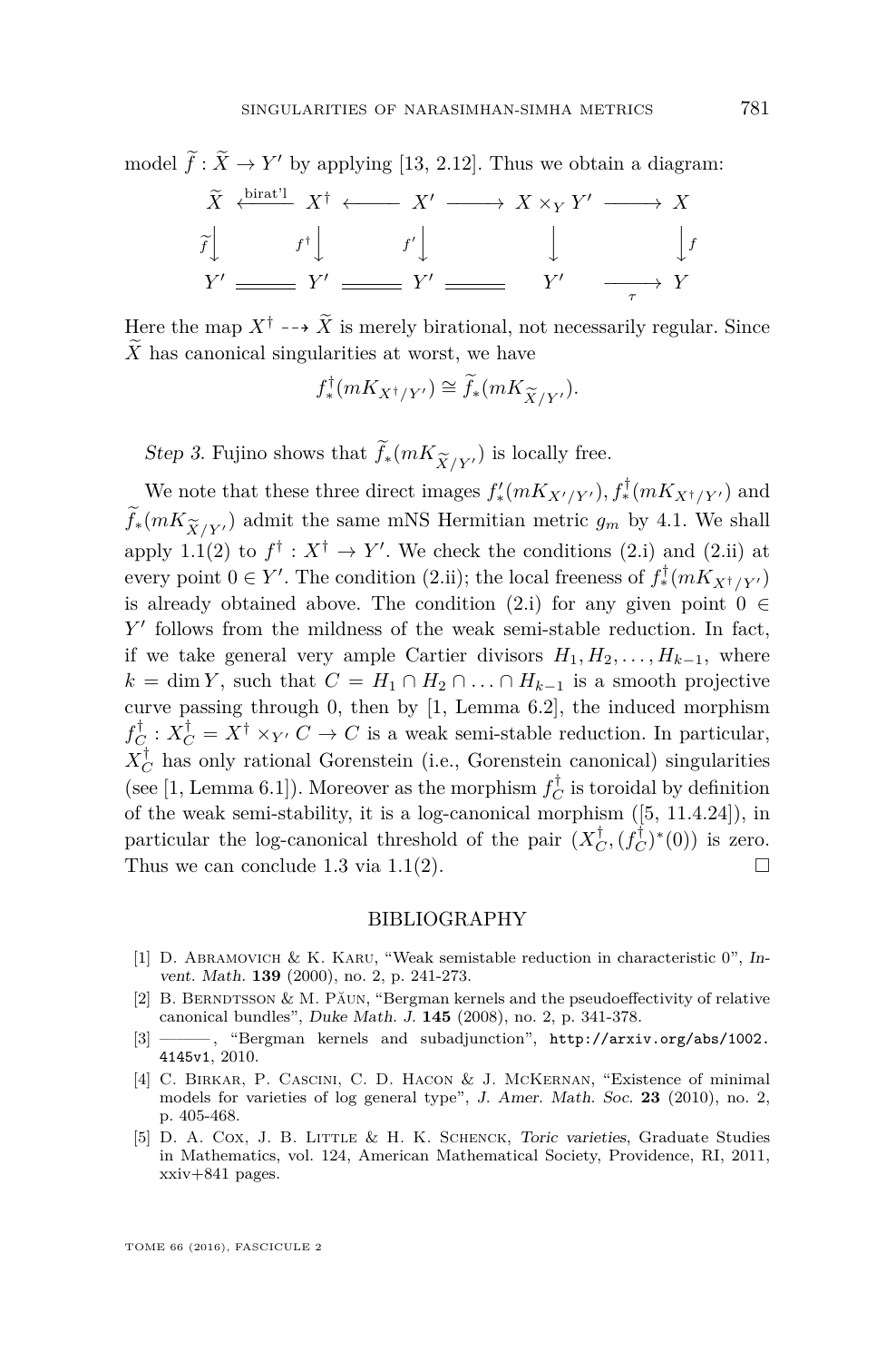- <span id="page-30-13"></span>[6] J.-P. Demailly, "Regularization of closed positive currents and intersection theory", J. Algebraic Geom. **1** (1992), no. 3, p. 361-409.
- <span id="page-30-15"></span>[7] ——— , Analytic methods in algebraic geometry, Surveys of Modern Mathematics, vol. 1, International Press, Somerville, MA; Higher Education Press, Beijing, 2012, viii+231 pages.
- <span id="page-30-14"></span>[8] J.-P. Demailly, T. Peternell & M. Schneider, "Pseudo-effective line bundles on compact Kähler manifolds", Internat. J. Math. **12** (2001), no. 6, p. 689-741.
- <span id="page-30-18"></span>[9] J. E. Fornæss & R. Narasimhan, "The Levi problem on complex spaces with singularities", Math. Ann. **248** (1980), no. 1, p. 47-72.
- <span id="page-30-12"></span>[10] O. Fujino, "Direct images of relative pluricanonical bundles", to appear in Algebr. Geom., <http://arxiv.org/abs/1409.7437v3>.
- <span id="page-30-5"></span>[11] T. Fujita, "On Kähler fiber spaces over curves", J. Math. Soc. Japan **30** (1978), no. 4, p. 779-794.
- <span id="page-30-4"></span>[12] P. A. Griffiths, "Periods of integrals on algebraic manifolds. III. Some global differential-geometric properties of the period mapping", Inst. Hautes Études Sci. Publ. Math. (1970), no. 38, p. 125-180.
- <span id="page-30-20"></span>[13] C. D. Hacon & C. Xu, "Existence of log canonical closures", Invent. Math. **192** (2013), no. 1, p. 161-195.
- <span id="page-30-6"></span>[14] Y. Kawamata, "Characterization of abelian varieties", Compositio Math. **43** (1981), no. 2, p. 253-276.
- <span id="page-30-7"></span>[15] ——— , "Kodaira dimension of algebraic fiber spaces over curves", Invent. Math. **66** (1982), no. 1, p. 57-71.
- <span id="page-30-10"></span>[16] ——— , "Subadjunction of log canonical divisors for a subvariety of codimension 2", in Birational algebraic geometry (Baltimore, MD, 1996), Contemp. Math., vol. 207, Amer. Math. Soc., Providence, RI, 1997, p. 79-88.
- <span id="page-30-11"></span>[17] ——— , "Subadjunction of log canonical divisors. II", Amer. J. Math. **120** (1998), no. 5, p. 893-899.
- <span id="page-30-16"></span>[18] S. Kobayashi, "Geometry of bounded domains", Trans. Amer. Math. Soc. **92** (1959), p. 267-290.
- <span id="page-30-8"></span>[19] J. Kollár, "Subadditivity of the Kodaira dimension: fibers of general type", in Algebraic geometry, Sendai, 1985, Adv. Stud. Pure Math., vol. 10, North-Holland, Amsterdam, 1987, p. 361-398.
- <span id="page-30-19"></span>[20] J. Kollár & S. Mori, Birational geometry of algebraic varieties, Cambridge Tracts in Mathematics, vol. 134, Cambridge University Press, Cambridge, 1998, With the collaboration of C. H. Clemens and A. Corti, Translated from the 1998 Japanese original, viii+254 pages.
- <span id="page-30-1"></span>[21] R. Lazarsfeld, Positivity in algebraic geometry. I, II, Ergebnisse der Mathematik und ihrer Grenzgebiete. 3. Folge. A Series of Modern Surveys in Mathematics, vol. 48, 49, Springer-Verlag, Berlin, 2004.
- <span id="page-30-9"></span>[22] C. Mourougane & S. Takayama, "Extension of twisted Hodge metrics for Kähler morphisms", J. Differential Geom. **83** (2009), no. 1, p. 131-161.
- <span id="page-30-3"></span>[23] M. S. Narasimhan & R. R. Simha, "Manifolds with ample canonical class", Invent. Math. **5** (1968), p. 120-128.
- <span id="page-30-17"></span>[24] C. OKONEK, M. SCHNEIDER & H. SPINDLER, Vector bundles on complex projective spaces, Modern Birkhäuser Classics, Birkhäuser/Springer Basel AG, Basel, 2011, Corrected reprint of the 1988 edition, With an appendix by S. I. Gelfand, viii+239 pages.
- <span id="page-30-2"></span>[25] M. Păun, "Siu's invariance of plurigenera: a one-tower proof", J. Differential Geom. **76** (2007), no. 3, p. 485-493.
- <span id="page-30-0"></span>[26] M. Păun & S. Takayama, "Positivity of twisted relative pluricanonical bundles and their direct images", <http://arxiv.org/abs/1409.5504>.